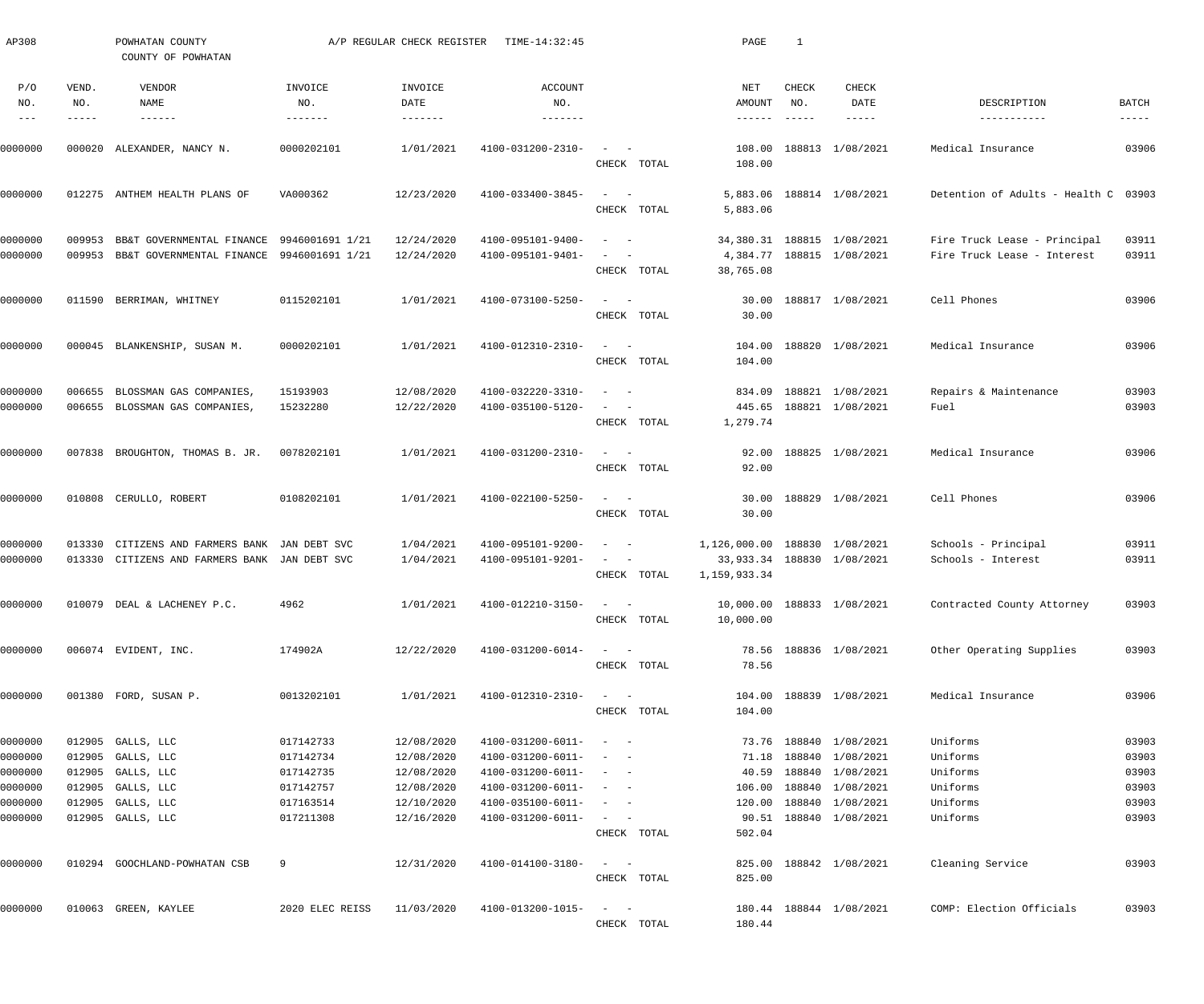| AP308                       |                             | POWHATAN COUNTY<br>COUNTY OF POWHATAN                              |                                   | A/P REGULAR CHECK REGISTER             | TIME-14:32:45                          |                                                                                                                             | PAGE                    | 2                                         |                                                      |                                                |                      |
|-----------------------------|-----------------------------|--------------------------------------------------------------------|-----------------------------------|----------------------------------------|----------------------------------------|-----------------------------------------------------------------------------------------------------------------------------|-------------------------|-------------------------------------------|------------------------------------------------------|------------------------------------------------|----------------------|
| P/O<br>NO.<br>$\frac{1}{2}$ | VEND.<br>NO.<br>$- - - - -$ | VENDOR<br>NAME<br>$- - - - - - -$                                  | INVOICE<br>NO.<br>$- - - - - - -$ | INVOICE<br>DATE<br>$- - - - - - - - -$ | ACCOUNT<br>NO.                         |                                                                                                                             | NET<br>AMOUNT<br>------ | CHECK<br>NO.<br>$\qquad \qquad - - - - -$ | CHECK<br>DATE<br>$- - - - - -$                       | DESCRIPTION<br>-----------                     | BATCH<br>$- - - - -$ |
| 0000000                     | 013385                      | JOHNSON, DANAE ANN                                                 | AWARD 2021                        | 12/24/2020                             | 4100-032200-6018-                      | $\sim$<br>$\sim$ $-$<br>CHECK TOTAL                                                                                         | 450.50<br>450.50        |                                           | 188850 1/08/2021                                     | Volunteer Incentive Payments                   | 03907                |
| 0000000                     |                             | 013372 LOWEY, ANDREA CAROLE                                        | AWARD 2021                        | 10/24/2020                             | 4100-032200-6018-                      | $\frac{1}{2} \left( \frac{1}{2} \right) \left( \frac{1}{2} \right) = \frac{1}{2} \left( \frac{1}{2} \right)$<br>CHECK TOTAL | 600.75                  |                                           | 600.75 188855 1/08/2021                              | Volunteer Incentive Payments                   | 03907                |
| 0000000                     |                             | 013529 MARTIN, CARY                                                | 0135202101                        | 1/01/2021                              | 4100-031210-5421-                      | $\sim$<br>$\sim$ $-$<br>CHECK TOTAL                                                                                         | 700.00<br>700.00        |                                           | 188856 1/08/2021                                     | Rent - Towers                                  | 03906                |
| 0000000                     |                             | 009276 MCCREIGHT, FRAN                                             | 0092202101                        | 1/01/2021                              | 4100-073100-5250-                      | $\sim$<br>$\sim$ $-$<br>CHECK TOTAL                                                                                         | 30.00<br>30.00          |                                           | 188858 1/08/2021                                     | Cell Phones                                    | 03906                |
| 0000000                     |                             | 011840 MCI COMM SERVICE                                            | 2DG98147 9/20                     | 9/17/2020                              | 4100-021100-5230-                      | $\qquad \qquad -$<br>CHECK TOTAL                                                                                            | 34.23<br>34.23          |                                           | 188859 1/08/2021                                     | Telephone Services                             | 03903                |
| 0000000                     |                             | 013176 MIDWEST TAPE, LLC                                           | 99768464                          | 12/15/2020                             | 4100-073100-6012-                      | $\qquad \qquad -$<br>CHECK TOTAL                                                                                            | 38.97<br>38.97          |                                           | 188861 1/08/2021                                     | Books & Subscriptions                          | 03903                |
| 0000000                     |                             | 007297 NAFECO, INC.                                                | 1066702                           | 12/14/2020                             | 4100-032200-6011-                      | $\frac{1}{2}$ and $\frac{1}{2}$ and $\frac{1}{2}$<br>CHECK TOTAL                                                            | 16.02                   |                                           | 16.02 188865 1/08/2021                               | Protective Gear/Uniforms                       | 03903                |
| 0000000                     |                             | 006989 NATIONAL SHERIFFS'                                          | 288529 12/20                      | 12/15/2020                             | 4100-031200-5810-                      | $\frac{1}{2}$ and $\frac{1}{2}$ and $\frac{1}{2}$<br>CHECK TOTAL                                                            | 135.00                  |                                           | 135.00 188867 1/08/2021                              | Dues/Association Memberships                   | 03903                |
| 0000000                     |                             | 009638 POE, INEZ L                                                 | 0096202101                        | 1/01/2021                              | 4100-013200-2310-                      | $\qquad \qquad -$<br>CHECK TOTAL                                                                                            | 120.00                  |                                           | 120.00 188870 1/08/2021                              | Medical Insurance                              | 03906                |
| 0000000                     |                             | 011929 POMPEI, ANDREW                                              | 0119202101                        | 1/01/2021                              | 4100-081100-5250-                      | $\frac{1}{2} \left( \frac{1}{2} \right) \left( \frac{1}{2} \right) = \frac{1}{2} \left( \frac{1}{2} \right)$<br>CHECK TOTAL | 30.00                   |                                           | 30.00 188871 1/08/2021                               | Cell Phones                                    | 03906                |
| 0000000                     |                             | 001980 POORE, FRANCES                                              | 0019202101                        | 1/01/2021                              | $4100 - 012100 - 2310 - - -$           | CHECK TOTAL                                                                                                                 | 88.00                   |                                           | 88.00 188872 1/08/2021                               | Medical Insurance                              | 03906                |
| 0000000                     |                             | 006043 POWERS, KATHRYN C.                                          | 0060202101                        | 1/01/2021                              | 4100-021600-2310-                      | $\qquad \qquad -$<br>CHECK TOTAL                                                                                            | 120.00                  |                                           | 120.00 188873 1/08/2021                              | Medical Insurance                              | 03906                |
| 0000000                     |                             | 008579 POWHATAN COMMERCIAL                                         | 0085202101                        | 1/01/2021                              | 4100-014400-5420-                      | $\qquad \qquad -$<br>CHECK TOTAL                                                                                            | 2,634.00                |                                           | 2,634.00 188874 1/08/2021                            | Rent - Office Space                            | 03906                |
| 0000000                     |                             | 006928 POWHATAN COUNTY DEPT. OF CAR REPAIRS                        |                                   | 12/29/2020                             | 4100-053910-5642-                      | $\qquad \qquad -$<br>CHECK TOTAL                                                                                            | 68.00                   |                                           | 68.00 188875 1/08/2021                               | PCCAA Services - TANF                          | 03903                |
| 0000000                     |                             | 008294 POWHATAN COUNTY PUBLIC                                      | 0082202101                        | 1/01/2021                              | 4100-031200-2310-                      | $\sim$ $  -$<br>CHECK TOTAL                                                                                                 | 718.00                  |                                           | 718.00 188876 1/08/2021                              | Medical Insurance                              | 03906                |
| 0000000<br>0000000          |                             | 007314 POWHATAN OVERHEAD DOORS,<br>007314 POWHATAN OVERHEAD DOORS, | 9895<br>9896                      | 9/24/2020<br>9/18/2020                 | 4100-032210-3310-<br>4100-032210-3310- | $\sim$ $  -$<br>CHECK TOTAL                                                                                                 | 1,530.00                |                                           | 1,100.00 188877 1/08/2021<br>430.00 188877 1/08/2021 | Repairs & Maintenance<br>Repairs & Maintenance | 03903<br>03903       |
| 0000000                     |                             | 010938 POWHATAN YMCA                                               | 3RD QTR MOUYMCA                   | 12/29/2020                             | 4100-053910-5642-                      | $\frac{1}{2}$ and $\frac{1}{2}$ and $\frac{1}{2}$<br>CHECK TOTAL                                                            | 5,000.00                |                                           | 5,000.00 188878 1/08/2021                            | PCCAA Services - TANF                          | 03903                |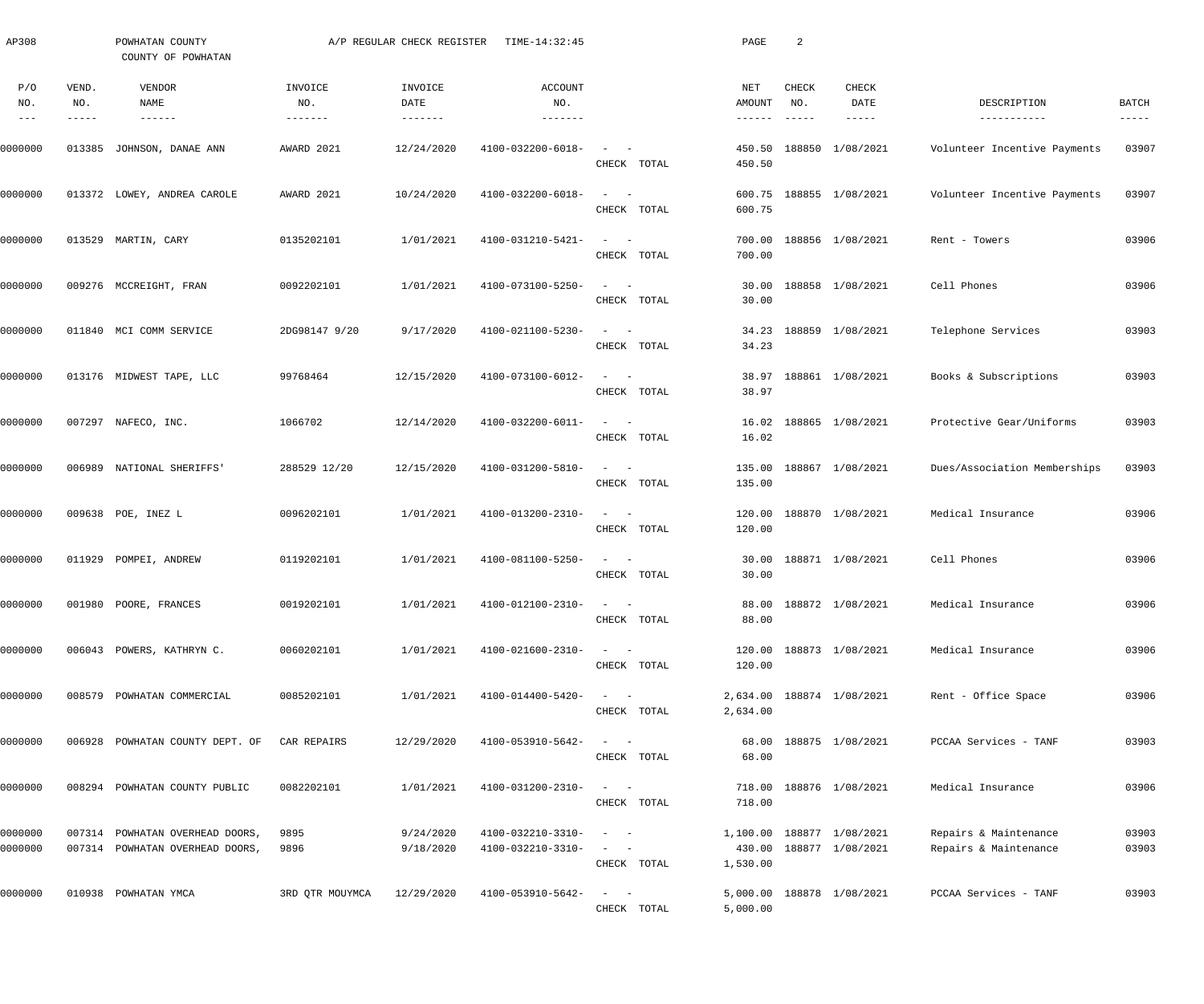| AP308   |             | POWHATAN COUNTY                          |                | A/P REGULAR CHECK REGISTER | TIME-14:32:45            |                                                   | PAGE             | $\overline{3}$ |                  |                                |              |
|---------|-------------|------------------------------------------|----------------|----------------------------|--------------------------|---------------------------------------------------|------------------|----------------|------------------|--------------------------------|--------------|
|         |             | COUNTY OF POWHATAN                       |                |                            |                          |                                                   |                  |                |                  |                                |              |
| P/O     | VEND.       | VENDOR                                   | INVOICE        | INVOICE                    | <b>ACCOUNT</b>           |                                                   | NET              | <b>CHECK</b>   | <b>CHECK</b>     |                                |              |
| NO.     | NO.         | <b>NAME</b>                              | NO.            | DATE                       | NO.                      |                                                   | AMOUNT           | NO.            | DATE             | DESCRIPTION                    | <b>BATCH</b> |
| $- - -$ | $- - - - -$ | $- - - - - - -$                          | -------        | $- - - - - - -$            | -------                  |                                                   | ------           | $- - - - - -$  |                  | -----------                    | $--- - - -$  |
| 0000000 | 000620      | R. C. GOODWYN & SONS, INC                | 0937544        | 12/01/2020                 | 4100-014500-3190-        |                                                   | 29.45            | 188881         | 1/08/2021        | Grounds Maintenance            | 03903        |
| 0000000 | 000620      | R. C. GOODWYN & SONS, INC                | 0937547        | 12/17/2020                 | 4100-014100-3190-        | $\sim$ $-$                                        | 44.64            | 188881         | 1/08/2021        | Maintenance of Grounds         | 03903        |
| 0000000 |             | 000620 R. C. GOODWYN & SONS, INC         | 0937611        | 12/01/2020                 | 4100-014500-3190-        | $\sim$<br>$\sim$ $-$                              | 12.59            | 188881         | 1/08/2021        | Grounds Maintenance            | 03903        |
| 0000000 | 000620      | R. C. GOODWYN & SONS, INC                | 0938030        | 12/03/2020                 | 4100-014100-3310-        | $\sim$                                            | 33.96            |                | 188881 1/08/2021 | Repairs & Maintenance          | 03903        |
| 0000000 | 000620      | R. C. GOODWYN & SONS, INC                | 0938164        | 12/04/2020                 | 4100-014100-3310-        | $\sim$                                            | 16.42            |                | 188881 1/08/2021 | Repairs & Maintenance          | 03903        |
| 0000000 |             | 000620 R. C. GOODWYN & SONS, INC         | 0938479        | 12/07/2020                 | 4100-032200-6009-        |                                                   | 7.60             |                | 188881 1/08/2021 | Auto Repairs and Parts         | 03903        |
| 0000000 |             | 000620 R. C. GOODWYN & SONS, INC         | 0938583        | 12/08/2020                 | 4100-014500-6004-        | $\sim$                                            | 61.98            | 188881         | 1/08/2021        | Tools and Equipment            | 03903        |
| 0000000 | 000620      | R. C. GOODWYN & SONS, INC                | 0938583        | 12/08/2020                 | 4100-014500-3190-        | $\sim$<br>$\sim$                                  | 6.49             |                | 188881 1/08/2021 | Grounds Maintenance            | 03903        |
| 0000000 | 000620      | R. C. GOODWYN & SONS, INC                | 0938893        | 12/09/2020                 | 4100-014100-3310-        | $\sim$<br>$\sim$ $-$                              | 30.35            |                | 188881 1/08/2021 | Repairs & Maintenance          | 03903        |
| 0000000 |             | 000620 R. C. GOODWYN & SONS, INC 0939342 |                | 12/14/2020                 | 4100-014300-3310-        | $\sim$<br>$\sim$                                  | 9.27             |                | 188881 1/08/2021 | Repairs & Maintenance          | 03903        |
|         |             |                                          |                |                            |                          | CHECK TOTAL                                       | 252.75           |                |                  |                                |              |
| 0000000 |             | 000620 R. C. GOODWYN & SONS, INC 0939343 |                | 12/14/2020                 | 4100-014100-3310-        | $\sim$<br>$\sim$                                  | 8.69             |                | 188882 1/08/2021 | Repairs & Maintenance          | 03903        |
|         |             |                                          |                |                            |                          | CHECK TOTAL                                       | 8.69             |                |                  |                                |              |
|         |             |                                          |                |                            |                          |                                                   |                  |                |                  |                                |              |
| 0000000 | 006466      | RADIO COMMUNICATION OF VA                | 403003292-1    | 12/21/2020                 | 4100-031200-3310-        | $\sim$                                            | 65.00            |                | 188883 1/08/2021 | Repairs & Maintenance          | 03903        |
| 0000000 | 006466      | RADIO COMMUNICATION OF VA 403003293-1    |                | 12/21/2020                 | 4100-031200-3310-        | $\overline{\phantom{a}}$<br>CHECK TOTAL           | 264.50<br>329.50 |                | 188883 1/08/2021 | Repairs & Maintenance          | 03903        |
|         |             |                                          |                |                            |                          |                                                   |                  |                |                  |                                |              |
| 0000000 | 011222      | RESPONSIBLE FATHERS AND                  | 3RD OTR 20/21  | 12/29/2020                 | 4100-053910-5643-        | $\sim$<br>$\sim$ $-$                              | 6,600.00         |                | 188884 1/08/2021 | PCCAA Services - Federal CSBG  | 03903        |
|         |             |                                          |                |                            |                          | CHECK TOTAL                                       | 6,600.00         |                |                  |                                |              |
| 0000000 | 008981      | ROBO'S DETAIL SUPPPLIES,                 | 145691         | 12/24/2020                 | 4100-032200-6009-        | $\sim$<br>$\sim$ $-$                              | 220.00           |                | 188885 1/08/2021 | Auto Repairs and Parts         | 03903        |
|         |             |                                          |                |                            |                          | CHECK TOTAL                                       | 220.00           |                |                  |                                |              |
| 0000000 |             | 013351 SAUNDERS, DIANE M                 | AWARD 2021     | 12/24/2020                 | 4100-032200-6018-        | $\sim$<br>$\sim$ $-$                              | 600.75           |                | 188886 1/08/2021 | Volunteer Incentive Payments   | 03907        |
|         |             |                                          |                |                            |                          | CHECK TOTAL                                       | 600.75           |                |                  |                                |              |
| 0000000 | 011800      | SCHARDEIN, BRET                          | 0118202101     | 1/01/2021                  | 4100-081100-5250-        | $\sim$<br>$\sim$ $-$                              | 30.00            |                | 188888 1/08/2021 | Cell Phones                    | 03906        |
|         |             |                                          |                |                            |                          | CHECK TOTAL                                       | 30.00            |                |                  |                                |              |
|         |             |                                          |                |                            |                          |                                                   |                  |                |                  |                                |              |
| 0000000 |             | 010282 SCHUBERT, CHARLA                  | 0102202101     | 1/01/2021                  | 4100-012200-5250-        | $\sim$<br>$\sim$ $-$                              | 30.00            |                | 188889 1/08/2021 | Cell Phones                    | 03906        |
|         |             |                                          |                |                            |                          | CHECK TOTAL                                       | 30.00            |                |                  |                                |              |
| 0000000 |             | 001320 SOUTHERN POLICE                   | 203963         | 12/28/2020                 | 4100-031200-6011-        | $\sim$<br>$\sim$ $-$                              | 3,680.00         |                | 188896 1/08/2021 | Uniforms                       | 03903        |
|         |             |                                          |                |                            |                          | CHECK TOTAL                                       | 3,680.00         |                |                  |                                |              |
| 0000000 | 001940      | STANDBY SYSTEMS, INC.                    | 12202227       | 12/14/2020                 | 4100-032220-3320-        | $\frac{1}{2}$ and $\frac{1}{2}$ and $\frac{1}{2}$ | 170.00           |                | 188898 1/08/2021 | Maintenance & Service Contract | 03903        |
| 0000000 | 001940      | STANDBY SYSTEMS, INC.                    | 12202273       | 12/21/2020                 | 4100-035100-3320-        | $\sim$ .<br>$\sim$ $-$                            | 140.00           |                | 188898 1/08/2021 | Landscaping - Animal Control   | 03903        |
|         |             |                                          |                |                            |                          | CHECK TOTAL                                       | 310.00           |                |                  |                                |              |
| 0000000 | 013682      | STAPLES BUSINESS CREDIT                  | 7318303444-0-1 | 11/16/2020                 | 4100-021600-6001-        | $\sim$<br>$\sim$ $-$                              | 17.63            |                | 188899 1/08/2021 | Office Supplies                | 03903        |
| 0000000 | 013682      | STAPLES BUSINESS CREDIT                  | 7318308956-0-1 | 11/23/2020                 | 4100-021600-6001-        | $\frac{1}{2}$ and $\frac{1}{2}$ and $\frac{1}{2}$ | 14.99            | 188899         | 1/08/2021        | Office Supplies                | 03903        |
| 0000000 | 013682      | STAPLES BUSINESS CREDIT                  | 7318917249-0-1 | 11/24/2020                 | 4100-021600-6001-        | $\sim$ $ -$                                       | 80.70            | 188899         | 1/08/2021        | Office Supplies                | 03903        |
| 0000000 | 013682      | STAPLES BUSINESS CREDIT                  | 7319373832-0-1 | 12/23/2020                 | 4100-021600-6001-        | $\frac{1}{2}$ and $\frac{1}{2}$ and $\frac{1}{2}$ | 102.13           | 188899         | 1/08/2021        | Office Supplies                | 03903        |
| 0000000 | 013682      | STAPLES BUSINESS CREDIT                  | 7319426324-0-1 | 12/03/2020                 | 4100-021600-6001-        | $\frac{1}{2}$ and $\frac{1}{2}$ and $\frac{1}{2}$ | 288.81           | 188899         | 1/08/2021        | Office Supplies                | 03903        |
| 0000000 | 013682      | STAPLES BUSINESS CREDIT                  | 7319426324-0-4 | 12/22/2020                 | 4100-021600-6001-        | $\sim$ $ -$                                       | 6.12             | 188899         | 1/08/2021        | Office Supplies                | 03903        |
| 0000000 | 013682      | STAPLES BUSINESS CREDIT                  | 7319802893-0-1 | 12/11/2020                 | $4100 - 073100 - 6001 -$ | $\sim$ $ -$                                       | 12.99            | 188899         | 1/08/2021        | Office Supplies                | 03903        |
| 0000000 | 013682      | STAPLES BUSINESS CREDIT                  | 7319922678-0-1 | 12/09/2020                 | 4100-073100-6001-        | $\frac{1}{2}$ and $\frac{1}{2}$ and $\frac{1}{2}$ | 81.09            | 188899         | 1/08/2021        | Office Supplies                | 03903        |
| 0000000 | 013682      | STAPLES BUSINESS CREDIT                  | 7320203038-0-1 | 12/14/2020                 | 4100-021600-6001-        | $\sim$<br>$\sim$ $-$                              | 101.27           |                | 188899 1/08/2021 | Office Supplies                | 03903        |
|         |             |                                          |                |                            |                          | CHECK TOTAL                                       | 705.73           |                |                  |                                |              |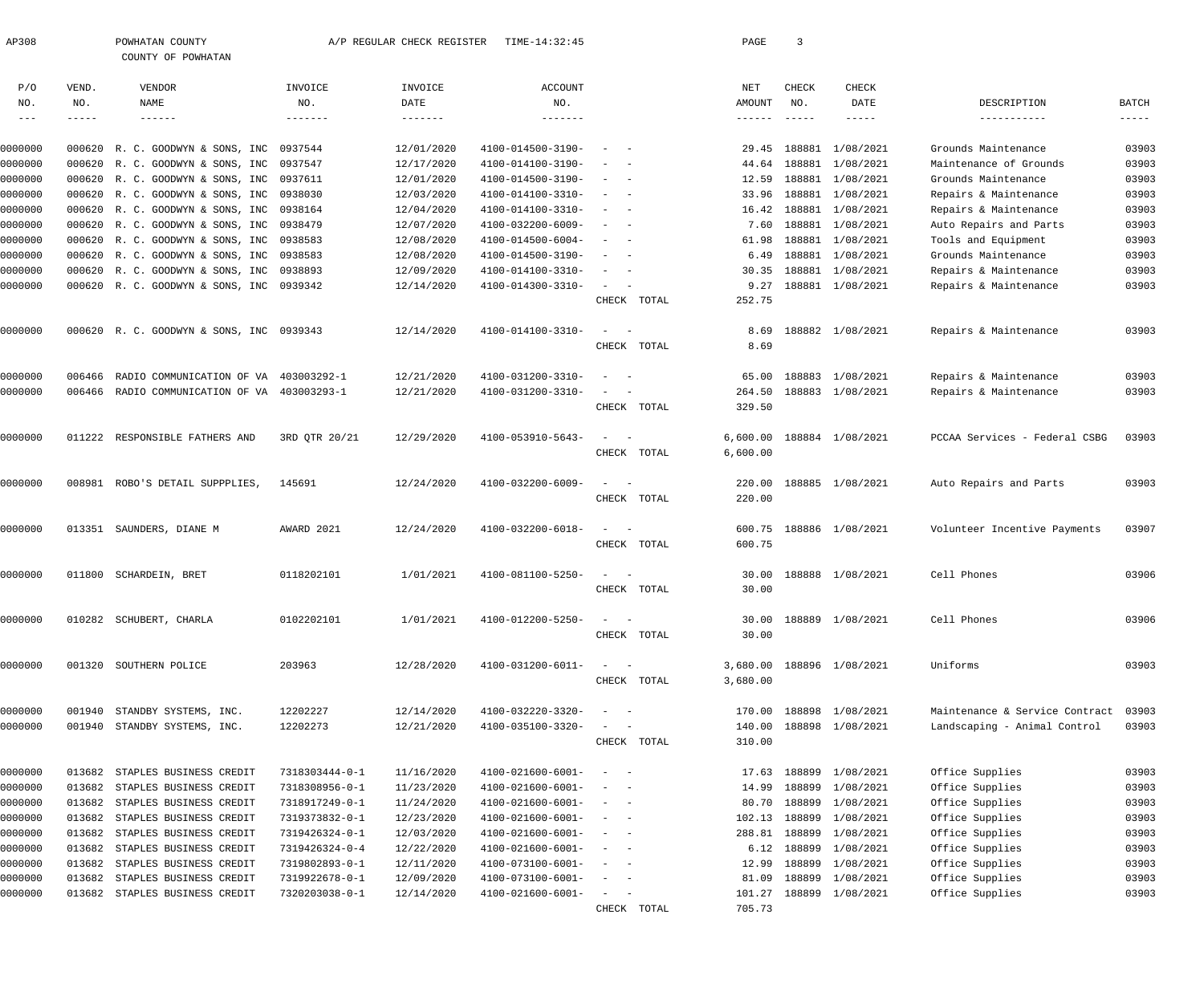| AP308                                    |                       | POWHATAN COUNTY<br>COUNTY OF POWHATAN              |                                   | A/P REGULAR CHECK REGISTER | TIME-14:32:45                          |                                                                                                                                       | PAGE                             | $\overline{4}$                       |                                                    |                                                              |                      |
|------------------------------------------|-----------------------|----------------------------------------------------|-----------------------------------|----------------------------|----------------------------------------|---------------------------------------------------------------------------------------------------------------------------------------|----------------------------------|--------------------------------------|----------------------------------------------------|--------------------------------------------------------------|----------------------|
| P/O<br>NO.<br>$\qquad \qquad - \qquad -$ | VEND.<br>NO.<br>----- | VENDOR<br>NAME<br>$- - - - - - -$                  | INVOICE<br>NO.                    | INVOICE<br>DATE            | ACCOUNT<br>NO.                         |                                                                                                                                       | NET<br>AMOUNT<br>$- - - - - - -$ | <b>CHECK</b><br>NO.<br>$- - - - - -$ | CHECK<br>DATE<br>-----                             | DESCRIPTION<br>-----------                                   | BATCH<br>$- - - - -$ |
| 0000000<br>0000000                       | 013682<br>013682      | STAPLES BUSINESS CREDIT<br>STAPLES BUSINESS CREDIT | 7320696362-0-1<br>7320984883-0-1  | 12/21/2020<br>12/22/2020   | 4100-031200-6001-<br>4100-031200-6001- | $\sim$<br>$\overline{\phantom{a}}$<br>CHECK TOTAL                                                                                     | 78.59<br>137.60<br>216.19        |                                      | 188900 1/08/2021<br>188900 1/08/2021               | Office Supplies<br>Office Supplies                           | 03903<br>03903       |
| 0000000                                  | 006569                | STICKELS, RANDAL LEE                               | 0065202101                        | 1/01/2021                  | 4100-031200-2310-                      | $\sim$ 100 $\sim$ 100 $\sim$<br>CHECK TOTAL                                                                                           | 72.00<br>72.00                   |                                      | 188901 1/08/2021                                   | Medical Insurance                                            | 03906                |
| 0000000                                  |                       | 007115 STOKES, GARLAND KENNETH                     | 0071202101                        | 1/01/2021                  | 4100-031200-2310-                      | $\frac{1}{2}$ and $\frac{1}{2}$ and $\frac{1}{2}$<br>CHECK TOTAL                                                                      | 68.00<br>68.00                   |                                      | 188902 1/08/2021                                   | Medical Insurance                                            | 03906                |
| 0000000                                  |                       | 011188 TECH FIRE & SAFETY                          | 1780                              | 12/18/2020                 | 4100-032200-6011-                      | $\qquad \qquad -$<br>CHECK TOTAL                                                                                                      | 28.00<br>28.00                   |                                      | 188904 1/08/2021                                   | Protective Gear/Uniforms                                     | 03903                |
| 0000000                                  | 007905                | TREASURER OF VIRGINIA                              | ODELL / LEE                       | 12/08/2020                 | 4100-035300-3110-                      | $\qquad \qquad -$<br>CHECK TOTAL                                                                                                      | 40.00<br>40.00                   |                                      | 188907 1/08/2021                                   | Professional Health Services                                 | 03903                |
| 0000000                                  | 007368                | WARNER, PHIL                                       | 0073202101                        | 1/01/2021                  | 4100-032200-5250-                      | $\sim$ $  -$<br>CHECK TOTAL                                                                                                           | 30.00<br>30.00                   |                                      | 188911 1/08/2021                                   | Cell Phones                                                  | 03906                |
| 0000000                                  | 013349                | WHITE, STEPHANIE L                                 | AWARD 2021                        | 12/24/2020                 | 4100-032200-6018-                      | $\omega_{\rm{max}}=1$<br>CHECK TOTAL                                                                                                  | 600.75                           |                                      | 600.75 188912 1/08/2021                            | Volunteer Incentive Payments                                 | 03907                |
| 0000000                                  |                       | 012846 WILES, III, RUSSELL E.                      | AWARD 2021                        | 12/24/2020                 | 4100-032200-6018-                      | $\sim$ 100 $\sim$ 100 $\sim$<br>CHECK TOTAL                                                                                           | 600.75                           |                                      | 600.75 188914 1/08/2021                            | Volunteer Incentive Payments                                 | 03907                |
| 0000000                                  |                       | 007577 WITMER ASSOCIATES INC.                      | 2080359                           | 12/22/2020                 | 4100-032200-6011-                      | $\qquad \qquad -$<br>CHECK TOTAL                                                                                                      | 31.00<br>31.00                   |                                      | 188915 1/08/2021                                   | Protective Gear/Uniforms                                     | 03903                |
| 0000000                                  |                       | 002080 WOODCOCK, LYNN T.                           | 0020202101                        | 1/01/2021                  | 4100-031200-2310-                      | $\begin{array}{cccccccccc} - & & & & & & & - \end{array}$<br>CHECK TOTAL                                                              | 108.00<br>108.00                 |                                      | 188916 1/08/2021                                   | Medical Insurance                                            | 03906                |
| 0000000                                  | 007373 YMCA           |                                                    | 3RD QTR 21                        | 12/29/2020                 | 4100-053910-5642-                      | $\begin{array}{cccccccccc} - & & & & & & & - \end{array}$<br>CHECK TOTAL                                                              | 5,000.00                         |                                      | 5,000.00 188917 1/08/2021                          | PCCAA Services - TANF                                        | 03912                |
| 0000000                                  |                       | 006175 ADAMS OIL COMPANY, INC.                     | 41277                             | 12/17/2020                 | 4100-032200-5120-                      | $\qquad \qquad -$<br>CHECK TOTAL                                                                                                      | 278.48                           |                                      | 278.48 188918 1/15/2021                            | Apparatus Fuel                                               | 03915                |
| 0000000                                  |                       | 013847 BACK, SANDRA                                | ACTIVE REWARD                     | 1/05/2021                  | 4100-032200-6018-                      | $\qquad \qquad -$<br>CHECK TOTAL                                                                                                      | 150.00                           |                                      | 150.00 188922 1/15/2021                            | Volunteer Incentive Payments                                 | 03917                |
| 0000000                                  |                       | 012857 BLASKA, MADISON                             | ACTIVE VOL '20                    | 1/05/2021                  | 4100-032200-6018-                      | $\qquad \qquad -$<br>CHECK TOTAL                                                                                                      | 600.75                           |                                      | 600.75 188925 1/15/2021                            | Volunteer Incentive Payments                                 | 03917                |
| 0000000                                  |                       | 006655 BLOSSMAN GAS COMPANIES,                     | 15371315                          | 1/05/2021                  | 4100-035100-5120-                      | $\qquad \qquad -$<br>CHECK TOTAL                                                                                                      | 305.06                           |                                      | 305.06 188926 1/15/2021                            | Fuel                                                         | 03915                |
| 0000000<br>0000000                       |                       | 013819 BRANTLEY, THOMAS<br>013819 BRANTLEY, THOMAS | ACTIVE VOL '20<br>ACTIVE VOL 2020 | 1/12/2021<br>1/05/2021     | 4100-032200-6018-<br>4100-032200-6018- | $\begin{array}{cccccccccc} - & & & & & & & - \end{array}$<br>$\begin{array}{cccccccccc} - & & & & & & & - \end{array}$<br>CHECK TOTAL | 1,201.50                         |                                      | 600.75 188928 1/15/2021<br>600.75 188928 1/15/2021 | Volunteer Incentive Payments<br>Volunteer Incentive Payments | 03917<br>03917       |
| 0000000                                  |                       | 011439 BUSINESS CARD                               | 12/27/2020                        | 12/27/2020                 | $4100 - 031200 - 5210 - - -$           |                                                                                                                                       |                                  |                                      | .00 188929 1/15/2021                               | Postage                                                      | 03919                |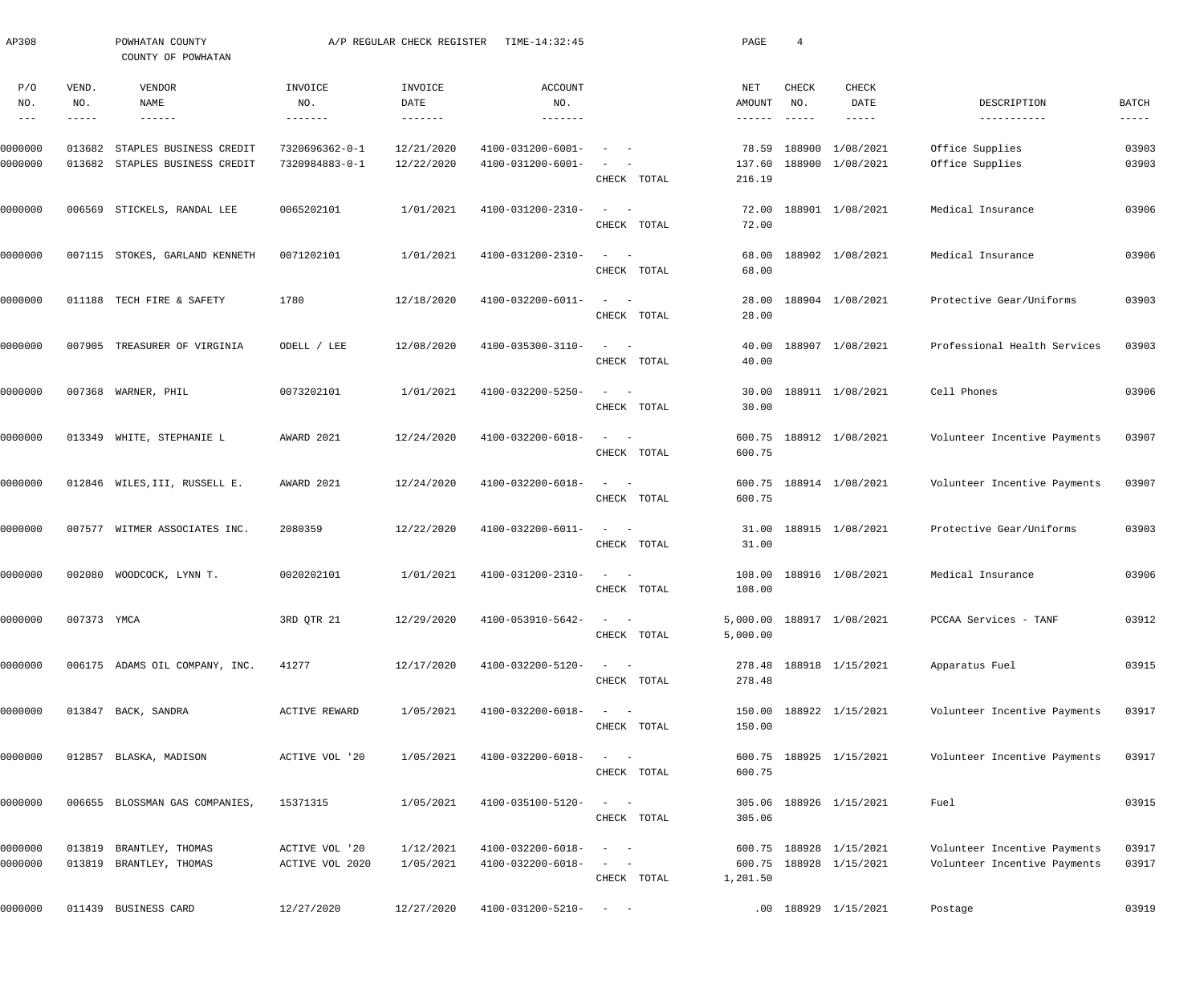|                |                 | COUNTY OF POWHATAN            |                 |                         |                          |                                                                                                               |             |            |        |                            |                                |                             |
|----------------|-----------------|-------------------------------|-----------------|-------------------------|--------------------------|---------------------------------------------------------------------------------------------------------------|-------------|------------|--------|----------------------------|--------------------------------|-----------------------------|
| P/O            | VEND.           | VENDOR                        | INVOICE         | INVOICE                 | <b>ACCOUNT</b>           |                                                                                                               |             | <b>NET</b> | CHECK  | CHECK                      |                                |                             |
| NO.<br>$- - -$ | NO.<br>$------$ | NAME<br>$- - - - - - -$       | NO.<br>-------  | DATE<br>$- - - - - - -$ | $_{\rm NO}$ .<br>------- |                                                                                                               |             | AMOUNT     | NO.    | DATE<br>$- - - - -$        | DESCRIPTION                    | <b>BATCH</b><br>$--- - - -$ |
|                |                 |                               |                 |                         |                          |                                                                                                               |             |            |        |                            |                                |                             |
| 0000000        | 011439          | BUSINESS CARD                 | 12/27/2020      | 12/27/2020              | 4100-031200-5210-        |                                                                                                               |             | 17.99      | 188929 | 1/15/2021                  | Postage                        | 03919                       |
| 0000000        | 011439          | BUSINESS CARD                 | 12/27/2020      | 12/27/2020              | 4100-031200-5210-        |                                                                                                               |             | 100.00     | 188929 | 1/15/2021                  | Postage                        | 03919                       |
| 0000000        | 011439          | BUSINESS CARD                 | 12/27/2020      | 12/27/2020              | 4100-031710-5210-        |                                                                                                               |             | 17.99      | 188929 | 1/15/2021                  | Postage                        | 03919                       |
| 0000000        | 011439          | BUSINESS CARD                 | 12/27/2020      | 12/27/2020              | 4100-033400-3846-        |                                                                                                               |             | 6.74       | 188929 | 1/15/2021                  | Detention of Adults-Other Expe | 03919                       |
| 0000000        | 011439          | BUSINESS CARD                 | 12/27/2020      | 12/27/2020              | 4100-031200-6001-        |                                                                                                               |             | 29.68      | 188929 | 1/15/2021                  | Office Supplies                | 03919                       |
| 0000000        | 011439          | BUSINESS CARD                 | 12/27/2020      | 12/27/2020              | 4100-031200-6001-        |                                                                                                               |             | 84.10      | 188929 | 1/15/2021                  | Office Supplies                | 03919                       |
| 0000000        | 011439          | BUSINESS CARD                 | 12/27/2020      | 12/27/2020              | 4100-031200-6001-        |                                                                                                               |             | 44.50      | 188929 | 1/15/2021                  | Office Supplies                | 03919                       |
| 0000000        | 011439          | BUSINESS CARD                 | 12/27/2020      | 12/27/2020              | 4100-031200-6001-        |                                                                                                               |             | 43.54      | 188929 | 1/15/2021                  | Office Supplies                | 03919                       |
| 0000000        | 011439          | BUSINESS CARD                 | 12/27/2020      | 12/27/2020              | 4100-031200-5540-        |                                                                                                               |             | 34.78      | 188929 | 1/15/2021                  | Conferences & Training         | 03919                       |
| 0000000        | 011439          | BUSINESS CARD                 | 12/27/2020      | 12/27/2020              | 4100-031200-6014-        |                                                                                                               |             | 10.90      | 188929 | 1/15/2021                  | Other Operating Supplies       | 03919                       |
| 0000000        | 011439          | BUSINESS CARD                 | 12/27/2020      | 12/27/2020              | 4100-031200-6001-        |                                                                                                               |             | 51.93      | 188929 | 1/15/2021                  | Office Supplies                | 03919                       |
| 0000000        | 011439          | BUSINESS CARD                 | 12/27/2020      | 12/27/2020              | 4100-031200-5540-        |                                                                                                               |             | 139.00     | 188929 | 1/15/2021                  | Conferences & Training         | 03919                       |
| 0000000        | 011439          | BUSINESS CARD                 | 12/27/2020      | 12/27/2020              | 4100-031200-5540-        |                                                                                                               |             | 16.80      | 188929 | 1/15/2021                  | Conferences & Training         | 03919                       |
| 0000000        | 011439          | BUSINESS CARD                 | 12/27/2020      | 12/27/2020              | 4100-035100-5810-        |                                                                                                               |             | 77.25      | 188929 | 1/15/2021                  | Dues/Association Memberships   | 03919                       |
| 0000000        | 011439          | BUSINESS CARD                 | 12/27/2020      | 12/27/2020              | 4100-035100-6011-        |                                                                                                               |             | 68.00      | 188929 | 1/15/2021                  | Uniforms                       | 03919                       |
| 0000000        | 011439          | BUSINESS CARD                 | 12/27/2020      | 12/27/2020              | 4100-031200-5540-        | $\sim$                                                                                                        |             | 120.42     |        | 188929 1/15/2021           | Conferences & Training         | 03919                       |
|                |                 |                               |                 |                         |                          | CHECK                                                                                                         | TOTAL       | 863.62     |        |                            |                                |                             |
| 0000000        | 011610          | BUSINESS CARD                 | 12/27/2020      | 12/27/2020              | 4100-031200-6011-        |                                                                                                               |             | .00        | 188930 | 1/15/2021                  | Uniforms                       | 03918                       |
| 0000000        | 011610          | BUSINESS CARD                 | 12/27/2020      | 12/27/2020              | 4100-031200-6011-        |                                                                                                               |             | 124.17     | 188930 | 1/15/2021                  | Uniforms                       | 03918                       |
| 0000000        | 011610          | BUSINESS CARD                 | 12/27/2020      | 12/27/2020              | 4100-031200-6011-        |                                                                                                               |             | 29.54      | 188930 | 1/15/2021                  | Uniforms                       | 03918                       |
| 0000000        | 011610          | BUSINESS CARD                 | 12/27/2020      | 12/27/2020              | 4100-031200-6011-        |                                                                                                               |             | 44.97      | 188930 | 1/15/2021                  | Uniforms                       | 03918                       |
| 0000000        | 011610          | BUSINESS CARD                 | 12/27/2020      | 12/27/2020              | 4100-031200-6011-        |                                                                                                               |             | 121.95     | 188930 | 1/15/2021                  | Uniforms                       | 03918                       |
| 0000000        | 011610          | BUSINESS CARD                 | 12/27/2020      | 12/27/2020              | 4100-031200-6011-        |                                                                                                               |             | 125.50     | 188930 | 1/15/2021                  | Uniforms                       | 03918                       |
| 0000000        | 011610          | BUSINESS CARD                 | 12/27/2020      | 12/27/2020              | 4100-031200-6011-        |                                                                                                               |             | 131.24     | 188930 | 1/15/2021                  | Uniforms                       | 03918                       |
| 0000000        | 011610          | BUSINESS CARD                 | 12/27/2020      | 12/27/2020              | 4100-035100-6022-        |                                                                                                               |             | 1,472.44   | 188930 | 1/15/2021                  | Dog Food/Supplies              | 03918                       |
| 0000000        | 011610          | BUSINESS CARD                 | 12/27/2020      | 12/27/2020              | 4100-031200-6011-        |                                                                                                               |             | 479.32     | 188930 | 1/15/2021                  | Uniforms                       | 03918                       |
| 0000000        | 011610          | BUSINESS CARD                 | 12/27/2020      | 12/27/2020              | 4100-031200-6011-        |                                                                                                               |             | 172.55     | 188930 | 1/15/2021                  | Uniforms                       | 03918                       |
| 0000000        | 011610          | <b>BUSINESS CARD</b>          | 12/27/2020      | 12/27/2020              | 4100-031200-6011-        |                                                                                                               |             | 278.46     | 188930 | 1/15/2021                  | Uniforms                       | 03918                       |
| 0000000        | 011610          | BUSINESS CARD                 | 12/27/2020      | 12/27/2020              | 4100-031200-6022-        | $\equiv$                                                                                                      |             | 100.00     |        | 188930 1/15/2021           | Dog Food & Supplies K9         | 03918                       |
|                |                 |                               |                 |                         |                          | CHECK                                                                                                         | TOTAL       | 3,080.14   |        |                            |                                |                             |
| 0000000        |                 | 008723 CAS SEVERN             | 437890          | 12/31/2020              | 4100-012510-3140-        | $\alpha \rightarrow \alpha \rightarrow \beta \rightarrow \gamma \rightarrow \gamma \rightarrow \gamma \gamma$ |             |            |        | 508.50 188932 1/15/2021    | Professional Services          | 03915                       |
|                |                 |                               |                 |                         |                          |                                                                                                               | CHECK TOTAL | 508.50     |        |                            |                                |                             |
| 0000000        |                 | 000540 CENTRAL VIRGINIA WASTE | 26152           | 12/26/2020              | 4100-014300-3176-        | $\alpha = 1, \ldots, n-1$                                                                                     |             |            |        | 198.64 188933 1/15/2021    | Recycling Pulls                | 03915                       |
|                |                 |                               |                 |                         |                          |                                                                                                               | CHECK TOTAL | 198.64     |        |                            |                                |                             |
| 0000000        |                 | 009213 CHUMNEY, MARTHA        | ACTIVE VOL 20   | 1/05/2021               | 4100-032200-6018-        | $\alpha = 1, \ldots, \alpha$                                                                                  |             |            |        | 600.75 188935 1/15/2021    | Volunteer Incentive Payments   | 03917                       |
|                |                 |                               |                 |                         |                          |                                                                                                               | CHECK TOTAL | 600.75     |        |                            |                                |                             |
| 0000000        |                 | 011996 CLERK OF CIRCUIT COURT | 61812730        | 1/07/2021               | 4100-021600-5210-        | $\alpha = 1, \ldots, \alpha$                                                                                  |             |            |        | 200.00 188936 1/15/2021    | Postage                        | 03915                       |
|                |                 |                               |                 |                         |                          |                                                                                                               | CHECK TOTAL | 200.00     |        |                            |                                |                             |
| 0000000        | 011021          | COALITION OF CHURCHES         | 2020-2021PROGRM | 1/05/2021               | 4100-053910-5643-        | $\sim$ $  -$                                                                                                  |             |            |        | 7,250.00 188937 1/15/2021  | PCCAA Services - Federal CSBG  | 03915                       |
| 0000000        |                 | 011021 COALITION OF CHURCHES  | 3RD QTR PYMT21  | 1/05/2021               | 4100-053910-5642-        | $\sigma_{\rm{max}}=0.5$                                                                                       |             |            |        | 5,000.00 188937 1/15/2021  | PCCAA Services - TANF          | 03915                       |
|                |                 |                               |                 |                         |                          |                                                                                                               | CHECK TOTAL | 12,250.00  |        |                            |                                |                             |
|                |                 |                               |                 |                         |                          |                                                                                                               |             |            |        |                            |                                |                             |
| 0000000        |                 | 010949 COMCAST                | 114629740       | 1/01/2021               | 4100-012510-5260-        | $\alpha = 1, \ldots, \alpha$                                                                                  |             |            |        | 2, 254.00 188939 1/15/2021 | Internet Usage                 | 03915                       |
|                |                 |                               |                 |                         |                          |                                                                                                               | CHECK TOTAL | 2,254.00   |        |                            |                                |                             |

AP308 POWHATAN COUNTY A/P REGULAR CHECK REGISTER TIME-14:32:45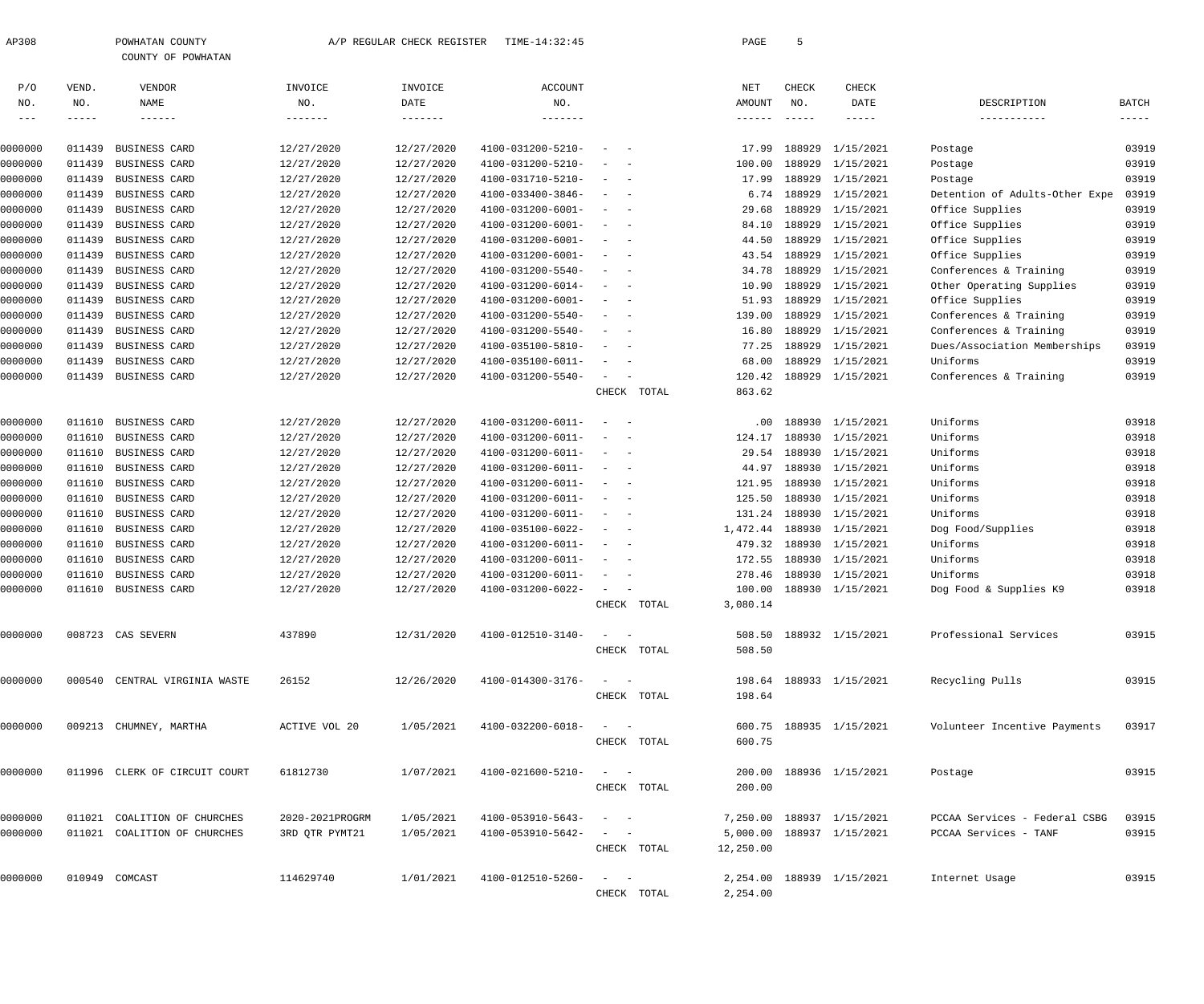| AP308                             |                             | POWHATAN COUNTY<br>COUNTY OF POWHATAN            |                                   | A/P REGULAR CHECK REGISTER | TIME-14:32:45                            |                                                                                                              | PAGE                               | 6                                                                                                                                                                                                                                                                                                                                                                                                            |                                      |                                                  |                               |
|-----------------------------------|-----------------------------|--------------------------------------------------|-----------------------------------|----------------------------|------------------------------------------|--------------------------------------------------------------------------------------------------------------|------------------------------------|--------------------------------------------------------------------------------------------------------------------------------------------------------------------------------------------------------------------------------------------------------------------------------------------------------------------------------------------------------------------------------------------------------------|--------------------------------------|--------------------------------------------------|-------------------------------|
| P/O<br>NO.<br>$\qquad \qquad - -$ | VEND.<br>NO.<br>$- - - - -$ | VENDOR<br>NAME<br>$- - - - - - -$                | INVOICE<br>NO.<br>$- - - - - - -$ | INVOICE<br>DATE            | <b>ACCOUNT</b><br>NO.<br>$- - - - - - -$ |                                                                                                              | NET<br>AMOUNT<br>$- - - - - - - -$ | CHECK<br>NO.<br>$\frac{1}{2} \frac{1}{2} \frac{1}{2} \frac{1}{2} \frac{1}{2} \frac{1}{2} \frac{1}{2} \frac{1}{2} \frac{1}{2} \frac{1}{2} \frac{1}{2} \frac{1}{2} \frac{1}{2} \frac{1}{2} \frac{1}{2} \frac{1}{2} \frac{1}{2} \frac{1}{2} \frac{1}{2} \frac{1}{2} \frac{1}{2} \frac{1}{2} \frac{1}{2} \frac{1}{2} \frac{1}{2} \frac{1}{2} \frac{1}{2} \frac{1}{2} \frac{1}{2} \frac{1}{2} \frac{1}{2} \frac{$ | CHECK<br>DATE<br>$- - - - - -$       | DESCRIPTION<br>-----------                       | <b>BATCH</b><br>$- - - - - -$ |
| 0000000                           | 013491                      | COMMONWEALTH DRUG AND ALC                        | 160                               | 12/09/2020                 | 4100-012220-3141-                        | $\sim$                                                                                                       | 150.00                             |                                                                                                                                                                                                                                                                                                                                                                                                              | 188940 1/15/2021                     | Drug Testing                                     | 03915                         |
| 0000000                           | 013491                      | COMMONWEALTH DRUG AND ALC 171                    |                                   | 12/30/2020                 | 4100-012220-3141-                        | $\sim$<br>CHECK TOTAL                                                                                        | 75.00<br>225.00                    |                                                                                                                                                                                                                                                                                                                                                                                                              | 188940 1/15/2021                     | Drug Testing                                     | 03915                         |
| 0000000                           | 008445                      | COMMONWEALTH OF VIRGINIA                         | T437104                           | 1/05/2021                  | 4100-031210-5230-                        | $\sim$ $-$<br>$\overline{\phantom{a}}$                                                                       |                                    |                                                                                                                                                                                                                                                                                                                                                                                                              | 2.31 188941 1/15/2021                | Telephone Services                               | 03915                         |
| 0000000                           | 008445                      | COMMONWEALTH OF VIRGINIA                         | T437264                           | 1/05/2021                  | 4100-012510-5260-                        | $\overline{\phantom{a}}$<br>CHECK TOTAL                                                                      | 301.77<br>304.08                   |                                                                                                                                                                                                                                                                                                                                                                                                              | 188941 1/15/2021                     | Internet Usage                                   | 03915                         |
| 0000000                           | 011751                      | COMPASS MD                                       | 296                               | 12/30/2020                 | 4100-032200-3110-                        | $\sim$ $-$<br>$\overline{\phantom{a}}$                                                                       | 479.50                             |                                                                                                                                                                                                                                                                                                                                                                                                              | 188942 1/15/2021                     | Health/Vaccinations/Inoculatio                   | 03915                         |
| 0000000                           |                             | 011751 COMPASS MD                                | 297                               | 12/30/2020                 | 4100-032200-3110-                        | $\overline{\phantom{a}}$<br>$\sim$<br>CHECK TOTAL                                                            | 658.50<br>1,138.00                 |                                                                                                                                                                                                                                                                                                                                                                                                              | 188942 1/15/2021                     | Health/Vaccinations/Inoculatio                   | 03915                         |
| 0000000                           | 007294                      | CUMBERLAND FARM & AUTO                           | 71136                             | 12/09/2020                 | 4100-032200-6009-                        | $\sim$ $-$<br>$\overline{\phantom{a}}$                                                                       | 8.29                               |                                                                                                                                                                                                                                                                                                                                                                                                              | 188946 1/15/2021                     | Auto Repairs and Parts                           | 03915                         |
| 0000000<br>0000000                | 007294<br>007294            | CUMBERLAND FARM & AUTO<br>CUMBERLAND FARM & AUTO | 71250<br>72326                    | 12/10/2020<br>12/22/2020   | 4100-032200-6009-<br>4100-032200-6009-   | $\overline{\phantom{a}}$<br>$\sim$<br>$\frac{1}{2}$ and $\frac{1}{2}$ and $\frac{1}{2}$                      | 13.87<br>32.67                     |                                                                                                                                                                                                                                                                                                                                                                                                              | 188946 1/15/2021<br>188946 1/15/2021 | Auto Repairs and Parts<br>Auto Repairs and Parts | 03915<br>03915                |
|                                   |                             |                                                  |                                   |                            |                                          | CHECK TOTAL                                                                                                  | 54.83                              |                                                                                                                                                                                                                                                                                                                                                                                                              |                                      |                                                  |                               |
| 0000000                           | 013467                      | DATTALO, PATRICK                                 | ACTIVE VOL '20                    | 1/05/2021                  | 4100-032200-6018-                        | $\sim$<br>$\sim$ $-$<br>CHECK TOTAL                                                                          | 600.75<br>600.75                   |                                                                                                                                                                                                                                                                                                                                                                                                              | 188947 1/15/2021                     | Volunteer Incentive Payments                     | 03917                         |
| 0000000                           | 000860                      | DOMINION ENERGY VIRGINIA                         | 232225250912/20                   | 12/02/2020                 | 4100-031200-5110-                        | $\sim$ $-$<br>$\overline{\phantom{a}}$                                                                       |                                    |                                                                                                                                                                                                                                                                                                                                                                                                              | 244.18 188948 1/15/2021              | Electricity                                      | 03915                         |
| 0000000                           | 000860                      | DOMINION ENERGY VIRGINIA                         | 261383271212/20                   | 12/02/2020                 | 4100-022100-5110-                        | $\overline{\phantom{a}}$<br>$\sim$<br>CHECK TOTAL                                                            | 279.97<br>524.15                   |                                                                                                                                                                                                                                                                                                                                                                                                              | 188948 1/15/2021                     | Electricity                                      | 03915                         |
| 0000000                           | 013699                      | EASTERN DIESEL PERFORMANC 954                    |                                   | 1/07/2021                  | 4100-032200-6009-                        | $\frac{1}{2} \left( \frac{1}{2} \right) \left( \frac{1}{2} \right) = \frac{1}{2} \left( \frac{1}{2} \right)$ | 2,014.58                           |                                                                                                                                                                                                                                                                                                                                                                                                              | 188949 1/15/2021                     | Auto Repairs and Parts                           | 03915                         |
|                                   |                             |                                                  |                                   |                            |                                          | CHECK TOTAL                                                                                                  | 2,014.58                           |                                                                                                                                                                                                                                                                                                                                                                                                              |                                      |                                                  |                               |
| 0000000                           | 006510                      | EMERGENCY SERVICES                               | 458                               | 1/04/2021                  | 4100-035500-3140-                        | $\sim$<br>$\sim$<br>CHECK TOTAL                                                                              | 15,321.60<br>15,321.60             |                                                                                                                                                                                                                                                                                                                                                                                                              | 188950 1/15/2021                     | Professional Services                            | 03915                         |
| 0000000                           |                             | 013055 FAST FEET SPORTS ACADEMY,                 | FY2020-2021                       | 1/04/2020                  | 4100-053910-5642-                        | CHECK TOTAL                                                                                                  | 6,400.00                           |                                                                                                                                                                                                                                                                                                                                                                                                              | 6,400.00 188953 1/15/2021            | PCCAA Services - TANF                            | 03915                         |
| 0000000                           |                             | 011563 FEEDING POWHATAN, INC.                    | SUPPLE COVID19                    | 1/08/2021                  | 4100-053910-5647-                        | $\frac{1}{2}$ and $\frac{1}{2}$ and $\frac{1}{2}$<br>CHECK TOTAL                                             | 25,000.00                          |                                                                                                                                                                                                                                                                                                                                                                                                              | 25,000.00 188954 1/15/2021           | CSBG - Emergency COVID                           | 03915                         |
| 0000000                           |                             | 006522 FOOD LION                                 | 2813610113446                     | 1/06/2021                  | 4100-035100-6022-                        | $\frac{1}{2}$ and $\frac{1}{2}$ and $\frac{1}{2}$                                                            |                                    |                                                                                                                                                                                                                                                                                                                                                                                                              | 249.18 188955 1/15/2021              | Dog Food/Supplies                                | 03915                         |
| 0000000                           |                             | 000570 GOOCHLAND-POWHATAN                        | APPRO FY2020-21                   | 1/04/2021                  | 4100-052100-5699-                        | CHECK TOTAL<br>$\sim$ $  -$                                                                                  | 249.18                             |                                                                                                                                                                                                                                                                                                                                                                                                              | 74,657.50 188957 1/15/2021           | County Contribution-CSB                          | 03915                         |
|                                   |                             |                                                  |                                   |                            |                                          | CHECK TOTAL                                                                                                  | 74,657.50                          |                                                                                                                                                                                                                                                                                                                                                                                                              |                                      |                                                  |                               |
| 0000000                           |                             | 013466 GREEN, JESSICA ASHLEY                     | ACTIVE VOL '20                    | 1/05/2021                  | 4100-032200-6018-                        | $\sim$ $  -$<br>CHECK TOTAL                                                                                  | 144.29                             |                                                                                                                                                                                                                                                                                                                                                                                                              | 144.29 188959 1/15/2021              | Volunteer Incentive Payments                     | 03917                         |
| 0000000                           |                             | 013542 GWYNN, WILLIAM E.S.                       | FIRE AWARDS                       | 1/05/2021                  | 4100-032200-6018-                        | $\sim$ $  -$<br>CHECK TOTAL                                                                                  | 600.75                             |                                                                                                                                                                                                                                                                                                                                                                                                              | 600.75 188960 1/15/2021              | Volunteer Incentive Payments                     | 03917                         |
| 0000000                           |                             | 010966 HABITAT FOR HUMANITY-                     | 3RD QTR FY20-21                   | 1/04/2021                  | 4100-053910-5643-                        | $\frac{1}{2}$ and $\frac{1}{2}$<br>CHECK TOTAL                                                               | 7,500.00                           |                                                                                                                                                                                                                                                                                                                                                                                                              | 7,500.00 188961 1/15/2021            | PCCAA Services - Federal CSBG                    | 03915                         |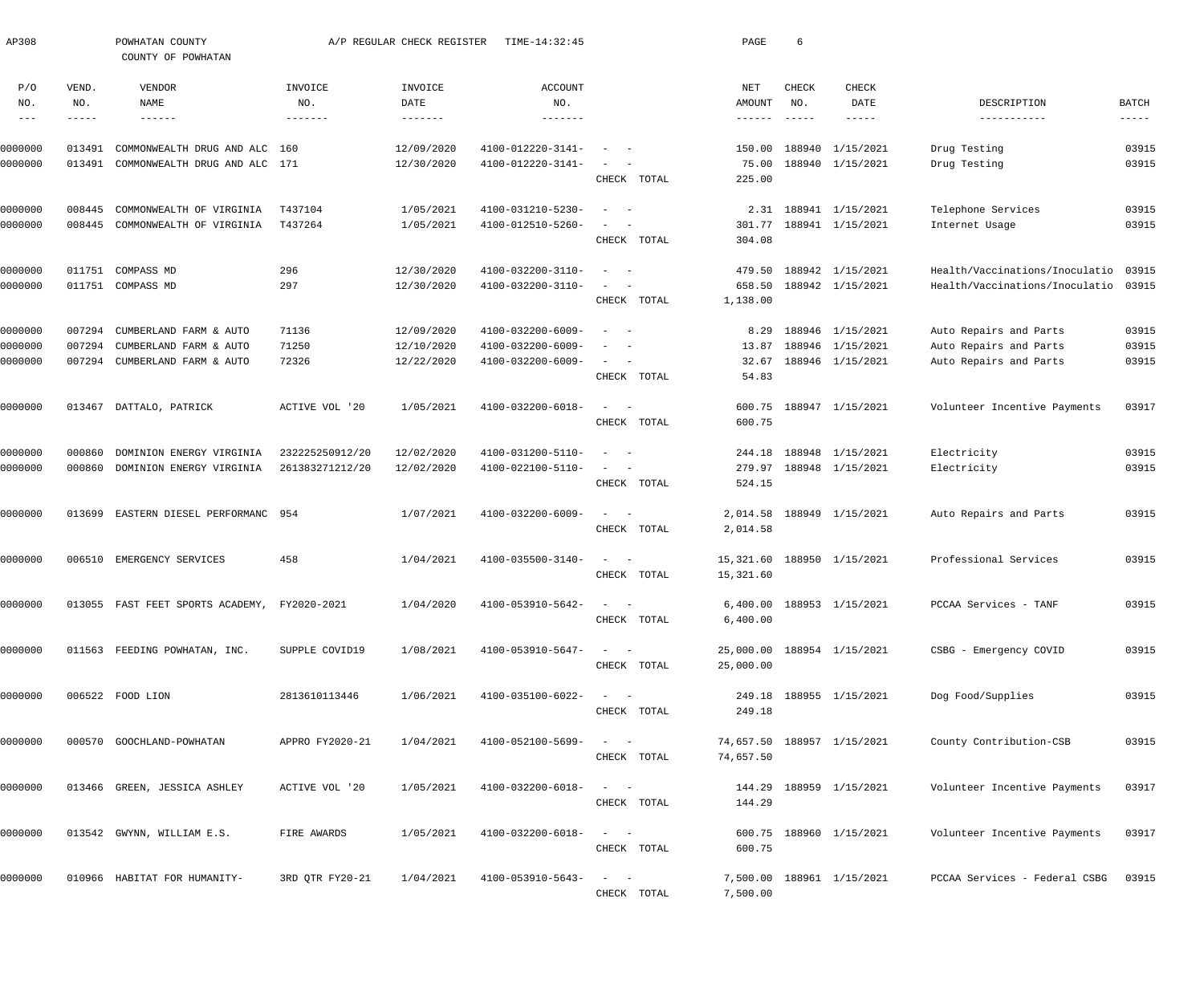| AP308                                    |                                      | POWHATAN COUNTY<br>COUNTY OF POWHATAN                                                                    |                                      | A/P REGULAR CHECK REGISTER                          | TIME-14:32:45                                                                    |                                                                                                                                                                                  | PAGE                                        | -7                                   |                                                                              |                                                                                |                                  |
|------------------------------------------|--------------------------------------|----------------------------------------------------------------------------------------------------------|--------------------------------------|-----------------------------------------------------|----------------------------------------------------------------------------------|----------------------------------------------------------------------------------------------------------------------------------------------------------------------------------|---------------------------------------------|--------------------------------------|------------------------------------------------------------------------------|--------------------------------------------------------------------------------|----------------------------------|
| P/O<br>NO.<br>$\qquad \qquad - -$        | VEND.<br>NO.<br>-----                | VENDOR<br>NAME<br>------                                                                                 | INVOICE<br>NO.<br>$- - - - - - -$    | INVOICE<br>DATE<br>-------                          | <b>ACCOUNT</b><br>NO.<br>$- - - - - - -$                                         |                                                                                                                                                                                  | NET<br>AMOUNT<br>$\cdots\cdots\cdots\cdots$ | <b>CHECK</b><br>NO.<br>$- - - - - -$ | CHECK<br>DATE<br>-----                                                       | DESCRIPTION<br>-----------                                                     | <b>BATCH</b><br>-----            |
| 0000000                                  | 013549                               | HOSTED BACKBONE, LLC                                                                                     | HB17-9229                            | 1/01/2021                                           | 4100-012510-5260-                                                                | CHECK TOTAL                                                                                                                                                                      | 2,195.16<br>2,195.16                        |                                      | 188963 1/15/2021                                                             | Internet Usage                                                                 | 03915                            |
| 0000000<br>0000000                       | 009552                               | MANSFIELD OIL COMPANY<br>009552 MANSFIELD OIL COMPANY                                                    | SQLCD-652329<br>SQLCD-655027         | 12/15/2020<br>1/30/2021                             | 4100-032200-5120-<br>4100-032200-5120-                                           | $\sim$<br>CHECK TOTAL                                                                                                                                                            | 109.92<br>274.07<br>383.99                  |                                      | 188969 1/15/2021<br>188969 1/15/2021                                         | Apparatus Fuel<br>Apparatus Fuel                                               | 03915<br>03915                   |
| 0000000                                  |                                      | 013808 MILLER JR, FRANCIS EUGENE                                                                         | MURPHY                               | 12/21/2020                                          | 4100-012210-3140-                                                                | $\sim$<br>CHECK TOTAL                                                                                                                                                            | 2,175.00<br>2,175.00                        |                                      | 188970 1/15/2021                                                             | Outside Counsel                                                                | 03915                            |
| 0000000                                  |                                      | 013853 MILLETT, ANDREW SCOTT                                                                             | FIRE AWARDS                          | 12/24/2020                                          | 4100-032200-6018-                                                                | $\sim$<br>CHECK TOTAL                                                                                                                                                            | 600.75<br>600.75                            |                                      | 188971 1/15/2021                                                             | Volunteer Incentive Payments                                                   | 03917                            |
| 0000000                                  |                                      | 013299 POE, ANDREA                                                                                       | AWARDS                               | 1/05/2021                                           | 4100-032200-6018-                                                                | $\sim$<br>CHECK TOTAL                                                                                                                                                            | 600.75<br>600.75                            |                                      | 188973 1/15/2021                                                             | Volunteer Incentive Payments                                                   | 03917                            |
| 0000000                                  |                                      | 013464 POE, PATRICK JR                                                                                   | AWARDS                               | 1/05/2021                                           | 4100-032200-6018-                                                                | $\sim$<br>CHECK TOTAL                                                                                                                                                            | 600.75<br>600.75                            |                                      | 188974 1/15/2021                                                             | Volunteer Incentive Payments                                                   | 03917                            |
| 0000000                                  |                                      | 013470 POE, PATRICK SR                                                                                   | AWARDS                               | 1/05/2021                                           | 4100-032200-6018-                                                                | $\sim$<br>CHECK TOTAL                                                                                                                                                            | 600.75<br>600.75                            |                                      | 188975 1/15/2021                                                             | Volunteer Incentive Payments                                                   | 03917                            |
| 0000000<br>0000000<br>0000000<br>0000000 | 001250<br>001250<br>001250<br>001250 | POWHATAN AUTO & TRACTOR<br>POWHATAN AUTO & TRACTOR<br>POWHATAN AUTO & TRACTOR<br>POWHATAN AUTO & TRACTOR | 622670<br>623098<br>623683<br>625460 | 12/09/2020<br>12/14/2020<br>12/18/2020<br>1/07/2021 | 4100-032200-3310-<br>4100-031200-6008-<br>4100-031200-6009-<br>4100-031200-6009- | - -<br>$\sim$<br>$\sim$<br>$\sim$<br>CHECK TOTAL                                                                                                                                 | 39.96<br>22.87<br>27.98<br>184.52<br>275.33 |                                      | 188976 1/15/2021<br>188976 1/15/2021<br>188976 1/15/2021<br>188976 1/15/2021 | Equipment Repair<br>Gas/Grease/Oil<br>Auto Parts/Repairs<br>Auto Parts/Repairs | 03916<br>03916<br>03916<br>03916 |
| 0000000                                  | 011020                               | POWHATAN SHERIFF'S DEPT-                                                                                 | 2ND PYMT TRIAD                       | 1/06/2021                                           | 4100-053910-5643-                                                                | CHECK TOTAL                                                                                                                                                                      | 2,500.00<br>2,500.00                        |                                      | 188977 1/15/2021                                                             | PCCAA Services - Federal CSBG                                                  | 03916                            |
| 0000000<br>0000000                       | 010777<br>010777                     | PRESEARCH BACKGROUND<br>PRESEARCH BACKGROUND                                                             | 61728<br>61729                       | 11/01/2020<br>12/01/2020                            | 4100-083500-7002-<br>4100-083500-7002-                                           | $\sim$ 100 $\sim$ 100 $\sim$<br>CHECK TOTAL                                                                                                                                      | 5.00<br>14.95                               |                                      | 9.95 188978 1/15/2021<br>188978 1/15/2021                                    | Criminal History/Background Ch 03916<br>Criminal History/Background Ch 03916   |                                  |
| 0000000                                  |                                      | 012864 PUBLIC SAFETY GROUP                                                                               | 5769                                 | 12/07/2020                                          | 4100-031210-3320-                                                                | $\qquad \qquad -$<br>CHECK TOTAL                                                                                                                                                 | 499.00                                      |                                      | 499.00 188979 1/15/2021                                                      | Maintenance and Service Contra 03916                                           |                                  |
| 0000000                                  |                                      | 009518 QUARLES PETROLEUM, INC.                                                                           | CT-1320763                           | 12/31/2020                                          | 4100-031200-6008-                                                                | $\qquad \qquad -$<br>CHECK TOTAL                                                                                                                                                 | 152.51                                      |                                      | 152.51 188980 1/15/2021                                                      | Gas/Grease/Oil                                                                 | 03916                            |
| 0000000                                  |                                      | 000620 R. C. GOODWYN & SONS, INC 0939818                                                                 |                                      | 12/17/2020                                          | 4100-031210-3310-                                                                | $\qquad \qquad -$<br>CHECK TOTAL                                                                                                                                                 | 7.99                                        |                                      | 7.99 188981 1/15/2021                                                        | Repairs and Maintenance                                                        | 03916                            |
| 0000000                                  |                                      | 013541 RAINEY, TAMMY LYN                                                                                 | AWARDS                               | 1/05/2021                                           | 4100-032200-6018-                                                                | $\qquad \qquad -$<br>CHECK TOTAL                                                                                                                                                 | 600.75                                      |                                      | 600.75 188982 1/15/2021                                                      | Volunteer Incentive Payments                                                   | 03917                            |
| 0000000<br>0000000                       |                                      | 012509 RICHMOND SUBURBAN NEWS<br>012509 RICHMOND SUBURBAN NEWS                                           | 100011615961202<br>I00011615961202A  | 12/09/2020<br>12/02/2020                            | 4100-011010-3600-<br>4100-011010-3600-                                           | $\frac{1}{2} \left( \frac{1}{2} \right) \left( \frac{1}{2} \right) = \frac{1}{2} \left( \frac{1}{2} \right)$<br>$\frac{1}{2}$ and $\frac{1}{2}$ and $\frac{1}{2}$<br>CHECK TOTAL | 610.00                                      |                                      | 585.00 188983 1/15/2021<br>25.00 188983 1/15/2021                            | Advertising<br>Advertising                                                     | 03916<br>03916                   |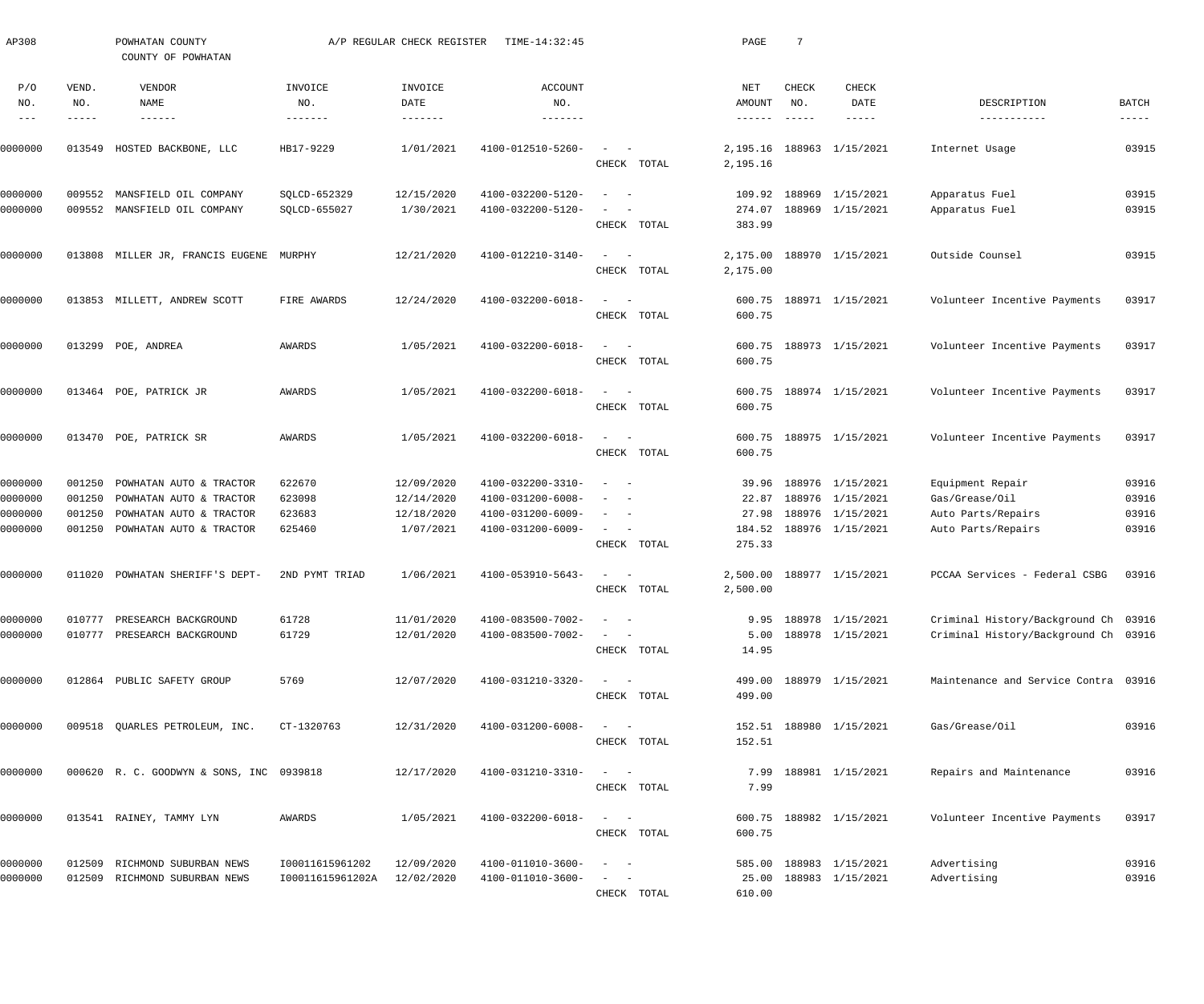| AP308   |        | POWHATAN COUNTY<br>COUNTY OF POWHATAN |                   | A/P REGULAR CHECK REGISTER | TIME-14:32:45                |                                    | PAGE            | 8             |                         |                                      |                      |
|---------|--------|---------------------------------------|-------------------|----------------------------|------------------------------|------------------------------------|-----------------|---------------|-------------------------|--------------------------------------|----------------------|
| P/O     | VEND.  | VENDOR                                | INVOICE           | INVOICE                    | ACCOUNT                      |                                    | NET             | CHECK         | CHECK                   |                                      |                      |
| NO.     | NO.    | NAME                                  | NO.               | DATE                       | NO.                          |                                    | AMOUNT          | NO.           | DATE                    | DESCRIPTION                          | BATCH                |
| $---$   | -----  | $\cdots\cdots\cdots\cdots$            | $- - - - - - - -$ | -------                    | -------                      |                                    | $- - - - - - -$ | $- - - - - -$ | -----                   | -----------                          | $\cdots\cdots\cdots$ |
| 0000000 | 013852 | RITCHIE, MATTHEW                      | AWARDS            | 12/24/2020                 | 4100-032200-6018-            |                                    | 150.00          |               | 188984 1/15/2021        | Volunteer Incentive Payments         | 03917                |
|         |        |                                       |                   |                            |                              | CHECK TOTAL                        | 150.00          |               |                         |                                      |                      |
| 0000000 | 011800 | SCHARDEIN, BRET                       | MILEAGE 10-12     | 1/08/2021                  | 4100-081500-5510-            | $\sim$                             | 412.68          |               | 188986 1/15/2021        | Travel/Mileage/Parking/Tolls         | 03916                |
|         |        |                                       |                   |                            |                              | CHECK TOTAL                        | 412.68          |               |                         |                                      |                      |
| 0000000 | 012058 | SPOSA, JOSEPH                         | EMT 8/20-1/21     | 1/04/2021                  | 4100-032200-5815-            | $\sim$                             | 3,800.00        |               | 188989 1/15/2021        | Training/Seminars                    | 03916                |
|         |        |                                       |                   |                            |                              | CHECK TOTAL                        | 3,800.00        |               |                         |                                      |                      |
| 0000000 | 001940 | STANDBY SYSTEMS, INC.                 | 12202253          | 12/18/2020                 | 4100-031210-3310-            | $\overline{\phantom{a}}$           | 387.06          |               | 188991 1/15/2021        | Repairs and Maintenance              | 03916                |
| 0000000 | 001940 | STANDBY SYSTEMS, INC.                 | 12202269          | 12/31/2020                 | 4100-031210-3320-            |                                    | 130.00          |               | 188991 1/15/2021        | Maintenance and Service Contra       | 03916                |
| 0000000 | 001940 | STANDBY SYSTEMS, INC.                 | 12202270          | 12/21/2020                 | 4100-032200-3320-            | $\sim$                             | 153.00          |               | 188991 1/15/2021        | Maintenance & Service Contract       | 03916                |
|         |        |                                       |                   |                            |                              | CHECK TOTAL                        | 670.06          |               |                         |                                      |                      |
| 0000000 | 013682 | STAPLES BUSINESS CREDIT               | 7319426324        | 12/09/2020                 | 4100-021600-6001-            | $\overline{\phantom{0}}$           | 11.02           |               | 188992 1/15/2021        | Office Supplies                      | 03916                |
| 0000000 | 013682 | STAPLES BUSINESS CREDIT               | 7319426324-0-2    | 12/04/2020                 | 4100-021600-6001-            |                                    | 19.99           |               | 188992 1/15/2021        | Office Supplies                      | 03916                |
| 0000000 | 013682 | STAPLES BUSINESS CREDIT               | 7319974667-0-1    | 12/09/2020                 | 4100-083500-6001-            | $\sim$                             | 294.57          |               | 188992 1/15/2021        | Office Supplies                      | 03916                |
| 0000000 | 013682 | STAPLES BUSINESS CREDIT               | 7320304362-0-1    | 12/18/2020                 | 4100-012410-6001-            | $\overline{\phantom{m}}$<br>- -    | 169.99          |               | 188992 1/15/2021        | Office Supplies                      | 03916                |
| 0000000 | 013682 | STAPLES BUSINESS CREDIT               | 7320304362-0-2    | 12/14/2020                 | 4100-012510-6001-            | $\sim$                             | 452.88          |               | 188992 1/15/2021        | Office Supplies                      | 03916                |
| 0000000 | 013682 | STAPLES BUSINESS CREDIT               | 7320304362-0-3    | 12/15/2020                 | 4100-012510-6001-            | $\overline{\phantom{m}}$<br>- -    | 3.42            |               | 188992 1/15/2021        | Office Supplies                      | 03916                |
| 0000000 | 013682 | STAPLES BUSINESS CREDIT               | 7320304362-0-4    | 12/15/2020                 | 4100-012510-6001-            | $\overline{\phantom{m}}$<br>- -    | 50.63           |               | 188992 1/15/2021        | Office Supplies                      | 03916                |
| 0000000 | 013682 | STAPLES BUSINESS CREDIT               | 7320386817-0-1    | 12/15/2020                 | 4100-022100-6001-            | - -                                | 193.98          |               | 188992 1/15/2021        | Office Supplies                      | 03916                |
| 0000000 | 013682 | STAPLES BUSINESS CREDIT               | 7320490856-0-1    | 12/17/2020                 | 4100-022100-6001-            | $\overline{\phantom{m}}$<br>$\sim$ | 22.49           |               | 188992 1/15/2021        | Office Supplies                      | 03916                |
| 0000000 | 013682 | STAPLES BUSINESS CREDIT               | 7320663324-0-1    | 12/18/2020                 | 4100-012520-6001-            | $\sim$                             | 101.60          |               | 188992 1/15/2021        | Office Supplies                      | 03916                |
|         |        |                                       |                   |                            |                              | CHECK TOTAL                        | 1,320.57        |               |                         |                                      |                      |
| 0000000 | 013682 | STAPLES BUSINESS CREDIT               | 7320978578-0-1    | 12/23/2020                 | 4100-022100-6001-            | $\sim$<br>$\overline{\phantom{a}}$ | 79.89           |               | 188993 1/15/2021        | Office Supplies                      | 03916                |
|         |        |                                       |                   |                            |                              | CHECK TOTAL                        | 79.89           |               |                         |                                      |                      |
| 0000000 | 007450 | THOMSON REUTERS -                     | 843602735         | 1/01/2021                  | 4100-021600-3320-            |                                    |                 |               | 132.08 188998 1/15/2021 | Maintenance & Service Contract 03916 |                      |
| 0000000 |        | 007450 THOMSON REUTERS -              | 843621852         | 1/01/2021                  | $4100 - 031200 - 3320 - - -$ |                                    |                 |               | 316.68 188998 1/15/2021 | Maintenance & Service Contract 03916 |                      |
|         |        |                                       |                   |                            |                              | CHECK TOTAL                        | 448.76          |               |                         |                                      |                      |
| 0000000 |        | 013468 TOPOLINSKI, CALEB              | AWARDS            | 1/05/2021                  | 4100-032200-6018-            | $\sim$ 100 $\sim$ 100 $\sim$       |                 |               | 600.75 189001 1/15/2021 | Volunteer Incentive Payments         | 03917                |
|         |        |                                       |                   |                            |                              | CHECK TOTAL                        | 600.75          |               |                         |                                      |                      |
| 0000000 |        | 010088 TREASURER                      | 01/05/2021        | 1/05/2021                  | 4100-032200-6018-            | $\sim$ $-$                         | $.00 \,$        |               | 189002 1/15/2021        | Volunteer Incentive Payments         | 03921                |
| 0000000 | 010088 | TREASURER                             | 01/05/2021        | 1/05/2021                  | 4100-032200-6018-            |                                    | 456.46          |               | 189002 1/15/2021        | Volunteer Incentive Payments         | 03921                |
| 0000000 |        | 010088 TREASURER                      | 01/05/2021        | 1/05/2021                  | 4100-032200-6018-            |                                    | 81.45           |               | 189002 1/15/2021        | Volunteer Incentive Payments         | 03921                |
|         |        |                                       |                   |                            |                              | CHECK TOTAL                        | 537.91          |               |                         |                                      |                      |
| 0000000 |        | 007905 TREASURER OF VIRGINIA          | SHEPPERSON        | 12/10/2020                 | 4100-035300-3110-            | $\sim$ .                           |                 |               | 20.00 189003 1/15/2021  | Professional Health Services         | 03916                |
|         |        |                                       |                   |                            |                              | CHECK TOTAL                        | 20.00           |               |                         |                                      |                      |
| 0000000 |        | 013104 VEL-TYE LLC                    | 69412             | 12/30/2020                 | 4100-031200-6011-            |                                    |                 |               | 275.00 189005 1/15/2021 | Uniforms                             | 03916                |
|         |        |                                       |                   |                            |                              | CHECK TOTAL                        | 275.00          |               |                         |                                      |                      |
| 0000000 |        | 011193 VERIZON                        | #11938 12/20      | 12/27/2020                 | 100-000100-0006-             | $\sim$                             | 124.90          |               | 189006 1/15/2021        | Due from Other Agencies              | 03916                |
| 0000000 |        | 011193 VERIZON                        | #111938 12/20     | 12/27/2020                 | 4100-073100-5230-            |                                    | 49.53           |               | 189006 1/15/2021        | Telephone Services                   | 03916                |
| 0000000 |        | 011193 VERIZON                        | #11938 12/20      | 12/27/2020                 | 4100-012310-5230-            |                                    | 52.66           |               | 189006 1/15/2021        | Telephone Services                   | 03916                |
| 0000000 |        | 011193 VERIZON                        | #11938 12/20      | 12/27/2020                 | 4100-012510-5230-            | $\sim$ $ -$                        |                 |               | 42.92 189006 1/15/2021  | Telephone Services                   | 03916                |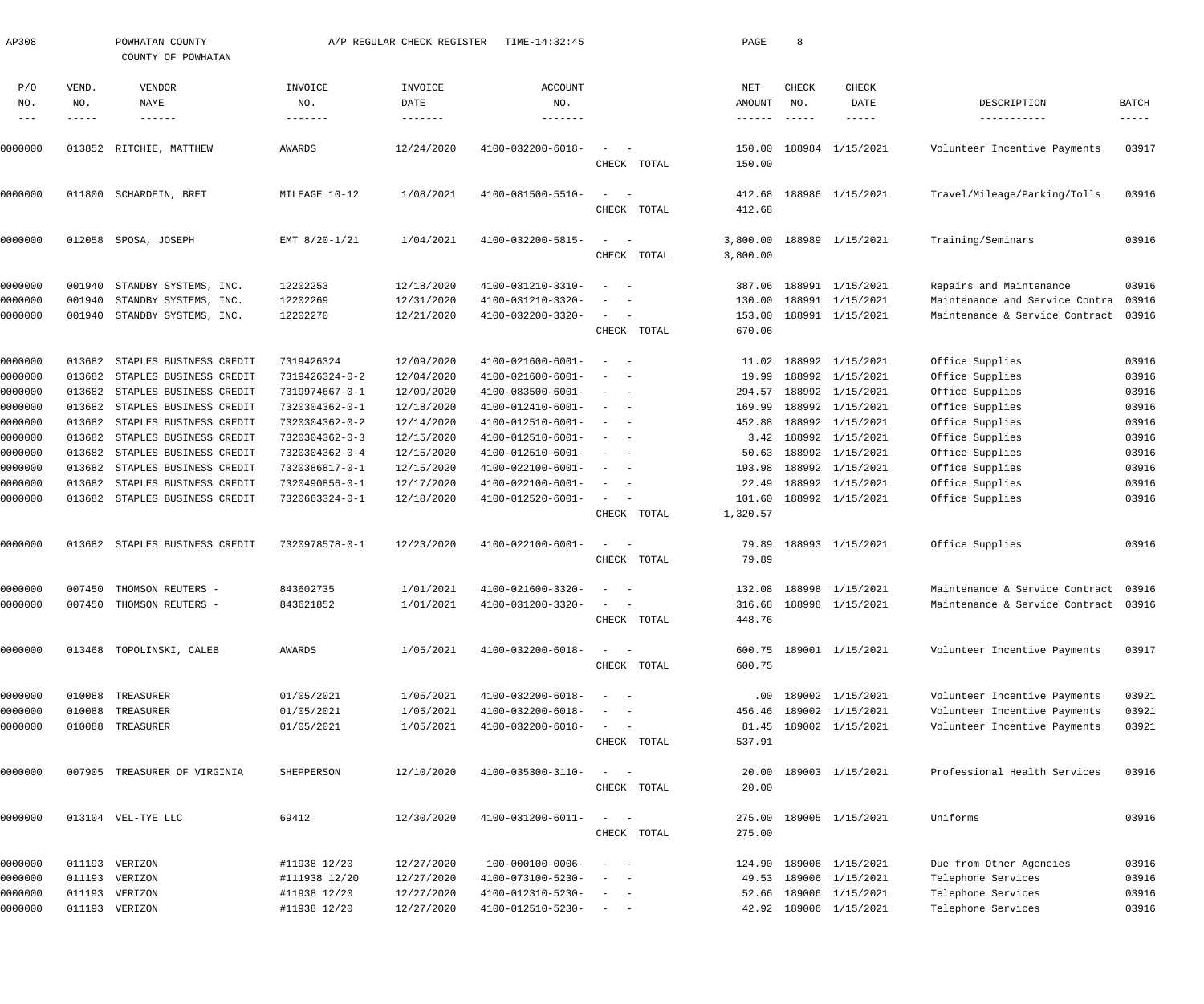| AP308 | POWHATAN COUNTY |                    | A/P REGULAR CHECK REGISTI |  |
|-------|-----------------|--------------------|---------------------------|--|
|       |                 | COUNTY OF POWHATAN |                           |  |

 $\texttt{STER}$  TIME-14:32:45 PAGE 9

| P/O     | VEND.         | VENDOR                                | INVOICE         | INVOICE           | ACCOUNT                    |                                                           |             | NET             | CHECK         | CHECK                   |                              |                      |
|---------|---------------|---------------------------------------|-----------------|-------------------|----------------------------|-----------------------------------------------------------|-------------|-----------------|---------------|-------------------------|------------------------------|----------------------|
| NO.     | NO.           | NAME                                  | NO.             | DATE              | NO.                        |                                                           |             | AMOUNT          | NO.           | DATE                    | DESCRIPTION                  | BATCH                |
| $--\,-$ | $- - - - - -$ | $- - - - - - -$                       | $- - - - - - -$ | $- - - - - - - -$ | $\cdots\cdots\cdots\cdots$ |                                                           |             | $- - - - - - -$ | $- - - - - -$ | $- - - - - -$           | -----------                  | $\cdots\cdots\cdots$ |
|         |               |                                       |                 |                   |                            | $\sim$                                                    |             |                 |               |                         |                              |                      |
| 0000000 | 011193        | VERIZON                               | #11938 12/20    | 12/27/2020        | 4100-014100-5230-          |                                                           |             | 220.44          | 189006        | 1/15/2021               | Telephone Services           | 03916                |
| 0000000 | 011193        | VERIZON                               | #11938 12/20    | 12/27/2020        | 4100-014300-5230-          |                                                           |             | 87.32           | 189006        | 1/15/2021               | Telephone Services           | 03916                |
| 0000000 | 011193        | VERIZON                               | #11938 12/20    | 12/27/2020        | 4100-021200-5230-          | $\overline{\phantom{a}}$                                  |             | 46.74           | 189006        | 1/15/2021               | Telephone Services           | 03916                |
| 0000000 | 011193        | VERIZON                               | #11938 12/20    | 12/27/2020        | 4100-031200-5230-          | $\overline{\phantom{a}}$                                  |             | 174.61          | 189006        | 1/15/2021               | Telephone Services           | 03916                |
| 0000000 | 011193        | VERIZON                               | #11938 12/20    | 12/27/2020        | 4100-031710-5230-          | $\sim$                                                    |             | 51.89           | 189006        | 1/15/2021               | Telephone Services           | 03916                |
| 0000000 | 011193        | VERIZON                               | #11938 12/20    | 12/27/2020        | 4100-021200-5230-          | $\overline{\phantom{a}}$                                  |             | 15.60           | 189006        | 1/15/2021               | Telephone Services           | 03916                |
| 0000000 | 011193        | VERIZON                               | #11938 12/20    | 12/27/2020        | 4100-031210-5230-          | $\overline{\phantom{a}}$                                  |             | 50.41           | 189006        | 1/15/2021               | Telephone Services           | 03916                |
| 0000000 | 011193        | VERIZON                               | #11938 12/20    | 12/27/2020        | 4100-032200-5230-          | $\overline{\phantom{a}}$                                  |             | 311.90          | 189006        | 1/15/2021               | Telephone Services           | 03916                |
| 0000000 | 011193        | VERIZON                               | #11938 12/20    | 12/27/2020        | 4100-032200-5260-          | $\sim$                                                    |             | 211.55          | 189006        | 1/15/2021               | Internet                     | 03916                |
| 0000000 | 011193        | VERIZON                               | #11938 12/20    | 12/27/2020        | 4100-032210-5230-          | $\sim$                                                    |             | 83.96           | 189006        | 1/15/2021               | Telephone Services           | 03916                |
| 0000000 | 011193        | VERIZON                               | #11938 12/20    | 12/27/2020        | 4100-035500-5230-          | $\overline{\phantom{a}}$                                  |             | 45.97           | 189006        | 1/15/2021               | Telephone Services           | 03916                |
| 0000000 | 011193        | VERIZON                               | #11938 12/20    | 12/27/2020        | 4100-071110-5230-          | $\overline{\phantom{a}}$                                  |             | 48.11           | 189006        | 1/15/2021               | Telephone Services           | 03916                |
| 0000000 | 011193        | VERIZON                               | #11938 12/20    | 12/27/2020        | 4100-073100-5230-          | $\sim$                                                    |             | 107.29          | 189006        | 1/15/2021               | Telephone Services           | 03916                |
| 0000000 | 011193        | VERIZON                               | 000016581070    | 12/31/2020        | 4100-031210-5232-          | $\sim$                                                    |             | 959.82          | 189006        | 1/15/2021               | Wireline 911                 | 03916                |
| 0000000 | 011193        | VERIZON                               | 006310844812/20 | 12/27/2020        | 4100-031200-5230-          | $\overline{\phantom{a}}$                                  |             | 70.14           | 189006        | 1/15/2021               | Telephone Services           | 03916                |
| 0000000 | 011193        | VERIZON                               | 006310844812/20 | 12/27/2020        | 4100-031210-5230-          | $\overline{\phantom{a}}$                                  |             | 529.12          | 189006        | 1/15/2021               | Telephone Services           | 03916                |
| 0000000 | 011193        | VERIZON                               | 086731870812/20 | 12/27/2020        | 4100-031210-5232-          | $\overline{\phantom{a}}$                                  |             | 264.84          |               | 189006 1/15/2021        | Wireline 911                 | 03916                |
| 0000000 | 011193        | VERIZON                               | 921422421 12/20 | 12/24/2020        | 4100-032220-5230-          | $\sim$                                                    |             | 90.44           |               | 189006 1/15/2021        | Telephone System             | 03916                |
|         |               |                                       |                 |                   |                            | CHECK                                                     | TOTAL       | 3,640.16        |               |                         |                              |                      |
| 0000000 | 013390        | VERIZON                               | M55049170620360 | 12/25/2020        | 4100-031210-5232-          |                                                           |             | 1,712.56        |               | 189007 1/15/2021        | Wireline 911                 | 03916                |
|         |               |                                       |                 |                   |                            | CHECK                                                     | TOTAL       | 1,712.56        |               |                         |                              |                      |
| 0000000 | 013459        | VERIZON                               | 9869824347      | 12/23/2020        | 4100-031200-5250-          |                                                           |             | 2,167.89        |               | 189008 1/15/2021        | Cell Phones                  | 03916                |
|         |               |                                       |                 |                   |                            | CHECK                                                     | TOTAL       | 2,167.89        |               |                         |                              |                      |
|         |               |                                       |                 |                   |                            |                                                           |             |                 |               |                         |                              |                      |
| 0000000 | 013846        | VIRGINIA SEXUAL AND DOMES             | ANNUAL DUES     | 1/06/2021         | 4100-031710-5810-          |                                                           |             | 50.00           |               | 189010 1/15/2021        | Dues/Association Memberships | 03916                |
|         |               |                                       |                 |                   |                            | CHECK                                                     | TOTAL       | 50.00           |               |                         |                              |                      |
|         | 012630        | VVAN                                  | 02155           | 1/06/2021         | 4100-031710-5810-          |                                                           |             | 150.00          |               | 189012 1/15/2021        | Dues/Association Memberships | 03916                |
| 0000000 |               |                                       |                 |                   |                            |                                                           |             |                 |               |                         |                              |                      |
|         |               |                                       |                 |                   |                            |                                                           | CHECK TOTAL | 150.00          |               |                         |                              |                      |
| 0000000 | 013480        | WARD, MADISON KENDALL                 | AWARDS 1/21     | 1/05/2021         | 4100-032200-6018-          | $\overline{\phantom{a}}$                                  |             |                 |               | 519.30 189014 1/15/2021 | Volunteer Incentive Payments | 03917                |
|         |               |                                       |                 |                   |                            |                                                           | CHECK TOTAL | 519.30          |               |                         |                              |                      |
| 0000000 | 007755        | WITMER PUBLIC SAFETY                  | E2013406        | 1/01/2021         | 4100-032200-6011-          | $\sim$                                                    |             | 75.00           |               | 189016 1/15/2021        | Protective Gear/Uniforms     | 03916                |
| 0000000 |               | 007755 WITMER PUBLIC SAFETY           | E2014437        | 1/01/2021         | 4100-032200-6011-          | $\begin{array}{cccccccccc} - & & & & & & & - \end{array}$ |             | 75.00           |               | 189016 1/15/2021        | Protective Gear/Uniforms     | 03916                |
|         |               |                                       |                 |                   |                            |                                                           | CHECK TOTAL | 150.00          |               |                         |                              |                      |
|         |               |                                       |                 |                   |                            |                                                           |             |                 |               |                         |                              |                      |
| 0000000 |               | 011434 AGA JANITORIAL SOLUTIONS, 1446 |                 | 1/07/2021         | 4100-014100-3180-          | $\frac{1}{2}$ and $\frac{1}{2}$ and $\frac{1}{2}$         |             | 965.00          |               | 189019 1/22/2021        | Cleaning Service             | 03922                |
|         |               |                                       |                 |                   |                            |                                                           | CHECK TOTAL | 965.00          |               |                         |                              |                      |
|         |               |                                       |                 |                   |                            |                                                           |             |                 |               |                         |                              |                      |
| 0000000 |               | 013861 ALLEN, JR., ED E.              | AWARD 2020      | 1/05/2021         | 4100-032200-6018-          | $\qquad \qquad -$                                         |             | 600.75          |               | 189021 1/22/2021        | Volunteer Incentive Payments | 03922                |
|         |               |                                       |                 |                   |                            |                                                           | CHECK TOTAL | 600.75          |               |                         |                              |                      |
|         |               |                                       |                 |                   |                            |                                                           |             | 12,000.39       |               |                         |                              |                      |
| 0000000 |               | 011931 ALTAIRIS TECHNOLOGY            | $44 - POW$      | 1/10/2021         | 4100-031200-6001-          | $\sim$ 100 $\sim$                                         |             |                 |               | 189022 1/22/2021        | Office Supplies              | 03922                |
|         |               |                                       |                 |                   |                            |                                                           | CHECK TOTAL | 12,000.39       |               |                         |                              |                      |
| 0000000 | 012849        | AQUA VIRGINIA                         | 01401897 12/20  | 12/09/2020        | 4100-014600-5130-          | $\sim$                                                    |             |                 |               | 17.62 189023 1/22/2021  | Water - Field Irrigation     | 03922                |
| 0000000 | 012849        | AQUA VIRGINIA                         | 0559913 12/20   | 12/09/2020        | 4100-014100-5130-          |                                                           |             |                 |               | 22.30 189023 1/22/2021  | Water                        | 03922                |
| 0000000 |               | 012849 AQUA VIRGINIA                  | 0559914 12/20   | 12/09/2020        | 4100-014100-5130-          | $\alpha = 1, \ldots, n-1$                                 |             |                 |               | 27.50 189023 1/22/2021  | Water                        | 03922                |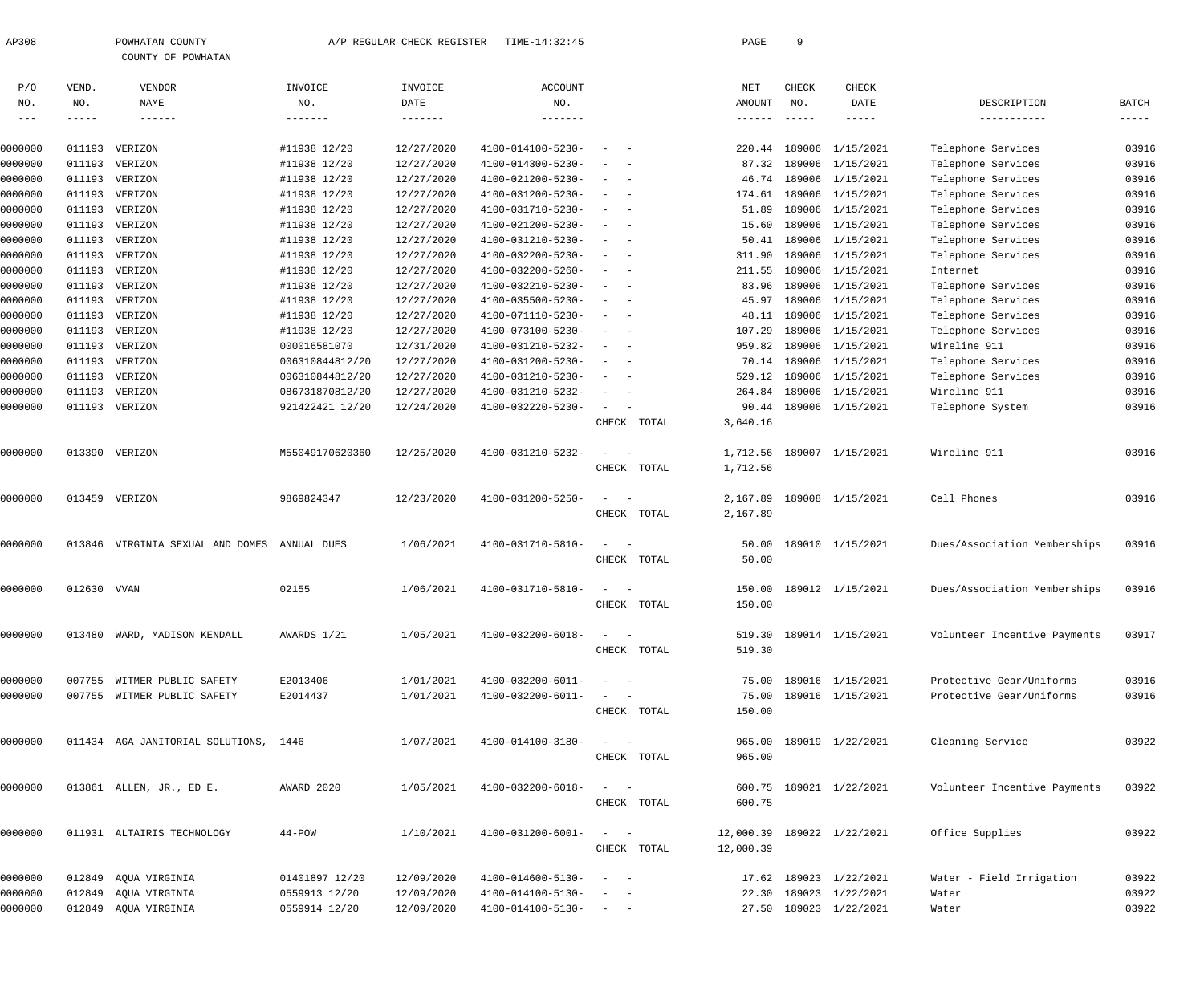| AP308              |                  | POWHATAN COUNTY<br>COUNTY OF POWHATAN |                          | A/P REGULAR CHECK REGISTER | TIME-14:32:45                          |                                                                                                                |             | PAGE            | 10            |                                      |                                      |                           |
|--------------------|------------------|---------------------------------------|--------------------------|----------------------------|----------------------------------------|----------------------------------------------------------------------------------------------------------------|-------------|-----------------|---------------|--------------------------------------|--------------------------------------|---------------------------|
| P/O                | VEND.            | VENDOR                                | INVOICE                  | INVOICE                    | <b>ACCOUNT</b>                         |                                                                                                                |             | NET             | CHECK         | CHECK                                |                                      |                           |
| NO.                | NO.              | NAME                                  | NO.                      | DATE                       | NO.                                    |                                                                                                                |             | AMOUNT          | NO.           | DATE                                 | DESCRIPTION                          | BATCH                     |
| $--\,$ $-$         | $- - - - -$      | $\qquad \qquad - - - - - -$           | -------                  | $- - - - - - - -$          | -------                                |                                                                                                                |             | $- - - - - - -$ | $- - - - - -$ | $- - - - - -$                        | -----------                          | $\qquad \qquad - - - - -$ |
| 0000000            | 012849           | AQUA VIRGINIA                         | 0574341 12/20            | 12/09/2020                 | 4100-022100-5130-                      | $\sim$ $-$                                                                                                     |             | 33.23           |               | 189023 1/22/2021                     | Water                                | 03922                     |
| 0000000            | 012849           | AQUA VIRGINIA                         | 0574622 12/20            | 12/09/2020                 | 4100-014100-5130-                      | $\sim$<br>$\sim$ $-$                                                                                           |             | 47.67           |               | 189023 1/22/2021                     | Water                                | 03922                     |
| 0000000            | 012849           | AOUA VIRGINIA                         | 0575072 12/20            | 12/09/2020                 | 4100-014100-5130-                      | $\sim$<br>$\sim$ $-$                                                                                           |             | 54.96           |               | 189023 1/22/2021                     | Water                                | 03922                     |
| 0000000            | 012849           | AQUA VIRGINIA                         | 0575528 12/20            | 12/09/2020                 | 4100-032210-5130-                      | $\sim$<br>$\sim$ $-$                                                                                           |             | 69.00           |               | 189023 1/22/2021                     | Water                                | 03922                     |
| 0000000            | 012849           | AQUA VIRGINIA                         | 0620830 12/20            | 12/09/2020                 | 4100-031200-5130-                      | $\sim$<br>$\sim$ $-$                                                                                           |             | 196.40          |               | 189023 1/22/2021                     | Water                                | 03922                     |
| 0000000            |                  | 012849 AQUA VIRGINIA                  | 0620830 12/20            | 12/09/2020                 | 4100-014100-5130-                      | $\sim$<br>$\sim$ $-$                                                                                           |             | 196.41          |               | 189023 1/22/2021                     | Water                                | 03922                     |
|                    |                  |                                       |                          |                            |                                        |                                                                                                                | CHECK TOTAL | 665.09          |               |                                      |                                      |                           |
| 0000000            | 012849           | AQUA VIRGINIA                         | 0621132 12/20            | 12/09/2020                 | 4100-014600-5130-                      | $\sim$ $-$                                                                                                     |             | 83.90           |               | 189024 1/22/2021                     | Water - Field Irrigation             | 03922                     |
| 0000000            | 012849           | AQUA VIRGINIA                         | 0621730 12/20            | 12/09/2020                 | 4100-014100-5130-                      | $\sim$<br>$\sim$ $-$                                                                                           |             | 145.68          |               | 189024 1/22/2021                     | Water                                | 03922                     |
| 0000000            | 012849           | AQUA VIRGINIA                         | 0621781 12/20            | 12/31/2020                 | 4100-014100-5130-                      | $\sim$<br>$\sim$ $-$                                                                                           |             | 20.23           |               | 189024 1/22/2021                     | Water                                | 03922                     |
| 0000000            | 012849           | AQUA VIRGINIA                         | 0621784 12/20            | 12/09/2020                 | 4100-014100-5130-                      | $\sim$<br>$\sim$ $-$                                                                                           |             | 35.19           |               | 189024 1/22/2021                     | Water                                | 03922                     |
| 0000000            | 012849           | AQUA VIRGINIA                         | 0621880 12/20            | 12/09/2020                 | 4100-014600-5130-                      | $\sim$<br>$\sim$ $-$                                                                                           |             | 17.62           |               | 189024 1/22/2021                     | Water - Field Irrigation             | 03922                     |
| 0000000            |                  | 012849 AQUA VIRGINIA                  | 1100657 12/20            | 12/09/2020                 | 4100-014100-5130-                      | $\sim$<br>$\sim$ $-$                                                                                           |             | 161.39          |               | 189024 1/22/2021                     | Water                                | 03922                     |
|                    |                  |                                       |                          |                            |                                        |                                                                                                                | CHECK TOTAL | 464.01          |               |                                      |                                      |                           |
| 0000000            | 012572           | AT&T MOBILITY                         | 287298841715             | 12/23/2020                 | 4100-031210-5232-                      | $\sim$ $-$                                                                                                     |             | 332.96          |               | 189026 1/22/2021                     | Wireline 911                         | 03922                     |
| 0000000            |                  | 012572 AT&T MOBILITY                  | 287298841715121          | 1/01/2021                  | 4100-031210-5232-                      | $\sim$                                                                                                         |             | 166.48          |               | 189026 1/22/2021                     | Wireline 911                         | 03922                     |
|                    |                  |                                       |                          |                            |                                        |                                                                                                                | CHECK TOTAL | 499.44          |               |                                      |                                      |                           |
| 0000000            | 007941           | BAKER & TAYLOR                        | 5016599128               | 12/02/2020                 | 4100-073100-6012-                      | $\sim$ $-$                                                                                                     |             | 1,017.37        |               | 189027 1/22/2021                     | Books & Subscriptions                | 03922                     |
| 0000000            | 007941           | BAKER & TAYLOR                        | 5016607392               | 12/07/2020                 | 4100-073100-6012-                      | $\sim$ $-$                                                                                                     |             | 163.46          |               | 189027 1/22/2021                     | Books & Subscriptions                | 03922                     |
| 0000000            | 007941           | BAKER & TAYLOR                        | 5016611568               | 12/11/2020                 | 4100-073100-6012-                      | $\sim$<br>$\sim$ $-$                                                                                           |             | 236.25          |               | 189027 1/22/2021                     | Books & Subscriptions                | 03922                     |
| 0000000            | 007941           | BAKER & TAYLOR                        | 5016618623               | 12/16/2020                 | 4100-073100-6012-                      | $\sim$<br>$\sim$ $-$                                                                                           |             | 357.74          |               | 189027 1/22/2021                     | Books & Subscriptions                | 03922                     |
| 0000000            | 007941           | BAKER & TAYLOR                        | 5016631236               | 12/21/2020                 | 4100-073100-6012-                      | $\sim$<br>$\sim$ $-$                                                                                           |             | 354.51          |               | 189027 1/22/2021                     | Books & Subscriptions                | 03922                     |
| 0000000            | 007941           | BAKER & TAYLOR                        | 5016633274               | 12/22/2020                 | 4100-073100-6012-                      | $\sim$<br>$\sim$ $-$                                                                                           |             | 309.37          |               | 189027 1/22/2021                     | Books & Subscriptions                | 03922                     |
| 0000000            | 007941           | BAKER & TAYLOR                        | 5016649027               | 12/28/2020                 | 4100-073100-6012-                      | $\sim$<br>$\sim$ $-$                                                                                           |             | 83.25           |               | 189027 1/22/2021                     | Books & Subscriptions                | 03922                     |
| 0000000            |                  | 007941 BAKER & TAYLOR                 | 516641363                | 12/24/2020                 | 4100-073100-6012-                      | $\sim$<br>$\sim$ $-$                                                                                           |             | 217.93          |               | 189027 1/22/2021                     | Books & Subscriptions                | 03922                     |
|                    |                  |                                       |                          |                            |                                        |                                                                                                                | CHECK TOTAL | 2,739.88        |               |                                      |                                      |                           |
| 0000000            | 008668           | BANK OF AMERICA                       | 01/04/2021               | 1/04/2021                  | 4100-012200-5540-                      |                                                                                                                |             | .00             |               | 189028 1/22/2021                     | Conferences & Training               | 03925                     |
| 0000000            | 008668           | BANK OF AMERICA                       | 01/04/2021               | 1/04/2021                  | 4100-012200-5540-                      |                                                                                                                |             | 250.00          |               | 189028 1/22/2021                     | Conferences & Training               | 03925                     |
| 0000000            | 008668           | BANK OF AMERICA                       | 01/04/2021               | 1/04/2021                  | 4100-012410-3321-                      | $\overline{\phantom{a}}$<br>$\sim$                                                                             |             | 43.45           |               | 189028 1/22/2021                     | BAI.NET Credit Card Fees             | 03925                     |
| 0000000            | 008668           | BANK OF AMERICA                       | 01/04/2021               | 1/04/2021                  | 4100-012310-5210-                      | $\sim$ $-$                                                                                                     |             | 594.00          |               | 189028 1/22/2021                     | Postage                              | 03925                     |
| 0000000            | 008668           | BANK OF AMERICA                       | 01/04/2021               | 1/04/2021                  | 4100-013200-5210-                      | $\sim$                                                                                                         |             | 110.00          |               | 189028 1/22/2021                     | Postage                              | 03925                     |
| 0000000            | 008668           | BANK OF AMERICA                       | 01/04/2021               | 1/04/2021                  | 4100-032200-5210-                      | $\overline{\phantom{a}}$                                                                                       |             | 56.20           |               | 189028 1/22/2021                     | Postage                              | 03925                     |
| 0000000            | 008668           | BANK OF AMERICA                       | 01/04/2021               | 1/04/2021                  | 4100-012200-6001-                      | $\sim$ $-$                                                                                                     |             | 27.14           |               | 189028 1/22/2021                     | Office Supplies                      | 03925                     |
| 0000000            | 008668           | BANK OF AMERICA                       | 01/04/2021               | 1/04/2021                  | 4100-073100-6001-                      |                                                                                                                |             | 20.87           |               | 189028 1/22/2021                     | Office Supplies                      | 03925                     |
| 0000000            | 008668           | BANK OF AMERICA                       | 01/04/2021               | 1/04/2021                  | 4100-012200-6012-                      |                                                                                                                |             | 14.25           |               | 189028 1/22/2021                     | Books & Subscriptions                | 03925                     |
| 0000000            | 008668           | BANK OF AMERICA                       | 01/04/2021               | 1/04/2021                  | 4100-012510-6014-                      |                                                                                                                |             | 411.09          |               | 189028 1/22/2021                     | Other Operating Supplies             | 03925                     |
| 0000000            | 008668           | BANK OF AMERICA                       | 01/04/2021               | 1/04/2021                  | 4100-012510-6014-                      | $\overline{\phantom{a}}$                                                                                       |             | 147.95          |               | 189028 1/22/2021                     | Other Operating Supplies             | 03925                     |
| 0000000            | 008668           | BANK OF AMERICA                       | 01/04/2021               | 1/04/2021                  | 4100-012510-6014-                      | $\overline{\phantom{a}}$                                                                                       |             | 101.98          |               | 189028 1/22/2021                     | Other Operating Supplies             | 03925                     |
| 0000000            | 008668           | BANK OF AMERICA                       | 01/04/2021               | 1/04/2021<br>1/04/2021     | 4100-014100-6001-                      | $\sim$                                                                                                         |             | 22.81           |               | 189028 1/22/2021                     | Office Supplies                      | 03925<br>03925            |
| 0000000<br>0000000 | 008668<br>008668 | BANK OF AMERICA<br>BANK OF AMERICA    | 01/04/2021<br>01/04/2021 | 1/04/2021                  | 4100-014100-6005-<br>4100-021600-6001- | $\sim$                                                                                                         |             | 499.98<br>40.35 |               | 189028 1/22/2021<br>189028 1/22/2021 | Cleaning Supplies<br>Office Supplies | 03925                     |
| 0000000            | 008668           | BANK OF AMERICA                       | 01/04/2021               | 1/04/2021                  | 4100-021600-6001-                      | $\equiv$<br>$\sim$ $-$                                                                                         |             | 76.25           |               | 189028 1/22/2021                     | Office Supplies                      | 03925                     |
| 0000000            | 008668           | BANK OF AMERICA                       | 01/04/2021               | 1/04/2021                  | 4100-021600-6001-                      | $\sim$                                                                                                         |             | 63.56           |               | 189028 1/22/2021                     | Office Supplies                      | 03925                     |
| 0000000            | 008668           | BANK OF AMERICA                       | 01/04/2021               | 1/04/2021                  | 4100-021600-6001-                      | $\equiv$<br>$\sim$ $-$                                                                                         |             | 27.87           |               | 189028 1/22/2021                     | Office Supplies                      | 03925                     |
| 0000000            | 008668           | BANK OF AMERICA                       | 01/04/2021               | 1/04/2021                  | 4100-021600-6001-                      | $\sim$<br>$\sim$ $-$                                                                                           |             | 55.08           |               | 189028 1/22/2021                     | Office Supplies                      | 03925                     |
| 0000000            | 008668           | BANK OF AMERICA                       | 01/04/2021               | 1/04/2021                  | 4100-021600-6001-                      | $\sim$                                                                                                         |             | 50.00           |               | 189028 1/22/2021                     | Office Supplies                      | 03925                     |
| 0000000            |                  | 008668 BANK OF AMERICA                | 01/04/2021               | 1/04/2021                  | 4100-031210-6001-                      | $\label{eq:1} \begin{array}{cccccccccc} \bullet & \bullet & \bullet & \bullet & \bullet & \bullet \end{array}$ |             |                 |               | 71.91 189028 1/22/2021               | Office Supplies                      | 03925                     |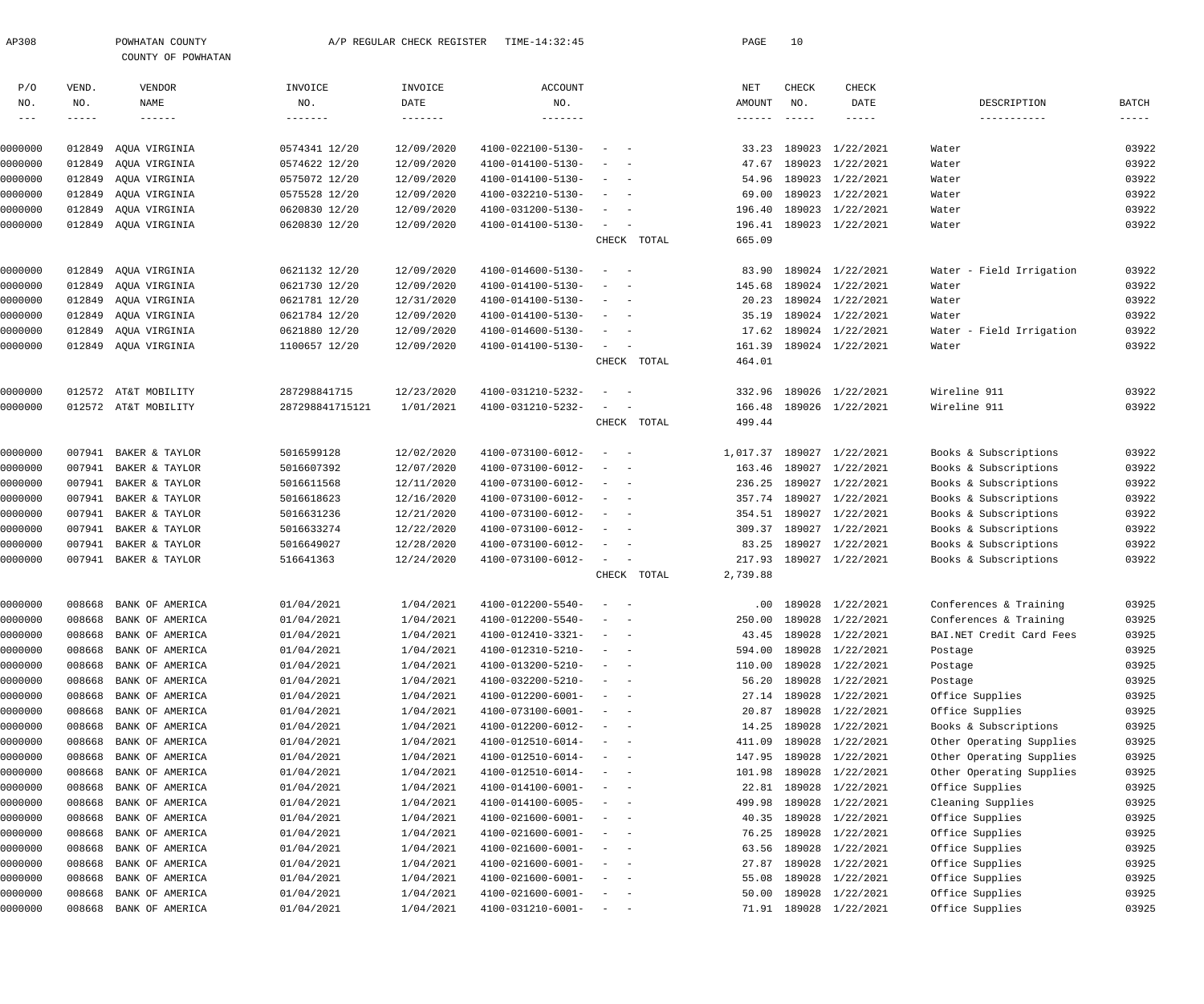| 2308 | POWHATAN COUNTY |                    |
|------|-----------------|--------------------|
|      |                 | COUNTY OF POWHATAN |

| P/O            | VEND.        | VENDOR                 | INVOICE    | INVOICE   | <b>ACCOUNT</b>           |                                                      |             | NET                       | CHECK                                                                                                                                                                                                                                                                                                                                                                                               | CHECK                        |                                |                      |
|----------------|--------------|------------------------|------------|-----------|--------------------------|------------------------------------------------------|-------------|---------------------------|-----------------------------------------------------------------------------------------------------------------------------------------------------------------------------------------------------------------------------------------------------------------------------------------------------------------------------------------------------------------------------------------------------|------------------------------|--------------------------------|----------------------|
| NO.<br>$- - -$ | NO.<br>----- | NAME                   | NO.        | DATE      | NO.                      |                                                      |             | AMOUNT<br>$- - - - - - -$ | NO.<br>$\frac{1}{2} \frac{1}{2} \frac{1}{2} \frac{1}{2} \frac{1}{2} \frac{1}{2} \frac{1}{2} \frac{1}{2} \frac{1}{2} \frac{1}{2} \frac{1}{2} \frac{1}{2} \frac{1}{2} \frac{1}{2} \frac{1}{2} \frac{1}{2} \frac{1}{2} \frac{1}{2} \frac{1}{2} \frac{1}{2} \frac{1}{2} \frac{1}{2} \frac{1}{2} \frac{1}{2} \frac{1}{2} \frac{1}{2} \frac{1}{2} \frac{1}{2} \frac{1}{2} \frac{1}{2} \frac{1}{2} \frac{$ | DATE<br>$\cdots\cdots\cdots$ | DESCRIPTION<br>------------    | BATCH<br>$- - - - -$ |
|                |              |                        |            |           |                          |                                                      |             |                           |                                                                                                                                                                                                                                                                                                                                                                                                     |                              |                                |                      |
| 0000000        | 008668       | BANK OF AMERICA        | 01/04/2021 | 1/04/2021 | 4100-032200-6009-        | $\sim$                                               |             | 37.98                     | 189028                                                                                                                                                                                                                                                                                                                                                                                              | 1/22/2021                    | Auto Repairs and Parts         | 03925                |
| 0000000        | 008668       | BANK OF AMERICA        | 01/04/2021 | 1/04/2021 | 4100-034100-6001-        | $\overline{\phantom{a}}$<br>$\overline{\phantom{a}}$ |             | 47.97                     | 189028                                                                                                                                                                                                                                                                                                                                                                                              | 1/22/2021                    | Office Supplies                | 03925                |
| 0000000        | 008668       | BANK OF AMERICA        | 01/04/2021 | 1/04/2021 | 4100-035500-6003-        | $\sim$<br>$\sim$ $-$                                 |             | 117.84                    |                                                                                                                                                                                                                                                                                                                                                                                                     | 189028 1/22/2021             | EOC Relocation/operations      | 03925                |
| 0000000        | 008668       | BANK OF AMERICA        | 01/04/2021 | 1/04/2021 | 4100-035500-6003-        | $\sim$<br>$\sim$ $-$                                 |             | 585.77                    |                                                                                                                                                                                                                                                                                                                                                                                                     | 189028 1/22/2021             | EOC Relocation/operations      | 03925                |
| 0000000        | 008668       | BANK OF AMERICA        | 01/04/2021 | 1/04/2021 | 4100-035500-6003-        | $\sim$<br>$\sim$ $-$                                 |             |                           |                                                                                                                                                                                                                                                                                                                                                                                                     | 117.84-189028 1/22/2021      | EOC Relocation/operations      | 03925                |
| 0000000        | 008668       | BANK OF AMERICA        | 01/04/2021 | 1/04/2021 | 4100-073100-6004-        | $\sim$<br>$\sim$ $-$                                 |             | 4.99                      |                                                                                                                                                                                                                                                                                                                                                                                                     | 189028 1/22/2021             | Friends of Library             | 03925                |
| 0000000        | 008668       | BANK OF AMERICA        | 01/04/2021 | 1/04/2021 | 4100-073100-6012-        | $\sim$<br>$\sim$ $-$                                 |             | 13.79                     |                                                                                                                                                                                                                                                                                                                                                                                                     | 189028 1/22/2021             | Books & Subscriptions          | 03925                |
| 0000000        | 008668       | BANK OF AMERICA        | 01/04/2021 | 1/04/2021 | 4100-073100-6014-        | $\sim$<br>$\sim$ $-$                                 |             | 18.94                     |                                                                                                                                                                                                                                                                                                                                                                                                     | 189028 1/22/2021             | Library Supplies               | 03925                |
| 0000000        | 008668       | BANK OF AMERICA        | 01/04/2021 | 1/04/2021 | 4100-012200-5130-        | $\sim$<br>$\sim$ $-$                                 |             | 34.00                     |                                                                                                                                                                                                                                                                                                                                                                                                     | 189028 1/22/2021             | Water                          | 03925                |
| 0000000        | 008668       | BANK OF AMERICA        | 01/04/2021 | 1/04/2021 | 4100-014100-6100-        | $\sim$<br>$\sim$ $-$                                 |             | 42.48                     |                                                                                                                                                                                                                                                                                                                                                                                                     | 189028 1/22/2021             | Personal Protective Equipment  | 03925                |
| 0000000        | 008668       | BANK OF AMERICA        | 01/04/2021 | 1/04/2021 | 4100-031210-5210-        | $\sim$<br>$\sim$ $-$                                 |             | 25.94                     |                                                                                                                                                                                                                                                                                                                                                                                                     | 189028 1/22/2021             | Postage                        | 03925                |
| 0000000        | 008668       | BANK OF AMERICA        | 01/04/2021 | 1/04/2021 | 4100-031210-6008-        | $\sim$<br>$\sim$ $-$                                 |             | 12.15                     |                                                                                                                                                                                                                                                                                                                                                                                                     | 189028 1/22/2021             | Gas/Greases/Oil                | 03925                |
| 0000000        | 008668       | BANK OF AMERICA        | 01/04/2021 | 1/04/2021 | 4100-022100-6001-        | $\sim$<br>$\sim$ $-$                                 |             | 21.20                     |                                                                                                                                                                                                                                                                                                                                                                                                     | 189028 1/22/2021             | Office Supplies                | 03925                |
| 0000000        | 008668       | BANK OF AMERICA        | 01/04/2021 | 1/04/2021 | 4100-032200-6001-        | $\sim$<br>$\sim$ $-$                                 |             | 23.71                     |                                                                                                                                                                                                                                                                                                                                                                                                     | 189028 1/22/2021             | Stationery/Office Supplies     | 03925                |
| 0000000        | 008668       | BANK OF AMERICA        | 01/04/2021 | 1/04/2021 | 4100-032200-6001-        | $\sim$<br>$\sim$ $-$                                 |             | 5.93                      |                                                                                                                                                                                                                                                                                                                                                                                                     | 189028 1/22/2021             | Stationery/Office Supplies     | 03925                |
| 0000000        | 008668       | BANK OF AMERICA        | 01/04/2021 | 1/04/2021 | 4100-032200-6001-        | $\sim$<br>$\sim$ $-$                                 |             | 41.18                     |                                                                                                                                                                                                                                                                                                                                                                                                     | 189028 1/22/2021             | Stationery/Office Supplies     | 03925                |
| 0000000        | 008668       | BANK OF AMERICA        | 01/04/2021 | 1/04/2021 | 4100-014400-5540-        | $\sim$<br>$\sim$ $-$                                 |             | 82.60                     |                                                                                                                                                                                                                                                                                                                                                                                                     | 189028 1/22/2021             | Travel - Convention & Educatio | 03925                |
| 0000000        | 008668       | BANK OF AMERICA        | 01/04/2021 | 1/04/2021 | 4100-031210-6008-        | $\sim$<br>$\sim$ $-$                                 |             | 24.60                     |                                                                                                                                                                                                                                                                                                                                                                                                     | 189028 1/22/2021             | Gas/Greases/Oil                | 03925                |
| 0000000        | 008668       | BANK OF AMERICA        | 01/04/2021 | 1/04/2021 | 4100-012200-6012-        | $\sim$<br>$\overline{\phantom{0}}$                   |             | 17.00                     |                                                                                                                                                                                                                                                                                                                                                                                                     | 189028 1/22/2021             | Books & Subscriptions          | 03925                |
| 0000000        | 008668       | BANK OF AMERICA        | 01/04/2021 | 1/04/2021 | 4100-031210-5540-        | $\sim$<br>$\sim$ $-$                                 |             | 446.36                    |                                                                                                                                                                                                                                                                                                                                                                                                     | 189028 1/22/2021             | Conferences and Training       | 03925                |
| 0000000        | 008668       | BANK OF AMERICA        | 01/04/2021 | 1/04/2021 | 4100-035500-3320-        | $\sim$<br>$\sim$ $-$                                 |             | 29.24                     |                                                                                                                                                                                                                                                                                                                                                                                                     | 189028 1/22/2021             | Maintenance & Service Contract | 03925                |
| 0000000        | 008668       | BANK OF AMERICA        | 01/04/2021 | 1/04/2021 | 4100-073100-5260-        | $\sim$<br>$\sim$ $-$                                 |             | 219.90                    |                                                                                                                                                                                                                                                                                                                                                                                                     | 189028 1/22/2021             | Internet                       | 03925                |
| 0000000        | 008668       | BANK OF AMERICA        | 01/04/2021 | 1/04/2021 | 4100-073100-5260-        | $\sim$<br>$\sim$ $-$                                 |             | 219.90                    |                                                                                                                                                                                                                                                                                                                                                                                                     | 189028 1/22/2021             | Internet                       | 03925                |
| 0000000        | 008668       | BANK OF AMERICA        | 01/04/2021 | 1/04/2021 | 4100-034100-6001-        | $\sim$<br>$\sim$ $-$                                 |             | 49.00                     |                                                                                                                                                                                                                                                                                                                                                                                                     | 189028 1/22/2021             | Office Supplies                | 03925                |
| 0000000        | 008668       | BANK OF AMERICA        | 01/04/2021 | 1/04/2021 | 4100-031210-5810-        | $\sim$<br>$\sim$ $-$                                 |             | 893.00                    |                                                                                                                                                                                                                                                                                                                                                                                                     | 189028 1/22/2021             | Dues/Association Memberships   | 03925                |
| 0000000        | 008668       | BANK OF AMERICA        | 01/04/2021 | 1/04/2021 | 4100-032200-3310-        | $\sim$<br>$\sim$ $-$                                 |             | 30.73                     |                                                                                                                                                                                                                                                                                                                                                                                                     | 189028 1/22/2021             | Equipment Repair               | 03925                |
| 0000000        | 008668       | BANK OF AMERICA        | 01/04/2021 | 1/04/2021 | 4100-032200-5540-        | $\sim$<br>$\sim$ $-$                                 |             | 115.04                    |                                                                                                                                                                                                                                                                                                                                                                                                     | 189028 1/22/2021             | Travel - Convention & Educatio | 03925                |
| 0000000        | 008668       | BANK OF AMERICA        | 01/04/2021 | 1/04/2021 | 4100-032200-5540-        | $\sim$<br>$\sim$ $-$                                 |             | 115.04                    |                                                                                                                                                                                                                                                                                                                                                                                                     | 189028 1/22/2021             | Travel - Convention & Educatio | 03925                |
| 0000000        | 008668       | BANK OF AMERICA        | 01/04/2021 | 1/04/2021 | 4100-012510-5230-        | $\sim$<br>$\sim$ $-$                                 |             | 75.00                     |                                                                                                                                                                                                                                                                                                                                                                                                     | 189028 1/22/2021             | Telephone Services             | 03925                |
| 0000000        | 008668       | BANK OF AMERICA        | 01/04/2021 | 1/04/2021 | 4100-012510-5540-        | $\sim$<br>$\sim$ $-$                                 |             | 349.50                    |                                                                                                                                                                                                                                                                                                                                                                                                     | 189028 1/22/2021             | Conferences and Training       | 03925                |
| 0000000        | 008668       | BANK OF AMERICA        | 01/04/2021 | 1/04/2021 | 4100-081100-5810-        | $\sim$<br>$\sim$ $-$                                 |             | 100.00                    |                                                                                                                                                                                                                                                                                                                                                                                                     | 189028 1/22/2021             | Dues/Association Memberships   | 03925                |
| 0000000        | 008668       | BANK OF AMERICA        | 01/04/2021 | 1/04/2021 | 4100-073100-3320-        | $\frac{1}{2}$ and $\frac{1}{2}$ and $\frac{1}{2}$    |             | 50.00                     |                                                                                                                                                                                                                                                                                                                                                                                                     | 189028 1/22/2021             | Maintenance & Service Contract | 03925                |
| 0000000        | 008668       | BANK OF AMERICA        | 01/04/2021 | 1/04/2021 | 4100-032210-3310-        | $\alpha = 1, \ldots, \alpha$ .                       |             | 383.76                    |                                                                                                                                                                                                                                                                                                                                                                                                     | 189028 1/22/2021             | Repairs & Maintenance          | 03925                |
| 0000000        |              | 008668 BANK OF AMERICA | 01/04/2021 | 1/04/2021 | 4100-012100-5230-        |                                                      |             |                           |                                                                                                                                                                                                                                                                                                                                                                                                     | 90.25 189028 1/22/2021       | Telephone Services             | 03925                |
| 0000000        | 008668       | BANK OF AMERICA        | 01/04/2021 | 1/04/2021 | 4100-081500-5810-        | $\sim$<br>$\overline{\phantom{0}}$                   |             | 225.00                    |                                                                                                                                                                                                                                                                                                                                                                                                     | 189028 1/22/2021             | Dues/Association Memberships   | 03925                |
| 0000000        | 008668       | BANK OF AMERICA        | 01/04/2021 | 1/04/2021 | 4100-073100-6014-        | $\sim$<br>$\sim$ $-$                                 |             | 35.95                     |                                                                                                                                                                                                                                                                                                                                                                                                     | 189028 1/22/2021             | Library Supplies               | 03925                |
| 0000000        | 008668       | BANK OF AMERICA        | 01/04/2021 | 1/04/2021 | 4100-081500-5540-        | $\sim$<br>$\sim$ $-$                                 |             |                           |                                                                                                                                                                                                                                                                                                                                                                                                     | 130.00-189028 1/22/2021      | Conferences & Training         | 03925                |
| 0000000        | 008668       | BANK OF AMERICA        | 01/04/2021 | 1/04/2021 | 4100-011010-5540-        | $\sim$<br>$\sim$ $-$                                 |             | 57.33                     |                                                                                                                                                                                                                                                                                                                                                                                                     | 189028 1/22/2021             | Travel - Convention & Educatio | 03925                |
| 0000000        | 008668       | BANK OF AMERICA        | 01/04/2021 | 1/04/2021 | 4100-034100-5810-        | $\sim$<br>$\sim$ $-$                                 |             | 180.00                    |                                                                                                                                                                                                                                                                                                                                                                                                     | 189028 1/22/2021             | Dues/Association Memberships   | 03925                |
| 0000000        | 008668       | BANK OF AMERICA        | 01/04/2021 | 1/04/2021 | 4100-012220-5810-        | $\sim$<br>$\sim$ $-$                                 |             | 75.00                     |                                                                                                                                                                                                                                                                                                                                                                                                     | 189028 1/22/2021             | Dues/Association Membership    | 03925                |
| 0000000        | 008668       | BANK OF AMERICA        | 01/04/2021 | 1/04/2021 | 4100-031210-5540-        | $\sim$<br>$\sim$ $-$                                 |             | 570.40                    |                                                                                                                                                                                                                                                                                                                                                                                                     | 189028 1/22/2021             | Conferences and Training       | 03925                |
|                |              | BANK OF AMERICA        |            |           | 4100-012510-5260-        |                                                      |             |                           |                                                                                                                                                                                                                                                                                                                                                                                                     |                              |                                |                      |
| 0000000        | 008668       |                        | 01/04/2021 | 1/04/2021 |                          | $\sim$<br>$\sim$ $-$                                 |             | 256.19                    |                                                                                                                                                                                                                                                                                                                                                                                                     | 189028 1/22/2021             | Internet Usage                 | 03925                |
| 0000000        | 008668       | BANK OF AMERICA        | 01/04/2021 | 1/04/2021 | $4100 - 035500 - 6014 -$ | $\sim$<br>$\sim$ $-$                                 |             | 36.00                     |                                                                                                                                                                                                                                                                                                                                                                                                     | 189028 1/22/2021             | Other Operating Supplies       | 03925                |
| 0000000        | 008668       | BANK OF AMERICA        | 01/04/2021 | 1/04/2021 | $4100 - 035500 - 6014 -$ | $\sim$<br>$\overline{\phantom{0}}$                   |             | 314.15                    |                                                                                                                                                                                                                                                                                                                                                                                                     | 189028 1/22/2021             | Other Operating Supplies       | 03925                |
| 0000000        | 008668       | BANK OF AMERICA        | 01/04/2021 | 1/04/2021 | 4100-032200-6009-        | $\overline{\phantom{a}}$<br>$\sim$                   |             | 351.95                    |                                                                                                                                                                                                                                                                                                                                                                                                     | 189028 1/22/2021             | Auto Repairs and Parts         | 03925                |
| 0000000        | 008668       | BANK OF AMERICA        | 01/04/2021 | 1/04/2021 | 4100-032200-5540-        | $\sim$<br>$\sim$                                     |             | 73.77                     |                                                                                                                                                                                                                                                                                                                                                                                                     | 189028 1/22/2021             | Travel - Convention & Educatio | 03925                |
| 0000000        | 008668       | BANK OF AMERICA        | 01/04/2021 | 1/04/2021 | 4100-031210-5210-        | $\overline{\phantom{a}}$<br>$\sim$ $-$               |             | 186.95                    |                                                                                                                                                                                                                                                                                                                                                                                                     | 189028 1/22/2021             | Postage                        | 03925                |
| 0000000        | 008668       | BANK OF AMERICA        | 01/04/2021 | 1/04/2021 | 4100-031210-3310-        | $\sim$<br>$\sim$                                     |             | 4,500.00                  |                                                                                                                                                                                                                                                                                                                                                                                                     | 189028 1/22/2021             | Repairs and Maintenance        | 03925                |
| 0000000        | 008668       | BANK OF AMERICA        | 01/04/2021 | 1/04/2021 | 4100-031210-3310-        | $\sim$<br>$\sim$ $-$                                 |             | 4,500.00                  |                                                                                                                                                                                                                                                                                                                                                                                                     | 189028 1/22/2021             | Repairs and Maintenance        | 03925                |
| 0000000        | 008668       | BANK OF AMERICA        | 01/04/2021 | 1/04/2021 | 4100-081500-5810-        | $\sim$<br>$\sim$                                     |             | 195.00                    |                                                                                                                                                                                                                                                                                                                                                                                                     | 189028 1/22/2021             | Dues/Association Memberships   | 03925                |
| 0000000        | 008668       | BANK OF AMERICA        | 01/04/2021 | 1/04/2021 | 4100-014300-3310-        | $\sim$<br>$\sim$ $-$                                 |             |                           |                                                                                                                                                                                                                                                                                                                                                                                                     | 794.84 189028 1/22/2021      | Repairs & Maintenance          | 03925                |
|                |              |                        |            |           |                          |                                                      | CHECK TOTAL | 19,114.22                 |                                                                                                                                                                                                                                                                                                                                                                                                     |                              |                                |                      |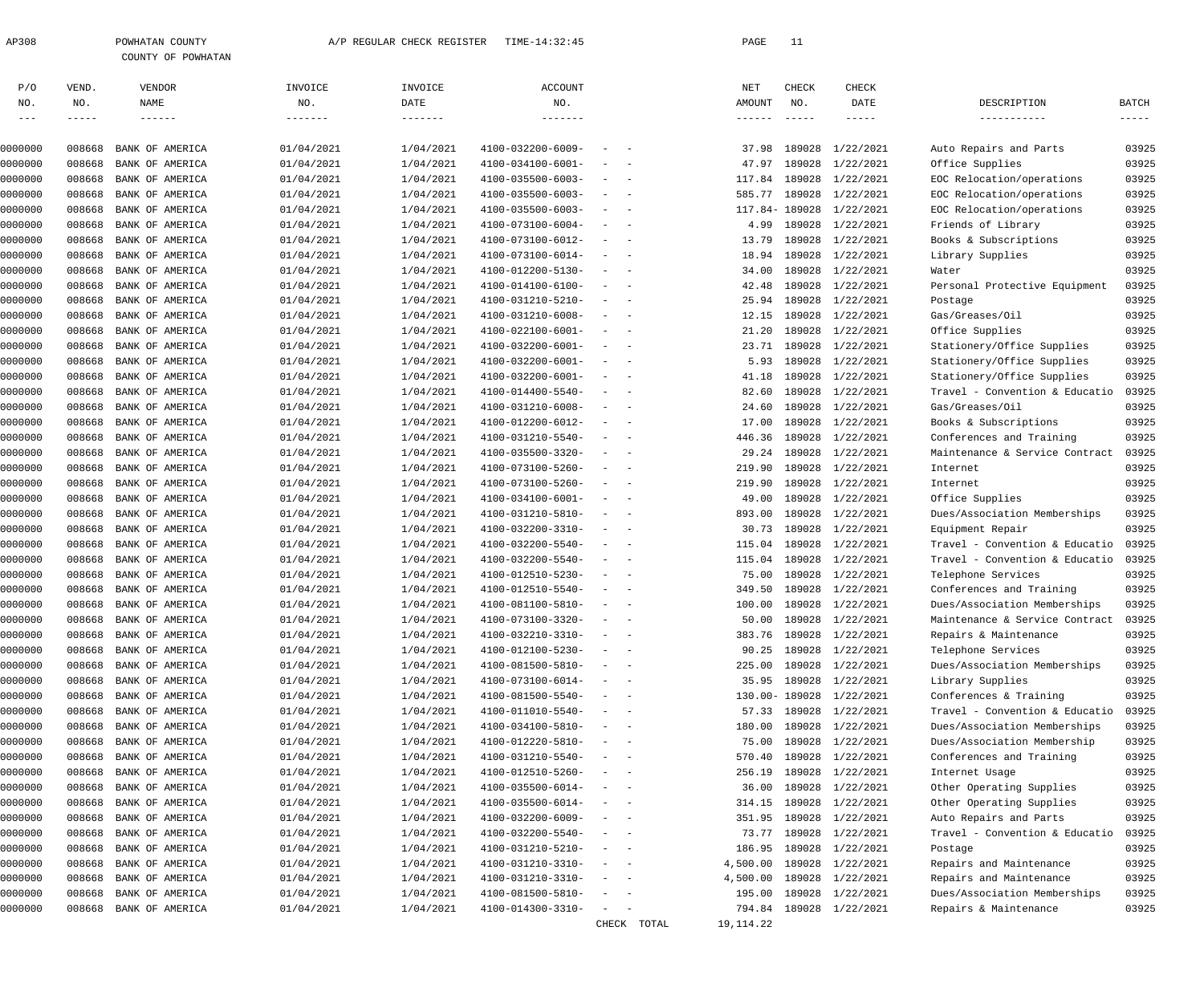| AP308      |             | POWHATAN COUNTY<br>COUNTY OF POWHATAN        |                                 | A/P REGULAR CHECK REGISTER    | TIME-14:32:45                |                                                           | PAGE      | 12            |                            |                               |             |
|------------|-------------|----------------------------------------------|---------------------------------|-------------------------------|------------------------------|-----------------------------------------------------------|-----------|---------------|----------------------------|-------------------------------|-------------|
| P/O        | VEND.       | VENDOR                                       | INVOICE                         | INVOICE                       | <b>ACCOUNT</b>               |                                                           | NET       | CHECK         | <b>CHECK</b>               |                               |             |
| NO.        | NO.         | NAME                                         | NO.                             | DATE                          | NO.                          |                                                           | AMOUNT    | NO.           | DATE                       | DESCRIPTION                   | BATCH       |
| $--\,$ $-$ | $- - - - -$ | $- - - - - - -$                              | -------                         | $- - - - - - - - \end{array}$ | $- - - - - - - -$            |                                                           |           | $- - - - - -$ | $- - - - - -$              | -----------                   | $- - - - -$ |
| 0000000    | 006655      | BLOSSMAN GAS COMPANIES,                      | 15232281                        | 12/15/2020                    | 4100-032210-3310-            |                                                           |           |               | 365.42 189029 1/22/2021    | Repairs & Maintenance         | 03922       |
| 0000000    |             | 006655 BLOSSMAN GAS COMPANIES,               | 15312200                        | 12/21/2020                    | 4100-014100-5120-            |                                                           | 333.42    |               | 189029 1/22/2021           | Fuel                          | 03922       |
|            |             |                                              |                                 |                               |                              | CHECK TOTAL                                               | 698.84    |               |                            |                               |             |
|            |             |                                              |                                 |                               |                              |                                                           |           |               |                            |                               |             |
| 0000000    | 013711      | BRAME SPECIALTY CO INC                       | 7602516                         | 1/06/2021                     | 4100-014100-6005-            |                                                           | 885.95    |               | 189030 1/22/2021           | Cleaning Supplies             | 03922       |
| 0000000    |             | 013711 BRAME SPECIALTY CO INC                | 7605906                         | 1/15/2021                     | 4100-014100-6005-            |                                                           | 152.50    |               | 189030 1/22/2021           | Cleaning Supplies             | 03922       |
|            |             |                                              |                                 |                               |                              | CHECK TOTAL                                               | 1,038.45  |               |                            |                               |             |
| 0000000    | 000540      | CENTRAL VIRGINIA WASTE                       | 26118                           | 12/16/2020                    | 4100-014600-3185-            | $\sim$<br>$\sim$ $-$                                      | 388.64    |               | 189034 1/22/2021           | Trash Removal                 | 03922       |
| 0000000    | 000540      | CENTRAL VIRGINIA WASTE                       | 26118                           | 12/16/2020                    | 4100-014100-3185-            |                                                           | 175.83    |               | 189034 1/22/2021           | Trash Removal                 | 03922       |
| 0000000    | 000540      | CENTRAL VIRGINIA WASTE                       | 26118                           | 12/16/2020                    | 4100-035100-3185-            | $\sim$                                                    | 21.98     |               | 189034 1/22/2021           | Trash Removal                 | 03922       |
| 0000000    | 000540      | CENTRAL VIRGINIA WASTE                       | 26118                           | 12/16/2020                    | 4100-073100-3185-            |                                                           | 43.95     |               | 189034 1/22/2021           | Trash Removal                 | 03922       |
| 0000000    | 000540      | CENTRAL VIRGINIA WASTE                       | 26118                           | 12/16/2020                    | 4100-032210-3185-            | $\sim$                                                    | 21.98     |               | 189034 1/22/2021           | Trash Removal                 | 03922       |
| 0000000    |             | 000540 CENTRAL VIRGINIA WASTE                | 26118                           | 12/16/2020                    | 4100-032220-3185-            | $\sim$                                                    | 21.98     |               | 189034 1/22/2021           | Trash Removal                 | 03922       |
|            |             |                                              |                                 |                               |                              | CHECK TOTAL                                               | 674.36    |               |                            |                               |             |
| 0000000    | 006965      | CINTAS CORPORATION                           | 4070880170                      | 12/22/2020                    | 4100-014300-6011-            | $\sim$                                                    | 21.36     |               | 189035 1/22/2021           | Uniforms                      | 03922       |
| 0000000    | 006965      | CINTAS CORPORATION                           | 4070880170                      | 12/22/2020                    | 4100-014100-6011-            | $\sim$                                                    | 19.31     |               | 189035 1/22/2021           | Uniforms                      | 03922       |
| 0000000    | 006965      | CINTAS CORPORATION                           | 4070880170                      | 12/22/2020                    | 4100-014500-6011-            | $-$                                                       | 25.69     |               | 189035 1/22/2021           | Uniforms                      | 03922       |
| 0000000    | 006965      | CINTAS CORPORATION                           | 4071542201                      | 12/29/2020                    | 4100-014300-6011-            | $\sim$                                                    | 21.36     |               | 189035 1/22/2021           | Uniforms                      | 03922       |
| 0000000    | 006965      | CINTAS CORPORATION                           | 4071542201                      | 12/29/2020                    | 4100-014100-6011-            | $\sim$                                                    | 19.31     |               | 189035 1/22/2021           | Uniforms                      | 03922       |
| 0000000    | 006965      | CINTAS CORPORATION                           | 4071542201                      | 12/29/2020                    | 4100-014500-6011-            |                                                           | 25.69     |               | 189035 1/22/2021           | Uniforms                      | 03922       |
| 0000000    | 006965      | CINTAS CORPORATION                           | 4072229223                      | 1/06/2021                     | 4100-014300-6011-            | $\sim$                                                    | 21.36     |               | 189035 1/22/2021           | Uniforms                      | 03922       |
| 0000000    | 006965      | CINTAS CORPORATION                           | 4072229223                      | 1/06/2021                     | 4100-014100-6011-            | $\sim$                                                    | 19.31     |               | 189035 1/22/2021           | Uniforms                      | 03922       |
| 0000000    |             | 006965 CINTAS CORPORATION                    | 4072229223                      | 1/06/2021                     | 4100-014500-6011-            | $\sim$                                                    | 25.69     |               | 189035 1/22/2021           | Uniforms                      | 03922       |
|            |             |                                              |                                 |                               |                              | CHECK TOTAL                                               | 199.08    |               |                            |                               |             |
| 0000000    | 007341      | CLAWS & PAWS ANIMAL CARE                     | 106667                          | 12/03/2020                    | 4100-035100-3110-            | $\sim$ $-$                                                | 193.75    |               | 189036 1/22/2021           | Professional Health Services  | 03922       |
| 0000000    | 007341      | CLAWS & PAWS ANIMAL CARE                     | 106783                          | 12/09/2020                    | 4100-035100-5615-            |                                                           | 40.00     |               | 189036 1/22/2021           | Spay/Neuter Services          | 03922       |
| 0000000    |             | 007341 CLAWS & PAWS ANIMAL CARE              | 106876                          | 12/16/2020                    | 4100-035100-3110-            | $\sim$ $ \sim$ $ -$                                       |           |               | 553.20 189036 1/22/2021    | Professional Health Services  | 03922       |
| 0000000    | 007341      | CLAWS & PAWS ANIMAL CARE                     | 106968                          | 12/21/2020                    | 4100-035100-3110-            |                                                           |           |               | 121.70 189036 1/22/2021    | Professional Health Services  | 03922       |
| 0000000    |             | 007341 CLAWS & PAWS ANIMAL CARE              | 107044                          | 12/31/2020                    | 4100-035100-3110-            | $\alpha = 1, \ldots, \alpha$                              | 248.80    |               | 189036 1/22/2021           | Professional Health Services  | 03922       |
|            |             |                                              |                                 |                               |                              | CHECK TOTAL                                               | 1,157.45  |               |                            |                               |             |
|            |             |                                              |                                 |                               |                              |                                                           |           |               |                            |                               |             |
| 0000000    |             | 012756 COMCAST                               | FEEDING POWHATN                 | 1/15/2021                     | 4100-053910-5643-            | $\sim$ $  -$                                              |           |               | 178.02 189037 1/22/2021    | PCCAA Services - Federal CSBG | 03922       |
|            |             |                                              |                                 |                               |                              | CHECK TOTAL                                               | 178.02    |               |                            |                               |             |
| 0000000    |             | 033130 COUNTY OF HENRICO                     | 192337                          | 1/04/2021                     | 4100-033400-3840-            | $\sim$ $  -$                                              |           |               | 22,019.61 189040 1/22/2021 | Detention of Juveniles        | 03922       |
|            |             |                                              |                                 |                               |                              | CHECK TOTAL                                               | 22,019.61 |               |                            |                               |             |
| 0000000    |             |                                              |                                 | 12/27/2020                    | 4100-032200-5815-            |                                                           |           |               | 184.00 189041 1/22/2021    | Training/Seminars             | 03922       |
| 0000000    | 012487      | DEANE, LAYTON<br>012487 DEANE, LAYTON        | ACLS/PALS BOOKS<br>TRUCK SCHOOL | 1/08/2021                     | 4100-032200-5815-            | $\sim$ 100 $\sim$ 100 $\sim$<br>$\alpha = 1, \ldots, n-1$ |           |               | 250.00 189041 1/22/2021    | Training/Seminars             | 03922       |
|            |             |                                              |                                 |                               |                              | CHECK TOTAL                                               | 434.00    |               |                            |                               |             |
|            |             |                                              |                                 |                               |                              |                                                           |           |               |                            |                               |             |
| 0000000    |             | 007392 DEEP CREEK VOLUNTEER                  | 2021 RENT CHECK                 | 1/09/2021                     | 4100-032200-5425-            | $\sim$ $ -$                                               |           |               | 2,758.35 189042 1/22/2021  | Rent - Fire Companies         | 03922       |
|            |             |                                              |                                 |                               |                              | CHECK TOTAL                                               | 2,758.35  |               |                            |                               |             |
| 0000000    | 006240      | DIAMOND SPRINGS WATER, INC 0000438744        |                                 | 9/04/2020                     | 4100-031200-5130-            | $\sim$ 100 $\sim$ 100 $\sim$                              |           |               | 11.95 189043 1/22/2021     | Water                         | 03922       |
| 0000000    | 006240      | DIAMOND SPRINGS WATER, INC 0000564802        |                                 | 10/09/2020                    | 4100-031200-5130-            | $\sim$ $  -$                                              |           |               | 11.95 189043 1/22/2021     | Water                         | 03922       |
| 0000000    | 006240      | DIAMOND SPRINGS WATER, INC 0000671375        |                                 | 11/06/2020                    | 4100-014100-5130-            | $\alpha = 1$ , $\alpha = 1$                               |           |               | 11.95 189043 1/22/2021     | Water                         | 03922       |
| 0000000    |             | 006240 DIAMOND SPRINGS WATER, INC 0000804664 |                                 | 12/18/2020                    | $4100 - 014100 - 5130 - - -$ |                                                           |           |               | 14.70 189043 1/22/2021     | Water                         | 03922       |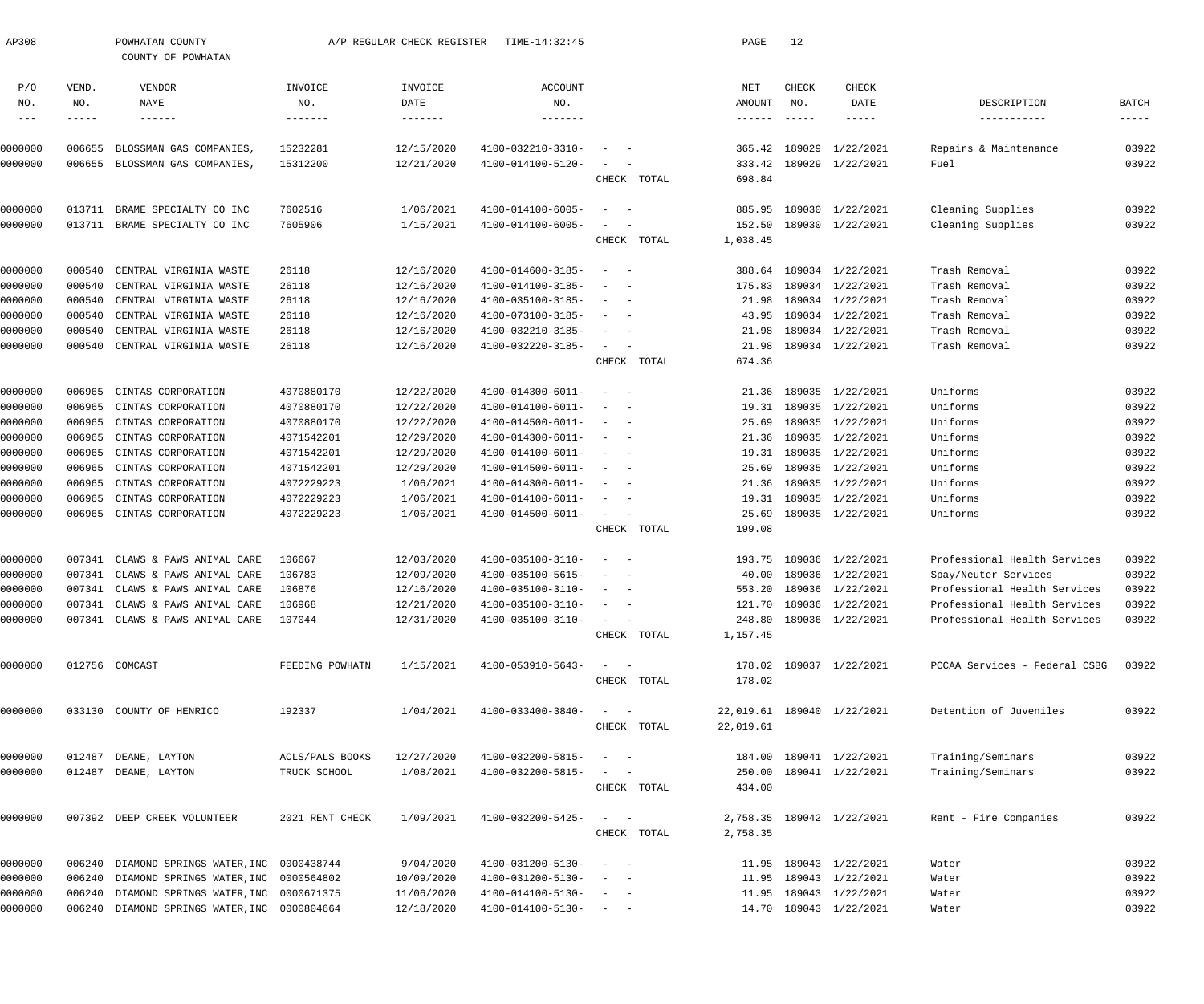| AP308   |               | POWHATAN COUNTY<br>COUNTY OF POWHATAN   |                 | A/P REGULAR CHECK REGISTER | TIME-14:32:45     |                                                   |             | PAGE            | 13            |                           |                                      |               |
|---------|---------------|-----------------------------------------|-----------------|----------------------------|-------------------|---------------------------------------------------|-------------|-----------------|---------------|---------------------------|--------------------------------------|---------------|
|         |               |                                         |                 |                            |                   |                                                   |             |                 |               |                           |                                      |               |
| P/O     | VEND.         | VENDOR                                  | INVOICE         | INVOICE                    | <b>ACCOUNT</b>    |                                                   |             | NET             | CHECK         | CHECK                     |                                      |               |
| NO.     | NO.           | NAME                                    | NO.             | DATE                       | NO.               |                                                   |             | AMOUNT          | NO.           | DATE                      | DESCRIPTION                          | BATCH         |
| $---$   | $- - - - - -$ | $- - - - - - -$                         | -------         |                            |                   |                                                   |             | $- - - - - - -$ | $- - - - - -$ | $- - - - -$               | -----------                          | $- - - - - -$ |
| 0000000 | 006240        | DIAMOND SPRINGS WATER, INC              | 0000863321      | 1/08/2021                  | 4100-031200-5130- |                                                   |             | 11.95           | 189043        | 1/22/2021                 | Water                                | 03922         |
| 0000000 | 006240        | DIAMOND SPRINGS WATER, INC 0000868494   |                 | 1/08/2021                  | 4100-014100-5130- |                                                   |             | 11.95           |               | 189043 1/22/2021          | Water                                | 03922         |
| 0000000 | 006240        | DIAMOND SPRINGS WATER, INC 0000874605   |                 | 1/12/2021                  | 4100-014100-5130- | $\sim$<br>$\overline{\phantom{a}}$                |             | 36.75           |               | 189043 1/22/2021          | Water                                | 03922         |
| 0000000 | 006240        | DIAMOND SPRINGS WATER, INC 003389-12-20 |                 | 12/11/2020                 | 4100-014300-5130- | $\sim$                                            |             | 19.45           |               | 189043 1/22/2021          | Water                                | 03922         |
| 0000000 | 006240        | DIAMOND SPRINGS WATER, INC 011342-12-20 |                 | 12/11/2020                 | 4100-081100-6001- | $\sim$                                            |             | 30.60           |               | 189043 1/22/2021          | Office Supplies                      | 03922         |
|         |               |                                         |                 |                            |                   |                                                   | CHECK TOTAL | 161.25          |               |                           |                                      |               |
| 0000000 | 000860        | DOMINION ENERGY VIRGINIA                | 096204103412/20 | 12/02/2020                 | 4100-032210-5110- | $\sim$ $-$<br>$\sim$                              |             | 1,006.83        |               | 189044 1/22/2021          | Electricity                          | 03922         |
| 0000000 | 000860        | DOMINION ENERGY VIRGINIA                | 1221667833 1/21 | 1/04/2021                  | 4100-031210-5110- | $\sim$                                            |             |                 |               | 232.52 189044 1/22/2021   | Electricity - Communications H 03922 |               |
| 0000000 | 000860        | DOMINION ENERGY VIRGINIA                | 3254440245 1/21 | 1/04/2021                  | 4100-031210-5110- | $\sim$                                            |             | 124.49          |               | 189044 1/22/2021          | Electricity - Communications H       | 03922         |
| 0000000 | 000860        | DOMINION ENERGY VIRGINIA                | 4062035391 1/21 | 1/04/2021                  | 4100-031210-5110- | $\sim$                                            |             |                 |               | 191.81 189044 1/22/2021   | Electricity - Communications H 03922 |               |
| 0000000 | 000860        | DOMINION ENERGY VIRGINIA                | 4165680929 1/21 | 1/05/2021                  | 4100-031210-5110- | $\sim$                                            |             |                 |               | 142.24 189044 1/22/2021   | Electricity - Communications H       | 03922         |
| 0000000 | 000860        | DOMINION ENERGY VIRGINIA                | 5080654493 1/21 | 1/05/2021                  | 4100-031210-5110- | $\sim$                                            |             |                 |               | 174.12 189044 1/22/2021   | Electricity - Communications H       | 03922         |
| 0000000 | 000860        | DOMINION ENERGY VIRGINIA                | 6211789810 1/21 | 1/04/2021                  | 4100-031210-5110- | $\sim$                                            |             |                 |               | 130.15 189044 1/22/2021   | Electricity - Communications H 03922 |               |
| 0000000 | 000860        | DOMINION ENERGY VIRGINIA                | 776513407211/20 | 11/25/2020                 | 4100-014100-5110- | $\sim$                                            |             | 641.92          |               | 189044 1/22/2021          | Electricity                          | 03922         |
| 0000000 | 000860        | DOMINION ENERGY VIRGINIA                | 776513407212/20 | 12/29/2020                 | 4100-014100-5110- | $\sim$                                            |             | 641.92          |               | 189044 1/22/2021          | Electricity                          | 03922         |
| 0000000 | 000860        | DOMINION ENERGY VIRGINIA                | 8009370571 1/21 | 1/05/2021                  | 4100-031210-5110- | $\sim$                                            |             | 29.50           |               | 189044 1/22/2021          | Electricity - Communications H 03922 |               |
|         |               |                                         |                 |                            |                   |                                                   | CHECK TOTAL | 3,315.50        |               |                           |                                      |               |
| 0000000 | 000860        | DOMINION ENERGY VIRGINIA                | 920622775412/20 | 12/18/2020                 | 4100-031210-5110- | $\sim$                                            |             | 91.59           |               | 189045 1/22/2021          | Electricity - Communications H 03922 |               |
|         |               |                                         |                 |                            |                   |                                                   | CHECK TOTAL | 91.59           |               |                           |                                      |               |
|         |               |                                         |                 |                            |                   |                                                   |             |                 |               |                           |                                      |               |
| 0000000 |               | 001910 DUNN GAS COMPANY                 | 71583           | 12/17/2020                 | 4100-014100-5120- | $\sim$<br>$\overline{\phantom{a}}$                |             |                 |               | 1,927.93 189046 1/22/2021 | Fuel                                 | 03922         |
|         |               |                                         |                 |                            |                   |                                                   | CHECK TOTAL | 1,927.93        |               |                           |                                      |               |
|         |               |                                         |                 |                            |                   |                                                   |             |                 |               |                           |                                      |               |
| 0000000 |               | 011117 ENVISIONWARE, INC.               | INV-US-50648    | 12/28/2020                 | 4100-073100-6002- |                                                   |             | 681.19          |               | 189048 1/22/2021          | Computer Equipment-non-capital 03922 |               |
|         |               |                                         |                 |                            |                   |                                                   | CHECK TOTAL | 681.19          |               |                           |                                      |               |
| 0000000 |               | 006666 FINE CREEK FIRE DEPT             | 2021 RENT CHECK | 1/09/2021                  | 4100-032200-5425- |                                                   |             |                 |               | 3,278.00 189049 1/22/2021 | Rent - Fire Companies                | 03922         |
|         |               |                                         |                 |                            |                   |                                                   | CHECK TOTAL | 3,278.00        |               |                           |                                      |               |
|         |               |                                         |                 |                            |                   |                                                   |             |                 |               |                           |                                      |               |
| 0000000 |               | 006522 FOOD LION                        | 0068            | 1/06/2021                  | 4100-035100-6022- | $\alpha = 1, \ldots, n-1$                         |             |                 |               | 249.18 189051 1/22/2021   | Dog Food/Supplies                    | 03922         |
|         |               |                                         |                 |                            |                   |                                                   | CHECK TOTAL | 249.18          |               |                           |                                      |               |
|         |               |                                         |                 |                            |                   |                                                   |             |                 |               |                           |                                      |               |
| 0000000 |               | 012905 GALLS, LLC                       | 017278382       | 12/23/2020                 | 4100-035100-6011- | $\alpha = 1$ , $\alpha = 1$                       |             |                 |               | 138.97 189052 1/22/2021   | Uniforms                             | 03922         |
| 0000000 |               | 012905 GALLS, LLC                       | 017281542       | 12/23/2020                 | 4100-031200-6011- | $\sim$ $  -$                                      |             |                 |               | 174.40 189052 1/22/2021   | Uniforms                             | 03922         |
| 0000000 |               | 012905 GALLS, LLC                       | 017281550       | 12/23/2020                 | 4100-031200-6011- | $\alpha = 1, \ldots, n-1$                         |             |                 |               | 40.59 189052 1/22/2021    | Uniforms                             | 03922         |
| 0000000 |               | 012905 GALLS, LLC                       | 017295394       | 12/28/2020                 | 4100-031200-6011- | $\alpha = 1, \ldots, n-1$                         |             |                 |               | 100.12 189052 1/22/2021   | Uniforms                             | 03922         |
| 0000000 |               | 012905 GALLS, LLC                       | 017306902       | 12/29/2020                 | 4100-031200-6011- | $\sim$ $  -$                                      |             |                 |               | 101.65 189052 1/22/2021   | Uniforms                             | 03922         |
|         |               |                                         |                 |                            |                   |                                                   | CHECK TOTAL | 555.73          |               |                           |                                      |               |
| 0000000 |               | 006013 GRAINGER                         | 9751887051      | 12/18/2020                 | 4100-014500-6100- | $\frac{1}{2}$ and $\frac{1}{2}$ and $\frac{1}{2}$ |             |                 |               | 11.25 189053 1/22/2021    | Personal Protective Equipment        | 03922         |
|         |               |                                         |                 |                            |                   |                                                   | CHECK TOTAL | 11.25           |               |                           |                                      |               |
| 0000000 |               | 013860 GRANT, SARAH                     | AWARD           | 1/05/2021                  | 4100-032200-6018- | $\sim$ $-$                                        |             |                 |               | 600.75 189054 1/22/2021   | Volunteer Incentive Payments         | 03922         |
|         |               |                                         |                 |                            |                   |                                                   | CHECK TOTAL | 600.75          |               |                           |                                      |               |
|         |               |                                         |                 |                            |                   |                                                   |             |                 |               |                           |                                      |               |
| 0000000 |               | 005075 GREENE, FLOYD, JR.               | 31              | 1/18/2021                  | 4100-031210-3320- |                                                   |             |                 |               | 165.00 189055 1/22/2021   | Maintenance and Service Contra 03922 |               |
|         |               |                                         |                 |                            |                   |                                                   | CHECK TOTAL | 165.00          |               |                           |                                      |               |
| 0000000 |               | 010755 INNOVATIVE TURF                  | 4894            | 1/14/2021                  | 4100-014600-3320- | $\sim$ $-$                                        |             |                 |               | 1,580.95 189056 1/22/2021 | Maintenance/Service Contracts        | 03922         |
|         |               |                                         |                 |                            |                   |                                                   | CHECK TOTAL | 1,580.95        |               |                           |                                      |               |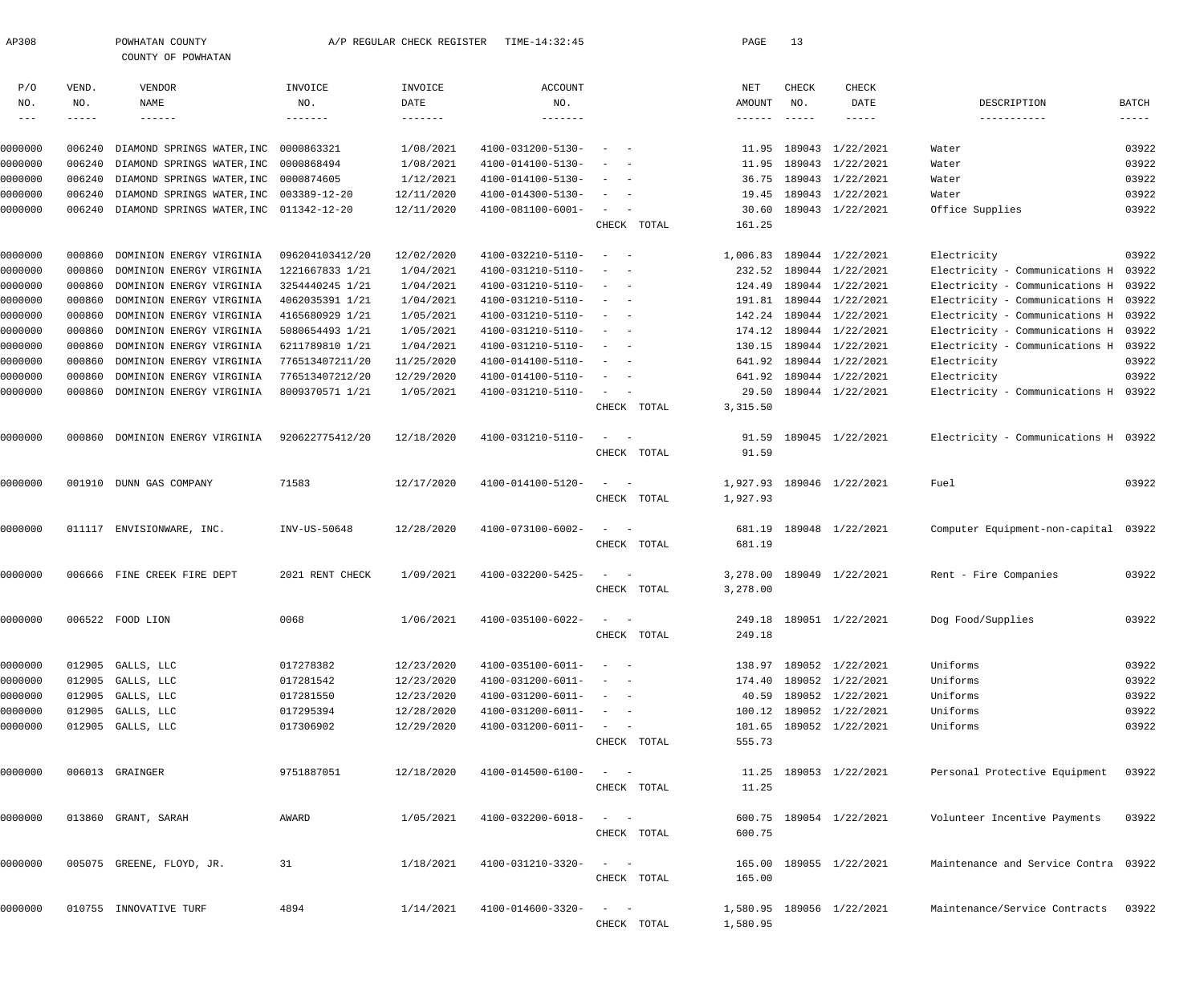| AP308         |             | POWHATAN COUNTY<br>COUNTY OF POWHATAN      |                 | A/P REGULAR CHECK REGISTER | TIME-14:32:45     |                                                                                                                           | PAGE            | 14            |                            |                                |               |
|---------------|-------------|--------------------------------------------|-----------------|----------------------------|-------------------|---------------------------------------------------------------------------------------------------------------------------|-----------------|---------------|----------------------------|--------------------------------|---------------|
| P/O           | VEND.       | VENDOR                                     | INVOICE         | INVOICE                    | <b>ACCOUNT</b>    |                                                                                                                           | NET             | CHECK         | <b>CHECK</b>               |                                |               |
| NO.           | NO.         | NAME                                       | NO.             | DATE                       | NO.               |                                                                                                                           | AMOUNT          | NO.           | DATE                       | DESCRIPTION                    | BATCH         |
| $\frac{1}{2}$ | $- - - - -$ | $- - - - - - -$                            | -------         |                            |                   |                                                                                                                           | $- - - - - - -$ | $\frac{1}{2}$ | $- - - - -$                | -----------                    | $- - - - - -$ |
| 0000000       | 000120      | JAMES RIVER AIR                            | S191585         | 12/21/2020                 | 4100-031210-3310- |                                                                                                                           | 267.00          | 189058        | 1/22/2021                  | Repairs and Maintenance        | 03922         |
| 0000000       | 000120      | JAMES RIVER AIR                            | S192402         | 12/21/2020                 | 4100-031210-3310- |                                                                                                                           | 528.00          | 189058        | 1/22/2021                  | Repairs and Maintenance        | 03922         |
|               |             |                                            |                 |                            |                   | CHECK TOTAL                                                                                                               | 795.00          |               |                            |                                |               |
| 0000000       | 010811      | LAND AND COATES, INC                       | 3492413         | 12/23/2020                 | 4100-014500-3319- | $\overline{\phantom{0}}$                                                                                                  | 28.95           | 189059        | 1/22/2021                  | Equipment Repairs and Maintena | 03922         |
| 0000000       | 010811      | LAND AND COATES, INC                       | 3494162         | 1/05/2021                  | 4100-014500-6008- |                                                                                                                           | 37.56           | 189059        | 1/22/2021                  | Gas/Grease/Oil                 | 03922         |
| 0000000       |             | 010811 LAND AND COATES, INC                | 3494162         | 1/05/2021                  | 4100-014500-3319- | $\sim$<br>$\hspace{0.1mm}$                                                                                                | 31.29           |               | 189059 1/22/2021           | Equipment Repairs and Maintena | 03922         |
|               |             |                                            |                 |                            |                   | CHECK TOTAL                                                                                                               | 97.80           |               |                            |                                |               |
| 0000000       |             | 000166 LUCK STONE CORP.                    | IV-101336853    | 12/15/2020                 | 4100-014500-3190- | $\equiv$                                                                                                                  | 102.82          |               | 189060 1/22/2021           | Grounds Maintenance            | 03922         |
|               |             |                                            |                 |                            |                   | CHECK TOTAL                                                                                                               | 102.82          |               |                            |                                |               |
| 0000000       |             | 006672 MACON FIRE DEPARTMENT               | 3RD QTR RENT'21 | 1/19/2021                  | 4100-032200-5425- | $\sim$                                                                                                                    | 2,492.00        |               | 189063 1/22/2021           | Rent - Fire Companies          | 03922         |
|               |             |                                            |                 |                            |                   | CHECK TOTAL                                                                                                               | 2,492.00        |               |                            |                                |               |
|               |             |                                            |                 |                            |                   |                                                                                                                           |                 |               |                            |                                |               |
| 0000000       |             | 011840 MCI COMM SERVICE                    | 2DG98147 12/20  | 12/17/2020                 | 4100-021100-5230- | $\sim$                                                                                                                    | 34.50           |               | 189065 1/22/2021           | Telephone Services             | 03922         |
|               |             |                                            |                 |                            |                   | CHECK TOTAL                                                                                                               | 34.50           |               |                            |                                |               |
| 0000000       |             | 013176 MIDWEST TAPE, LLC                   | 99823588        | 12/28/2020                 | 4100-073100-6012- | $\overline{\phantom{a}}$                                                                                                  | 35.22           |               | 189066 1/22/2021           | Books & Subscriptions          | 03922         |
| 0000000       |             | 013176 MIDWEST TAPE, LLC                   | 99847933        | 1/04/2021                  | 4100-073100-6012- | $\sim$                                                                                                                    | 37.48           |               | 189066 1/22/2021           | Books & Subscriptions          | 03922         |
|               |             |                                            |                 |                            |                   | CHECK TOTAL                                                                                                               | 72.70           |               |                            |                                |               |
| 0000000       |             | 012274 MITEL CLOUD SERVICES, INC           | 35470146        | 1/05/2021                  | 4100-021100-5230- | $\sim$                                                                                                                    | 5.51            | 189067        | 1/22/2021                  | Telephone Services             | 03922         |
| 0000000       |             | 012274 MITEL CLOUD SERVICES, INC           | 435470146       | 1/05/2021                  | 4100-031200-5230- | $\sim$ $-$                                                                                                                | 5.51            | 189067        | 1/22/2021                  | Telephone Services             | 03922         |
| 0000000       |             | 012274 MITEL CLOUD SERVICES, INC 435470146 |                 | 1/05/2021                  | 4100-012410-5230- | $\overline{\phantom{a}}$                                                                                                  | 5.51            | 189067        | 1/22/2021                  | Telephone Services             | 03922         |
| 0000000       |             | 012274 MITEL CLOUD SERVICES, INC 435470146 |                 | 1/05/2021                  | 4100-012520-5230- | $\overline{\phantom{a}}$                                                                                                  | 5.51            | 189067        | 1/22/2021                  | Telephone Services             | 03922         |
| 0000000       |             | 012274 MITEL CLOUD SERVICES, INC 435470146 |                 | 1/05/2021                  | 4100-021100-5230- | $\sim$                                                                                                                    | 5.51            | 189067        | 1/22/2021                  | Telephone Services             | 03922         |
| 0000000       |             | 012274 MITEL CLOUD SERVICES, INC 435470146 |                 | 1/05/2021                  | 4100-034100-5230- | $\overline{\phantom{a}}$                                                                                                  | 5.51            | 189067        | 1/22/2021                  | Telephone Services             | 03922         |
| 0000000       |             | 012274 MITEL CLOUD SERVICES, INC 435470146 |                 | 1/05/2021                  | 4100-031200-5230- | $\sim$                                                                                                                    |                 |               | 5.51 189067 1/22/2021      | Telephone Services             | 03922         |
|               |             |                                            |                 |                            |                   | CHECK TOTAL                                                                                                               | 38.57           |               |                            |                                |               |
| 0000000       |             | 006610 MO-JOHNS SANITATION                 | 132199          | 11/02/2020                 | 4100-014600-3311- | $\sim$ $  -$                                                                                                              |                 |               | 231.00 189068 1/22/2021    | Portable Bathrooms             | 03922         |
| 0000000       |             | 006610 MO-JOHNS SANITATION                 | 133587          | 1/04/2021                  | 4100-014600-3311- | $\frac{1}{2} \left( \frac{1}{2} \right) \left( \frac{1}{2} \right) \left( \frac{1}{2} \right) \left( \frac{1}{2} \right)$ | 231.00          |               | 189068 1/22/2021           | Portable Bathrooms             | 03922         |
|               |             |                                            |                 |                            |                   | CHECK TOTAL                                                                                                               | 462.00          |               |                            |                                |               |
| 0000000       | 009281      | OVERDRIVE, INC.                            | 01369CO20457205 | 12/23/2020                 | 4100-073100-6012- | $\frac{1}{2}$ and $\frac{1}{2}$ and $\frac{1}{2}$                                                                         | 49.98           |               | 189069 1/22/2021           | Books & Subscriptions          | 03924         |
| 0000000       | 009281      | OVERDRIVE, INC.                            | 01369CO20462209 | 12/31/2020                 | 4100-073100-6012- | $\sim$                                                                                                                    | 616.68          | 189069        | 1/22/2021                  | Books & Subscriptions          | 03924         |
| 0000000       |             | 009281 OVERDRIVE, INC.                     | 01369CO20462210 | 12/31/2020                 | 4100-073100-6012- | $\begin{array}{cccccccccc} - & & & & & & & - \end{array}$                                                                 | 701.68          |               | 189069 1/22/2021           | Books & Subscriptions          | 03924         |
|               |             |                                            |                 |                            |                   | CHECK TOTAL                                                                                                               | 1,368.34        |               |                            |                                |               |
| 0000000       |             | 000375 PIEDMONT REGIONAL JAIL              | 3525            | 12/31/2020                 | 4100-033400-3841- | $\qquad \qquad -$                                                                                                         |                 |               | 44,308.00 189070 1/22/2021 | Detention of Adults            | 03924         |
|               |             |                                            |                 |                            |                   | CHECK TOTAL                                                                                                               | 44,308.00       |               |                            |                                |               |
| 0000000       | 001250      | POWHATAN AUTO & TRACTOR                    | 622615          | 12/09/2020                 | 4100-014300-6100- | $\begin{array}{cccccccccc} - & & & & & & & - \end{array}$                                                                 |                 |               | 25.47 189071 1/22/2021     | Personal Protective Equipment  | 03924         |
| 0000000       | 001250      | POWHATAN AUTO & TRACTOR                    | 622615          | 12/09/2020                 | 4100-014300-6014- | $\frac{1}{2} \left( \frac{1}{2} \right) \left( \frac{1}{2} \right) = \frac{1}{2} \left( \frac{1}{2} \right)$              | 17.97           |               | 189071 1/22/2021           | Other Operating Supplies       | 03924         |
| 0000000       | 001250      | POWHATAN AUTO & TRACTOR                    | 624603          | 12/30/2020                 | 4100-014100-6008- | $\begin{array}{cccccccccc} - & & & & & & & - \end{array}$                                                                 | 3.39            |               | 189071 1/22/2021           | Gas/Grease/Oil                 | 03924         |
| 0000000       |             | 001250 POWHATAN AUTO & TRACTOR             | 624776          | 12/31/2020                 | 4100-014500-3319- | $\frac{1}{2}$ and $\frac{1}{2}$ and $\frac{1}{2}$                                                                         | 60.22           |               | 189071 1/22/2021           | Equipment Repairs and Maintena | 03924         |
|               |             |                                            |                 |                            |                   | CHECK TOTAL                                                                                                               | 107.05          |               |                            |                                |               |
| 0000000       |             | 009612 POWHATAN COLLISION AND              | 5366            | 12/16/2020                 | 4100-034100-6009- | $\frac{1}{2}$ and $\frac{1}{2}$ and $\frac{1}{2}$                                                                         |                 |               | 199.96 189072 1/22/2021    | Auto Parts/Repairs             | 03924         |
|               |             |                                            |                 |                            |                   | CHECK TOTAL                                                                                                               | 199.96          |               |                            |                                |               |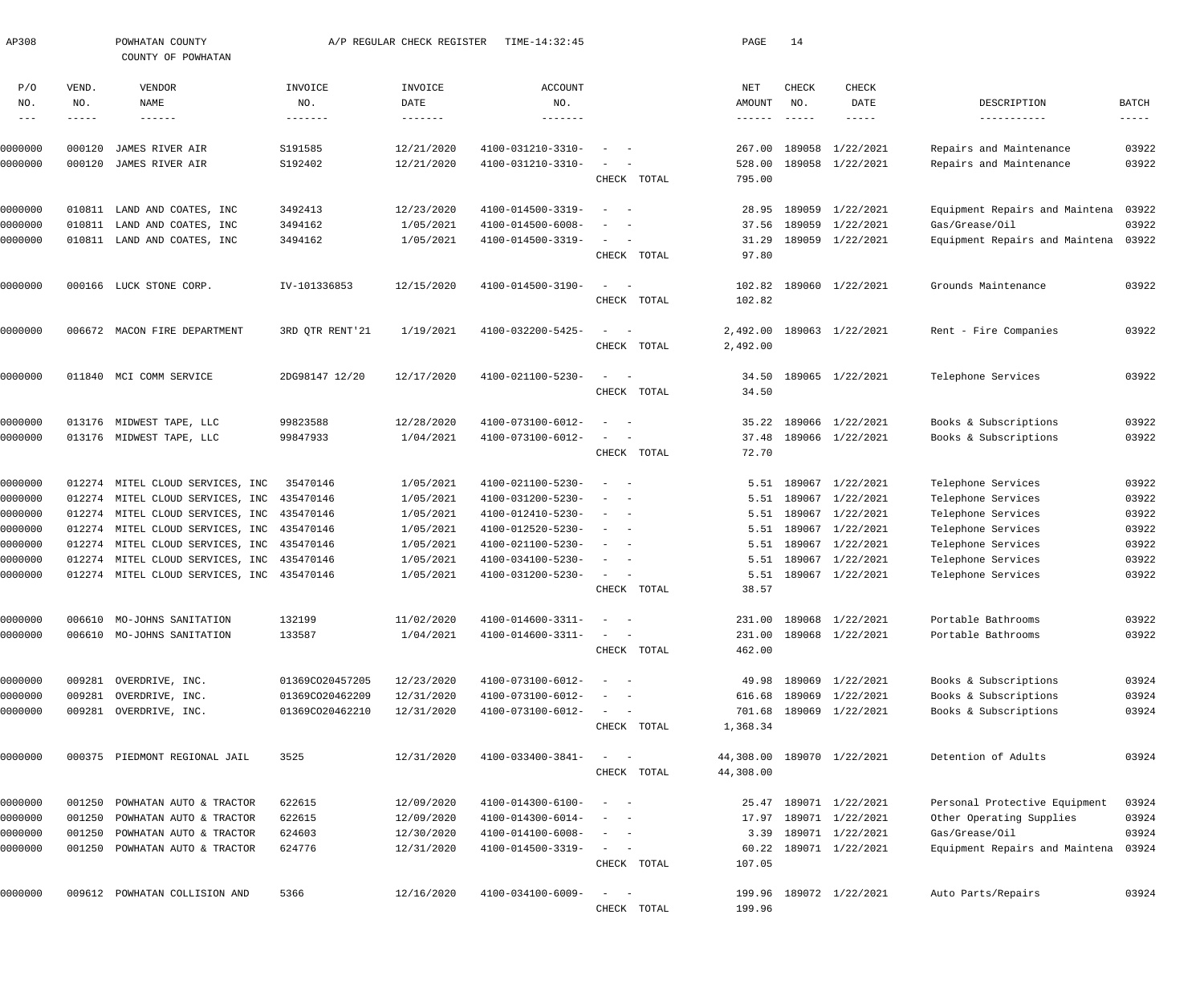| AP308              |                  | POWHATAN COUNTY<br>COUNTY OF POWHATAN              |                                  | A/P REGULAR CHECK REGISTER | TIME-14:32:45                          |                                                                                                              |             | PAGE            | 15            |                                      |                                      |                |
|--------------------|------------------|----------------------------------------------------|----------------------------------|----------------------------|----------------------------------------|--------------------------------------------------------------------------------------------------------------|-------------|-----------------|---------------|--------------------------------------|--------------------------------------|----------------|
| P/O<br>NO.         | VEND.<br>NO.     | VENDOR<br>NAME                                     | INVOICE<br>NO.                   | INVOICE<br>DATE            | <b>ACCOUNT</b><br>NO.                  |                                                                                                              |             | NET<br>AMOUNT   | CHECK<br>NO.  | CHECK<br>DATE                        | DESCRIPTION                          | <b>BATCH</b>   |
| $\qquad \qquad -$  | -----            | $- - - - - - -$                                    | -------                          | -------                    | -------                                |                                                                                                              |             | $- - - - - - -$ | $- - - - - -$ | -----                                | -----------                          | -----          |
| 0000000            | 006765           | POWHATAN VOLUNTEER RESCUE                          | 2021 RENT                        | 1/09/2021                  | 4100-032200-5425-                      | $\overline{\phantom{a}}$                                                                                     |             | 4,300.50        |               | 189074 1/22/2021                     | - Fire Companies<br>Rent             | 03922          |
|                    |                  |                                                    |                                  |                            |                                        |                                                                                                              | CHECK TOTAL | 4,300.50        |               |                                      |                                      |                |
| 0000000            | 012340           | PRICE SUPPLY COMPANY, INC                          | 2012-097669                      | 12/22/2020                 | 4100-014100-3310-                      | $\sim$                                                                                                       |             |                 |               | 390.63 189075 1/22/2021              | Repairs & Maintenance                | 03924          |
| 0000000            | 012340           | PRICE SUPPLY COMPANY, INC                          | 2012-097670                      | 11/04/2020                 | 4100-032220-3310-                      |                                                                                                              |             | 129.43          |               | 189075 1/22/2021                     | Repairs & Maintenance                | 03924          |
| 0000000            | 012340           | PRICE SUPPLY COMPANY, INC                          | 2012-097670                      | 11/04/2020                 | 4100-032210-3310-                      | $\overline{\phantom{a}}$                                                                                     |             | 103.54          |               | 189075 1/22/2021                     | Repairs & Maintenance                | 03924          |
|                    |                  |                                                    |                                  |                            |                                        |                                                                                                              | CHECK TOTAL | 623.60          |               |                                      |                                      |                |
| 0000000            |                  | 000620 R. C. GOODWYN & SONS, INC 0940361           |                                  | 12/22/2020                 | 4100-014500-3190-                      | $\sim$                                                                                                       |             | 18.36           |               | 189078 1/22/2021                     | Grounds Maintenance                  | 03924          |
|                    |                  |                                                    |                                  |                            |                                        |                                                                                                              | CHECK TOTAL | 18.36           |               |                                      |                                      |                |
| 0000000            | 006579           | RICHMOND ALARM                                     | 493008                           | 1/01/2021                  | 4100-014100-3320-                      | $\sim$<br>$\overline{\phantom{0}}$                                                                           |             | 364.00          |               | 189079 1/22/2021                     | Maintenance & Service Contract 03924 |                |
|                    |                  |                                                    |                                  |                            |                                        |                                                                                                              | CHECK TOTAL | 364.00          |               |                                      |                                      |                |
| 0000000            |                  | 007325 RICHMOND OXYGEN CO.                         | 354208                           | 12/31/2020                 | 4100-032200-3320-                      | $\sim$<br>- -                                                                                                |             | 277.50          |               | 189080 1/22/2021                     | Maintenance & Service Contract 03924 |                |
|                    |                  |                                                    |                                  |                            |                                        |                                                                                                              | CHECK TOTAL | 277.50          |               |                                      |                                      |                |
| 0000000            | 012509           | RICHMOND SUBURBAN NEWS                             | I000167448-1223                  | 12/23/2020                 | 4100-081100-3600-                      | $\sim$<br>$\sim$                                                                                             |             | 200.50          |               | 189081 1/22/2021                     | Advertising                          | 03922          |
|                    |                  |                                                    |                                  |                            |                                        |                                                                                                              | CHECK TOTAL | 200.50          |               |                                      |                                      |                |
| 0000000            | 008819           | ROSERUSH SERVICES, LLC                             | 2021-1-23139                     | 1/05/2021                  | 4100-035100-3321-                      | $\sim$                                                                                                       |             | 295.00          |               | 189082 1/22/2021                     | Maintenance/Service Contracts        | 03924          |
|                    |                  |                                                    |                                  |                            |                                        |                                                                                                              | CHECK TOTAL | 295.00          |               |                                      |                                      |                |
| 0000000            | 008654           | SEAY'S TOWING                                      | AMBULANCE 12/20                  | 12/24/2020                 | 4100-032200-6009-                      | - -                                                                                                          |             | 135.00          |               | 189084 1/22/2021                     | Auto Repairs and Parts               | 03924          |
| 0000000            | 008654           | SEAY'S TOWING                                      | TOW TO IMPOUND                   | 1/01/2021                  | 4100-031200-6014-                      |                                                                                                              |             | 128.00          |               | 189084 1/22/2021                     | Other Operating Supplies             | 03924          |
| 0000000            | 008654           | SEAY'S TOWING                                      | TOW TO IMPOUND                   | 1/01/2021                  | 4100-031200-6014-                      |                                                                                                              |             | 100.00          |               | 189084 1/22/2021                     | Other Operating Supplies             | 03924          |
|                    |                  |                                                    |                                  |                            |                                        |                                                                                                              | CHECK TOTAL | 363.00          |               |                                      |                                      |                |
| 0000000            | 006594           | SOUTHSIDE ELECTRIC COOP                            | 63504009 1/21                    | 12/11/2020                 | 4100-014600-5110-                      | $\sim$                                                                                                       |             |                 |               | 2,812.17 189087 1/22/2021            | Electricity                          | 03924          |
| 0000000            | 006594           | SOUTHSIDE ELECTRIC COOP                            | 63504011 1/21                    | 12/11/2020                 | 4100-073100-5110-                      |                                                                                                              |             |                 |               | 51.52 189087 1/22/2021               | Electricity                          | 03924          |
|                    |                  |                                                    |                                  |                            |                                        |                                                                                                              | CHECK TOTAL | 2,863.69        |               |                                      |                                      |                |
| 0000000            | 013682           | STAPLES BUSINESS CREDIT                            | 7318697448-0-1                   | 11/19/2020                 | 4100-034100-6001-                      |                                                                                                              |             |                 |               | 5.64 189088 1/22/2021                | Office Supplies                      | 03924          |
| 0000000            | 013682           | STAPLES BUSINESS CREDIT                            | 7318697448-0-1                   | 11/19/2020                 | 4100-081100-6001-                      |                                                                                                              |             | 12.38           |               | 189088 1/22/2021                     | Office Supplies                      | 03924          |
| 0000000            | 013682           | STAPLES BUSINESS CREDIT                            | 7318697448-0-2                   | 11/24/2020                 | 4100-034100-6001-                      | $\sim$                                                                                                       |             |                 |               | 67.44 189088 1/22/2021               | Office Supplies                      | 03924          |
| 0000000<br>0000000 | 013682<br>013682 | STAPLES BUSINESS CREDIT<br>STAPLES BUSINESS CREDIT | 7319666806-0-1<br>7319666806-0-1 | 12/07/2020<br>12/07/2020   | 4100-034100-6001-<br>4100-081100-6001- | $\sim$<br>$\sim$ $-$<br>$\sim$<br>$\sim$ $-$                                                                 |             | 108.36<br>15.68 |               | 189088 1/22/2021<br>189088 1/22/2021 | Office Supplies<br>Office Supplies   | 03924<br>03924 |
| 0000000            | 013682           | STAPLES BUSINESS CREDIT                            | 7320653202-0-1                   | 12/18/2020                 | 4100-034100-6001-                      | $\sim$ $ -$                                                                                                  |             | 198.70          |               | 189088 1/22/2021                     | Office Supplies                      | 03924          |
|                    |                  |                                                    |                                  |                            |                                        |                                                                                                              | CHECK TOTAL | 408.20          |               |                                      |                                      |                |
| 0000000            | 008346           | SYCOM TECHNOLOGIES                                 | AT61302                          | 12/23/2020                 | 4100-012510-3320-                      | $\sim$ 100 $\sim$ 100 $\sim$                                                                                 |             |                 |               | 1,451.00 189089 1/22/2021            | Maintenance & Service Contract 03923 |                |
| 0000000            | 008346           | SYCOM TECHNOLOGIES                                 | 10051856                         | 12/31/2020                 | 4100-012510-3320-                      | $\sim$                                                                                                       |             | 1,636.50        |               | 189089 1/22/2021                     | Maintenance & Service Contract       | 03924          |
|                    |                  |                                                    |                                  |                            |                                        |                                                                                                              | CHECK TOTAL | 3,087.50        |               |                                      |                                      |                |
| 0000000            | 006722           | SYDNOR HYDRO INC.                                  | 44543                            | 12/31/2020                 | 4100-014100-5140-                      | $\overline{\phantom{m}}$<br>$\sim$ $-$                                                                       |             |                 |               | 1,550.00 189090 1/22/2021            | Sewer                                | 03924          |
| 0000000            | 006722           | SYDNOR HYDRO INC.                                  | 44543                            | 12/31/2020                 | 4100-032220-5140-                      | $\overline{\phantom{m}}$<br>$\sim$ $-$                                                                       |             | 775.00          |               | 189090 1/22/2021                     | Sewer                                | 03924          |
|                    |                  |                                                    |                                  |                            |                                        |                                                                                                              | CHECK TOTAL | 2,325.00        |               |                                      |                                      |                |
| 0000000            |                  | 011188 TECH FIRE & SAFETY                          | 1786                             | 1/09/2021                  | 4100-032200-6011-                      | $\frac{1}{2} \left( \frac{1}{2} \right) \left( \frac{1}{2} \right) = \frac{1}{2} \left( \frac{1}{2} \right)$ |             | 28.00           |               | 189091 1/22/2021                     | Protective Gear/Uniforms             | 03924          |
|                    |                  |                                                    |                                  |                            |                                        |                                                                                                              | CHECK TOTAL | 28.00           |               |                                      |                                      |                |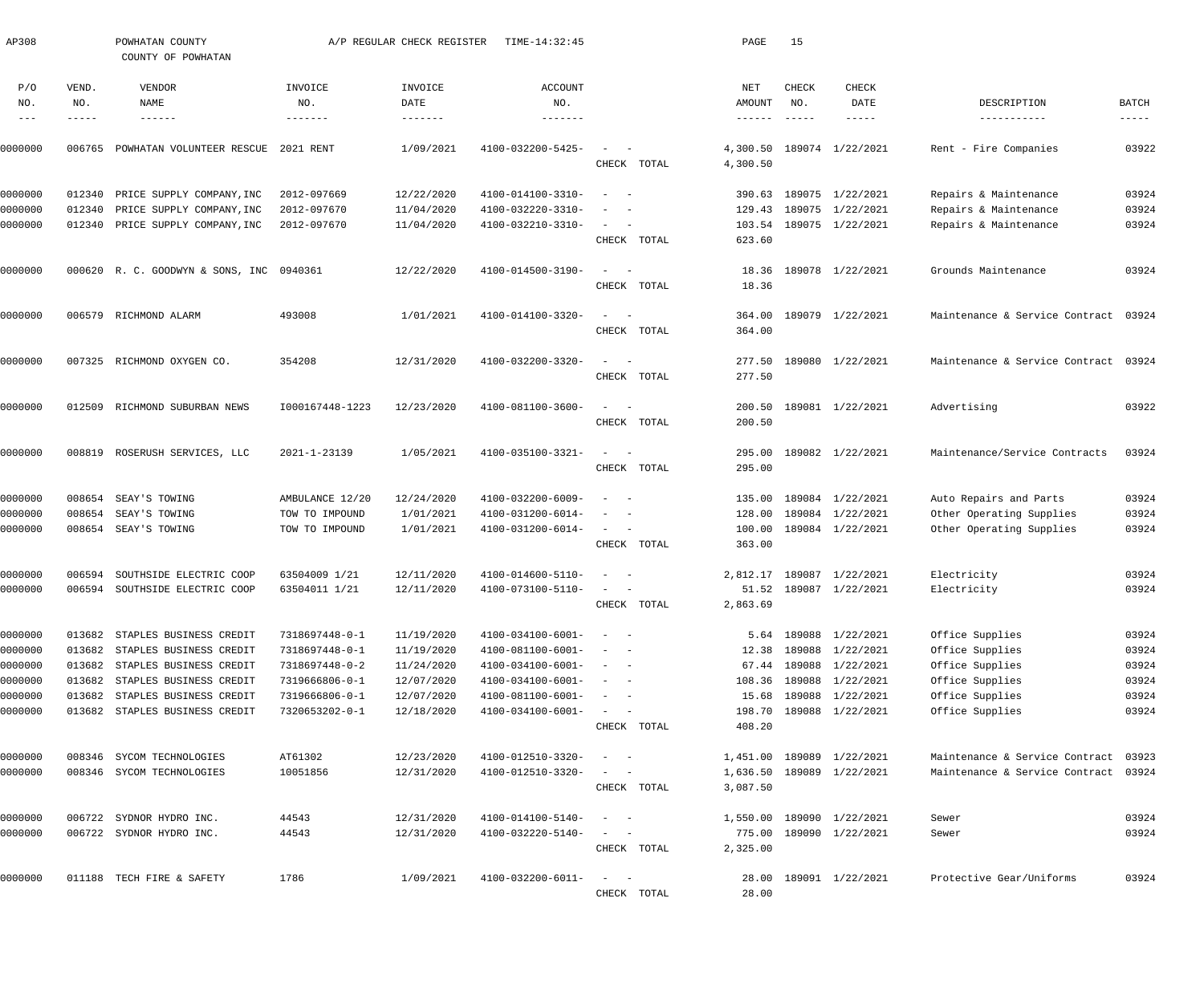| AP308         |              | POWHATAN COUNTY<br>COUNTY OF POWHATAN          |                        | A/P REGULAR CHECK REGISTER | TIME-14:32:45     |                                                             |             | PAGE             | 16            |                         |                                      |                      |
|---------------|--------------|------------------------------------------------|------------------------|----------------------------|-------------------|-------------------------------------------------------------|-------------|------------------|---------------|-------------------------|--------------------------------------|----------------------|
| P/O<br>NO.    | VEND.<br>NO. | VENDOR<br>NAME                                 | INVOICE<br>NO.         | INVOICE<br>DATE            | ACCOUNT<br>NO.    |                                                             |             | NET<br>AMOUNT    | CHECK<br>NO.  | CHECK<br>DATE           | DESCRIPTION                          | BATCH                |
| $\frac{1}{2}$ | $- - - - -$  | $- - - - - - -$                                | $- - - - - - -$        | -------                    | --------          |                                                             |             | $- - - - - -$    | $- - - - - -$ | $- - - - - -$           | -----------                          | $\cdots\cdots\cdots$ |
|               |              |                                                |                        |                            |                   |                                                             |             |                  |               |                         |                                      |                      |
| 0000000       | 008565       | TRACTOR SUPPLY CREDIT                          | 200877663              | 12/07/2020                 | 4100-031200-6022- |                                                             |             | 61.99            | 189093        | 1/22/2021               | Dog Food & Supplies K9               | 03924                |
| 0000000       | 008565       | TRACTOR SUPPLY CREDIT                          | 200877923              | 12/08/2020                 | 4100-031200-6022- |                                                             |             | 72.97            | 189093        | 1/22/2021               | Dog Food & Supplies K9               | 03924                |
| 0000000       | 008565       | TRACTOR SUPPLY CREDIT                          | 200881069              | 12/17/2020                 | 4100-031200-6022- | $\sim$<br>$\sim$ $-$                                        |             | 90.96            |               | 189093 1/22/2021        | Dog Food & Supplies K9               | 03924                |
|               |              |                                                |                        |                            |                   |                                                             | CHECK TOTAL | 225.92           |               |                         |                                      |                      |
| 0000000       |              | 013863 TRENT, MIKE                             | <b>ACTIVE VOLUNTER</b> | 1/05/2021                  | 4100-032200-6018- | $\sim$<br>$\sim$ $-$                                        |             | 150.00           |               | 189095 1/22/2021        | Volunteer Incentive Payments         | 03924                |
|               |              |                                                |                        |                            |                   |                                                             | CHECK TOTAL | 150.00           |               |                         |                                      |                      |
| 0000000       |              | 008125 U.S. BANK                               | 5982041                | 12/24/2020                 | 4100-095101-9150- |                                                             |             | 605.00           |               | 189096 1/22/2021        | Bond Trustee Fees/Arbitrage          | 03924                |
| 0000000       |              | 008125 U.S. BANK                               | 5982938                | 12/24/2020                 | 4100-095101-9150- |                                                             |             | 770.00           |               | 189096 1/22/2021        | Bond Trustee Fees/Arbitrage          | 03924                |
|               |              |                                                |                        |                            |                   |                                                             | CHECK TOTAL | 1,375.00         |               |                         |                                      |                      |
|               |              |                                                |                        |                            |                   | $\sim$ $-$<br>$\overline{\phantom{a}}$                      |             |                  | 189097        |                         | Due from Other Agencies              | 03924                |
| 0000000       | 008126       | VERIZON                                        | 9870312419             | 1/01/2021                  | 100-000100-0006-  |                                                             |             | 117.20           |               | 1/22/2021               | Cell Phones                          |                      |
| 0000000       | 008126       | VERIZON                                        | 9870312419             | 1/01/2021                  | 4100-012100-5250- |                                                             |             | 48.62            | 189097        | 1/22/2021               |                                      | 03924                |
| 0000000       | 008126       | VERIZON                                        | 9870312419             | 1/01/2021                  | 4100-012510-5250- | $\overline{\phantom{a}}$<br>$\sim$                          |             | 99.78            | 189097        | 1/22/2021               | Cell Phones                          | 03924                |
| 0000000       | 008126       | VERIZON                                        | 9870312419             | 1/01/2021                  | 4100-012510-5270- | $\hspace{0.1mm}-\hspace{0.1mm}$<br>$\sim$                   |             | 720.92           | 189097        | 1/22/2021               | Network Service Connection           | 03924                |
| 0000000       | 008126       | VERIZON                                        | 9870312419             | 1/01/2021                  | 4100-014100-5250- | $\overline{\phantom{a}}$<br>$\sim$                          |             | 927.20           | 189097        | 1/22/2021               | Cell Phones                          | 03924                |
| 0000000       | 008126       | VERIZON                                        | 9870312419             | 1/01/2021                  | 4100-031210-5250- | $\overline{\phantom{a}}$<br>$\sim$                          |             | 418.88           | 189097        | 1/22/2021               | CELL PHONES                          | 03924                |
| 0000000       | 008126       | VERIZON                                        | 9870312419             | 1/01/2021                  | 4100-032200-5250- | $\overline{\phantom{a}}$<br>$\sim$                          |             | 1,051.77         | 189097        | 1/22/2021               | Cell Phones                          | 03924                |
| 0000000       | 008126       | VERIZON                                        | 9870312419             | 1/01/2021                  | 4100-031200-5250- | $\hspace{0.1mm}-\hspace{0.1mm}$<br>- -                      |             | 1,561.47         | 189097        | 1/22/2021               | Cell Phones                          | 03924                |
| 0000000       | 008126       | VERIZON                                        | 9870312419             | 1/01/2021                  | 4100-033300-5250- | $\overline{\phantom{a}}$<br>$\sim$                          |             | 41.36            | 189097        | 1/22/2021               | Cell Phones                          | 03924                |
| 0000000       | 008126       | VERIZON                                        | 9870312419             | 1/01/2021                  | 4100-034100-5250- | $\overline{\phantom{a}}$<br>$\sim$                          |             | 225.88           | 189097        | 1/22/2021               | Cell Phones                          | 03924                |
| 0000000       | 008126       | VERIZON                                        | 9870312419             | 1/01/2021                  | 4100-035100-5260- | $\hspace{0.1mm}-\hspace{0.1mm}$<br>$\sim$                   |             | 40.03            | 189097        | 1/22/2021               | Internet Services                    | 03924                |
| 0000000       | 008126       | VERIZON                                        | 9870312419             | 1/01/2021                  | 4100-035500-5250- | $\overline{\phantom{a}}$<br>$\sim$                          |             | 125.50           | 189097        | 1/22/2021               | Cell Phones                          | 03924                |
| 0000000       | 008126       | VERIZON                                        | 9870312419             | 1/01/2021                  | 4100-071110-5250- | $\overline{\phantom{a}}$<br>$\sim$                          |             | 70.40            |               | 189097 1/22/2021        | Cell Phones                          | 03924                |
| 0000000       | 008126       | VERIZON                                        | 9870312419             | 1/01/2021                  | 4100-081100-5250- | $\sim$<br>$\sim$ $-$                                        |             | 98.63            |               | 189097 1/22/2021        | Cell Phones                          | 03924                |
|               |              |                                                |                        |                            |                   |                                                             | CHECK TOTAL | 5,547.64         |               |                         |                                      |                      |
| 0000000       |              | 011193 VERIZON                                 | 990421450 12/20        | 12/22/2020                 | 4100-031210-5230- | $\sim$<br>$\overline{\phantom{a}}$                          |             |                  |               | 70.54 189098 1/22/2021  | Telephone Services                   | 03924                |
|               |              |                                                |                        |                            |                   |                                                             | CHECK TOTAL | 70.54            |               |                         |                                      |                      |
| 0000000       |              | 013639 VERIZON                                 | 000914891786           | 12/31/2020                 | 4100-021100-5230- | $\sim$                                                      |             |                  |               | 60.36 189099 1/22/2021  | Telephone Services                   | 03924                |
| 0000000       |              | 013639 VERIZON                                 | 094845184112/20        | 12/10/2020                 | 4100-073100-5230- | $\hspace{0.1mm}-\hspace{0.1mm}$                             |             |                  |               | 50.52 189099 1/22/2021  | Telephone Services                   | 03924                |
|               |              |                                                |                        |                            |                   |                                                             | CHECK TOTAL | 110.88           |               |                         |                                      |                      |
| 0000000       |              | 012063 WINDSTREAM                              | 012272474 12/20        | 12/28/2020                 | 4100-012510-5230- | $\sim$ $  -$                                                |             |                  |               | 761.69 189100 1/22/2021 | Telephone Services                   | 03924                |
|               |              |                                                |                        |                            |                   |                                                             | CHECK TOTAL | 761.69           |               |                         |                                      |                      |
| 0000000       |              | 007755 WITMER PUBLIC SAFETY                    | E2015565               | 1/08/2021                  | 4100-032200-6017- | $\sim$ $ -$                                                 |             | 106.00           |               | 189101 1/22/2021        | Uniforms - Volunteers                | 03924                |
| 0000000       |              | 007755 WITMER PUBLIC SAFETY                    | E2016213               | 1/08/2021                  | 4100-032200-6017- | $\sim$ $  -$                                                |             | 96.00            |               | 189101 1/22/2021        | Uniforms - Volunteers                | 03924                |
| 0000000       |              | 007755 WITMER PUBLIC SAFETY                    | E2025200               | 1/08/2021                  | 4100-032200-6017- | $\mathcal{L}_{\text{max}}$ , and $\mathcal{L}_{\text{max}}$ |             | 171.00           |               | 189101 1/22/2021        | Uniforms - Volunteers                | 03924                |
|               |              |                                                |                        |                            |                   |                                                             | CHECK TOTAL | 373.00           |               |                         |                                      |                      |
|               |              |                                                |                        |                            |                   |                                                             |             |                  |               |                         |                                      |                      |
| 0000000       |              | 013862 WORTHINGTON, ELIZABETH R. ACTIVE MEMBER |                        | 1/05/2021                  | 4100-032200-6018- | $\frac{1}{2}$ and $\frac{1}{2}$ and $\frac{1}{2}$           | CHECK TOTAL | 300.00<br>300.00 |               | 189102 1/22/2021        | Volunteer Incentive Payments         | 03924                |
|               |              |                                                |                        |                            |                   |                                                             |             |                  |               |                         |                                      |                      |
| 0000000       |              | 007758 ADVANCE AUTO PARTS                      | 6819035757424          | 12/22/2020                 | 4100-032200-6009- | $\sim$<br>$\sim$ $-$                                        |             |                  |               | 110.66 189121 1/28/2021 | Auto Repairs and Parts               | 03927                |
|               |              |                                                |                        |                            |                   |                                                             | CHECK TOTAL | 110.66           |               |                         |                                      |                      |
| 0000000       |              | 013371 AMERICAN PEST MANAGEMENT, 6169061       |                        | 12/16/2020                 | 4100-032220-3320- | $\sim$<br>$\sim$ $-$                                        |             |                  |               | 129.60 189125 1/28/2021 | Maintenance & Service Contract 03927 |                      |
|               |              |                                                |                        |                            |                   |                                                             | CHECK TOTAL | 129.60           |               |                         |                                      |                      |
|               |              |                                                |                        |                            |                   |                                                             |             |                  |               |                         |                                      |                      |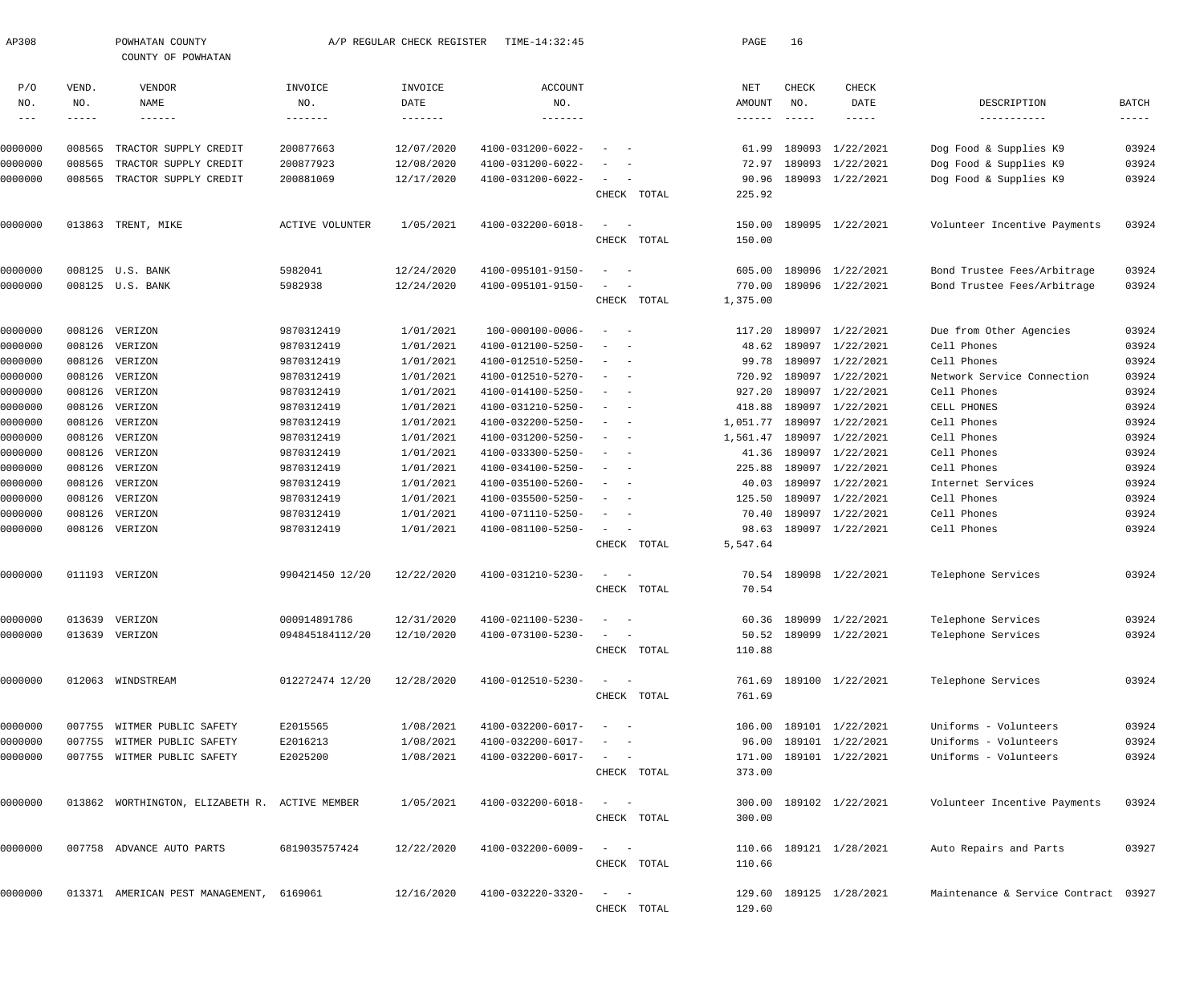| AP308                    |                          | POWHATAN COUNTY<br>COUNTY OF POWHATAN        |                                   | A/P REGULAR CHECK REGISTER           | TIME-14:32:45                              |                                                                                                                          |             | PAGE                                        | 17                            |                           |                             |                                    |
|--------------------------|--------------------------|----------------------------------------------|-----------------------------------|--------------------------------------|--------------------------------------------|--------------------------------------------------------------------------------------------------------------------------|-------------|---------------------------------------------|-------------------------------|---------------------------|-----------------------------|------------------------------------|
|                          |                          |                                              |                                   |                                      |                                            |                                                                                                                          |             |                                             |                               |                           |                             |                                    |
| P/O<br>NO.<br>$--\,$ $-$ | VEND.<br>NO.<br>$------$ | VENDOR<br>NAME<br>$- - - - - - -$            | INVOICE<br>NO.<br>$- - - - - - -$ | INVOICE<br>DATE<br>$- - - - - - - -$ | <b>ACCOUNT</b><br>NO.<br>$- - - - - - - -$ |                                                                                                                          |             | NET<br>AMOUNT<br>$\cdots\cdots\cdots\cdots$ | CHECK<br>NO.<br>$- - - - - -$ | CHECK<br>DATE             | DESCRIPTION<br>-----------  | BATCH<br>$\qquad \qquad - - - - -$ |
| 0000000                  | 012849                   | AQUA VIRGINIA                                | 01401897 1/21                     | 1/07/2021                            | 4100-014600-5130-                          |                                                                                                                          |             | 35.24                                       | 189126                        | 1/28/2021                 | - Field Irrigation<br>Water | 03927                              |
| 0000000                  | 012849                   | AQUA VIRGINIA                                | 0559913 1/21                      | 1/07/2021                            | 4100-014100-5130-                          | $\sim$<br>$\sim$ $-$                                                                                                     |             | 23.44                                       | 189126                        | 1/28/2021                 | Water                       | 03927                              |
| 0000000                  | 012849                   | AQUA VIRGINIA                                | 0559914 1/2021                    | 1/07/2021                            | 4100-014100-5130-                          | $\sim$<br>$\sim$ $-$                                                                                                     |             | 23.86                                       | 189126                        | 1/28/2021                 | Water                       | 03927                              |
| 0000000                  | 012849                   | AQUA VIRGINIA                                | 0574622 1/21                      | 1/07/2021                            | 4100-014100-5130-                          | $\sim$<br>$\sim$ $-$                                                                                                     |             | 44.03                                       |                               | 189126 1/28/2021          | Water                       | 03927                              |
| 0000000                  | 012849                   | AQUA VIRGINIA                                | 0575072 1/21                      | 1/07/2021                            | 4100-014100-5130-                          | $\sim$<br>$\sim$ $-$                                                                                                     |             | 101.25                                      |                               | 189126 1/28/2021          | Water                       | 03927                              |
| 0000000                  | 012849                   | AQUA VIRGINIA                                | 0575528 1/21                      | 1/07/2021                            | 4100-032210-5130-                          | $\sim$<br>$\sim$ $-$                                                                                                     |             | 67.97                                       |                               | 189126 1/28/2021          | Water                       | 03927                              |
| 0000000                  | 012849                   | AQUA VIRGINIA                                | 0620830 1/21                      | 1/07/2021                            | 4100-031200-5130-                          | $\sim$<br>$\sim$ $-$                                                                                                     |             | 44.48                                       |                               | 189126 1/28/2021          | Water                       | 03927                              |
| 0000000                  | 012849                   | AQUA VIRGINIA                                | 0620830 1/21                      | 1/07/2021                            | 4100-014100-5130-                          | $\sim$<br>$\sim$ $-$                                                                                                     |             | 44.47                                       |                               | 189126 1/28/2021          | Water                       | 03927                              |
| 0000000                  | 012849                   | AQUA VIRGINIA                                | 0621132 1/21                      | 1/07/2021                            | 4100-014600-5130-                          | $\sim$<br>$\sim$ $-$                                                                                                     |             | 78.69                                       |                               | 189126 1/28/2021          | - Field Irrigation<br>Water | 03927                              |
| 0000000                  |                          | 012849 AQUA VIRGINIA                         | 0621730 1/21                      | 1/07/2021                            | 4100-014100-5130-                          | $\sim$<br>$\sim$ $-$                                                                                                     |             | 145.68                                      |                               | 189126 1/28/2021          | Water                       | 03927                              |
|                          |                          |                                              |                                   |                                      |                                            |                                                                                                                          | CHECK TOTAL | 609.11                                      |                               |                           |                             |                                    |
| 0000000                  | 012849                   | AQUA VIRGINIA                                | 0621781 1/21                      | 1/07/2021                            | 4100-014100-5130-                          | $\sim$<br>$\sim$ $-$                                                                                                     |             | 19.70                                       | 189127                        | 1/28/2021                 | Water                       | 03927                              |
| 0000000                  | 012849                   | AQUA VIRGINIA                                | 0621784 1/21                      | 1/07/2021                            | 4100-014100-5130-                          | $\sim$                                                                                                                   |             | 34.15                                       | 189127                        | 1/28/2021                 | Water                       | 03927                              |
| 0000000                  | 012849                   | AQUA VIRGINIA                                | 0621788 1/21                      | 1/07/2021                            | 4100-073100-5130-                          | $\sim$<br>$\sim$ $-$                                                                                                     |             | 38.32                                       |                               | 189127 1/28/2021          | Water                       | 03927                              |
| 0000000                  | 012849                   | AQUA VIRGINIA                                | 1100657 1/21                      | 1/07/2021                            | 4100-014100-5130-                          | $\sim$<br>$\sim$ $-$                                                                                                     |             | 114.37                                      |                               | 189127 1/28/2021          | Water                       | 03927                              |
| 0000000                  |                          | 012849 AQUA VIRGINIA                         | 621880 1/21                       | 1/07/2021                            | 4100-014600-5130-                          | $\sim$<br>$\sim$ $-$                                                                                                     | CHECK TOTAL | 17.26<br>223.80                             |                               | 189127 1/28/2021          | Water - Field Irrigation    | 03927                              |
| 0000000                  |                          | 013328 BLACKSTONE AUDIO, INC                 | 1198288                           | 1/06/2021                            | 4100-073100-6012-                          | $\sim$<br>$\sim$ $-$                                                                                                     |             | 34.95                                       |                               | 189129 1/28/2021          | Books & Subscriptions       | 03927                              |
|                          |                          |                                              |                                   |                                      |                                            |                                                                                                                          | CHECK TOTAL | 34.95                                       |                               |                           |                             |                                    |
| 0000000                  | 006655                   | BLOSSMAN GAS COMPANIES,                      | 15312730                          | 1/05/2021                            | 4100-032210-3310-                          | $\sim$<br>$\sim$ $-$                                                                                                     |             | 449.42                                      |                               | 189130 1/28/2021          | Repairs & Maintenance       | 03927                              |
| 0000000                  |                          | 006655 BLOSSMAN GAS COMPANIES,               | 15605604                          | 1/19/2021                            | 4100-035100-5120-                          | $\sim$<br>$\sim$ $-$                                                                                                     |             | 391.76                                      |                               | 189130 1/28/2021          | Fuel                        | 03927                              |
|                          |                          |                                              |                                   |                                      |                                            |                                                                                                                          | CHECK TOTAL | 841.18                                      |                               |                           |                             |                                    |
| 0000000                  |                          | 008713 BLUE RIDGE RESCUE                     | 50203                             | 1/13/2021                            | 4100-032200-6011-                          | $\sim$<br>$\sim$ $-$                                                                                                     |             | 64.25                                       |                               | 189131 1/28/2021          | Protective Gear/Uniforms    | 03927                              |
|                          |                          |                                              |                                   |                                      |                                            |                                                                                                                          | CHECK TOTAL | 64.25                                       |                               |                           |                             |                                    |
| 0000000                  |                          | 009991 BMS DIRECT                            | 148648                            | 1/12/2021                            | 4100-012310-6014-                          | $\sim$<br>$\sim$                                                                                                         |             |                                             |                               | 267.66 189132 1/28/2021   | Other Operating Supplies    | 03927                              |
|                          |                          |                                              |                                   |                                      |                                            |                                                                                                                          | CHECK TOTAL | 267.66                                      |                               |                           |                             |                                    |
| 0000000                  |                          | 006965 CINTAS CORPORATION                    | 4072900773                        | 1/13/2021                            | $4100 - 014300 - 6011 - - -$               |                                                                                                                          |             |                                             |                               | 21.36 189133 1/28/2021    | Uniforms                    | 03927                              |
| 0000000                  |                          | 006965 CINTAS CORPORATION                    | 4072900773                        | 1/13/2021                            | 4100-014100-6011-                          | $\alpha_{\rm{max}}=1.000$ and $\alpha_{\rm{max}}=0.000$                                                                  |             |                                             |                               | 19.31 189133 1/28/2021    | Uniforms                    | 03927                              |
| 0000000                  |                          | 006965 CINTAS CORPORATION                    | 4072900773                        | 1/13/2021                            | 4100-014500-6011-                          | $\alpha \rightarrow \alpha \rightarrow \beta \rightarrow \gamma \rightarrow \gamma \rightarrow \gamma$                   |             |                                             |                               | 25.69 189133 1/28/2021    | Uniforms                    | 03927                              |
|                          |                          |                                              |                                   |                                      |                                            |                                                                                                                          | CHECK TOTAL | 66.36                                       |                               |                           |                             |                                    |
| 0000000                  |                          | 009178 COMCAST                               | 0120089859 1/21                   | 1/07/2021                            | 4100-014300-5260-                          | $\alpha = 1, \ldots, n-1$                                                                                                |             |                                             |                               | 314.55 189134 1/28/2021   | Internet                    | 03927                              |
| 0000000                  |                          | 009178 COMCAST                               | 0120097415 1/21                   | 1/18/2021                            | 4100-073100-5260-                          | $\alpha = 1, \ldots, \alpha$                                                                                             |             |                                             |                               | 219.90 189134 1/28/2021   | Internet                    | 03927                              |
|                          |                          |                                              |                                   |                                      |                                            |                                                                                                                          | CHECK TOTAL | 534.45                                      |                               |                           |                             |                                    |
| 0000000                  |                          | 013674 CROWN ATLANTIC COMPANY LL 33673712    |                                   | 2/01/2021                            | 4100-031210-5421-                          | $\label{eq:1} \begin{array}{cccccccccc} \bullet & \bullet & \bullet & \bullet & \bullet & \bullet & \bullet \end{array}$ |             |                                             |                               | 2,120.00 189137 1/28/2021 | Rent - Towers               | 03927                              |
|                          |                          |                                              |                                   |                                      |                                            |                                                                                                                          | CHECK TOTAL | 2,120.00                                    |                               |                           |                             |                                    |
| 0000000                  |                          | 011832 DELANEY, KERRI                        | NOTARY STAMP                      | 11/18/2020                           | 4100-012200-6001-                          | $\alpha\rightarrow\alpha\gamma$ , $\alpha\rightarrow\alpha\gamma$                                                        |             |                                             |                               | 40.76 189138 1/28/2021    | Office Supplies             | 03927                              |
|                          |                          |                                              |                                   |                                      |                                            |                                                                                                                          | CHECK TOTAL | 40.76                                       |                               |                           |                             |                                    |
| 0000000                  |                          | 006879 DEMCO, INC.                           | 6890448                           | 1/05/2021                            | 4100-073100-6014-                          | $\alpha = 1, \ldots, n-1$                                                                                                |             |                                             |                               | 649.39 189139 1/28/2021   | Library Supplies            | 03927                              |
|                          |                          |                                              |                                   |                                      |                                            |                                                                                                                          | CHECK TOTAL | 649.39                                      |                               |                           |                             |                                    |
| 0000000                  |                          | 006240 DIAMOND SPRINGS WATER, INC 0000865082 |                                   | 1/08/2021                            | 4100-014100-5130-                          | $\alpha = 1, \ldots, n-1$                                                                                                |             |                                             |                               | 9.95 189140 1/28/2021     | Water                       | 03927                              |
|                          |                          |                                              |                                   |                                      |                                            |                                                                                                                          | CHECK TOTAL | 9.95                                        |                               |                           |                             |                                    |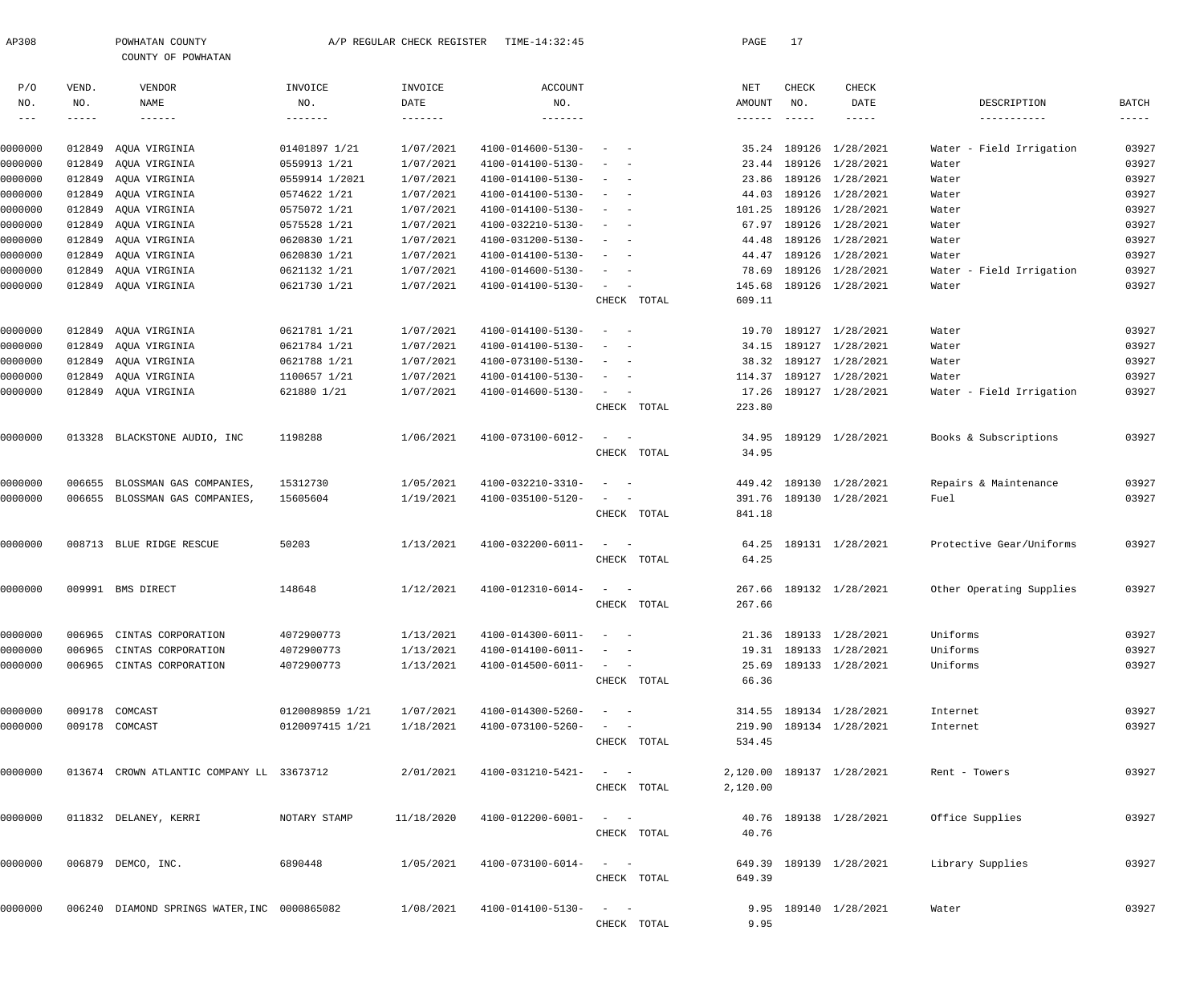| AP308      |        | POWHATAN COUNTY                           |                        | A/P REGULAR CHECK REGISTER | TIME-14:32:45     |                                                   | PAGE                       | 18            |                           |                              |               |
|------------|--------|-------------------------------------------|------------------------|----------------------------|-------------------|---------------------------------------------------|----------------------------|---------------|---------------------------|------------------------------|---------------|
| P/O        | VEND.  | COUNTY OF POWHATAN<br>VENDOR              | INVOICE                | INVOICE                    | <b>ACCOUNT</b>    |                                                   | NET                        | <b>CHECK</b>  | CHECK                     |                              |               |
| NO.        | NO.    | NAME                                      | NO.                    | DATE                       | NO.               |                                                   | AMOUNT                     | NO.           | DATE                      | DESCRIPTION                  | <b>BATCH</b>  |
| $--\,$ $-$ | -----  | $- - - - - - -$                           | -------                | $- - - - - - - -$          | $- - - - - - -$   |                                                   | $\cdots\cdots\cdots\cdots$ | $- - - - - -$ | -----                     | -----------                  | $- - - - - -$ |
| 0000000    | 000860 | DOMINION ENERGY VIRGINIA                  | 0962041034 1/21        | 1/04/2021                  | 4100-032210-5110- | $\sim$<br>$\sim$ $-$                              | 1,296.59                   |               | 189141 1/28/2021          | Electricity                  | 03927         |
| 0000000    | 000860 | DOMINION ENERGY VIRGINIA                  | 1552444950 1/21        | 1/05/2021                  | 4100-014100-5110- | $\sim$<br>$\sim$                                  | 84.38                      |               | 189141 1/28/2021          | Electricity                  | 03927         |
| 0000000    | 000860 | DOMINION ENERGY VIRGINIA                  | 2476067034 1/21        | 1/04/2021                  | 4100-014100-5110- | $\sim$<br>$\sim$                                  | 720.48                     |               | 189141 1/28/2021          | Electricity                  | 03927         |
| 0000000    | 000860 | DOMINION ENERGY VIRGINIA                  | 2532167505 1/21        | 1/05/2021                  | 4100-014100-5110- | $\sim$<br>$\sim$                                  | 1,995.65                   |               | 189141 1/28/2021          | Electricity                  | 03927         |
| 0000000    | 000860 | DOMINION ENERGY VIRGINIA                  | 3853612319 1/21        | 1/05/2021                  | 4100-014100-5110- | $\sim$<br>$\overline{\phantom{0}}$                | 53.69                      |               | 189141 1/28/2021          | Electricity                  | 03927         |
| 0000000    | 000860 | DOMINION ENERGY VIRGINIA                  | 4472351701 1/21        | 1/05/2021                  | 4100-014100-5110- | $\sim$<br>$\sim$                                  | 114.30                     |               | 189141 1/28/2021          | Electricity                  | 03927         |
| 0000000    | 000860 | DOMINION ENERGY VIRGINIA                  | 5420366014 1/21        | 1/05/2021                  | 4100-014100-5110- | $\sim$<br>$\overline{\phantom{0}}$                | 14.75                      |               | 189141 1/28/2021          | Electricity                  | 03927         |
| 0000000    | 000860 | DOMINION ENERGY VIRGINIA                  | 6024003557 1/21        | 1/05/2021                  | 4100-014100-5110- | $\sim$                                            | 42.26                      |               | 189141 1/28/2021          | Electricity                  | 03927         |
|            |        |                                           |                        |                            |                   | CHECK TOTAL                                       | 4,322.10                   |               |                           |                              |               |
|            |        |                                           | 71885                  | 1/13/2021                  | 4100-014100-5120- | $\sim$                                            |                            |               |                           | Fuel                         | 03927         |
| 0000000    |        | 001910 DUNN GAS COMPANY                   |                        |                            |                   | CHECK TOTAL                                       | 2,099.63<br>2,099.63       |               | 189143 1/28/2021          |                              |               |
|            |        |                                           |                        |                            |                   |                                                   |                            |               |                           |                              |               |
| 0000000    |        | 006074 EVIDENT, INC.                      | 175716A                | 1/05/2021                  | 4100-031200-6014- | $\sim$                                            | 97.08                      |               | 189144 1/28/2021          | Other Operating Supplies     | 03927         |
|            |        |                                           |                        |                            |                   | CHECK TOTAL                                       | 97.08                      |               |                           |                              |               |
| 0000000    | 010736 | GALLS, LLC                                | 017312897              | 12/30/2020                 | 4100-031200-6011- | $\sim$<br>$\sim$ $-$                              | 167.04                     |               | 189148 1/28/2021          | Uniforms                     | 03927         |
| 0000000    | 010736 | GALLS, LLC                                | 017314837              | 12/30/2020                 | 4100-031200-6011- | $\sim$<br>$\overline{\phantom{0}}$                | 159.98                     |               | 189148 1/28/2021          | Uniforms                     | 03927         |
| 0000000    | 010736 | GALLS, LLC                                | 017327918              | 12/31/2020                 | 4100-031200-6011- | $\sim$<br>$\overline{\phantom{0}}$                | 97.43                      |               | 189148 1/28/2021          | Uniforms                     | 03927         |
| 0000000    | 010736 | GALLS, LLC                                | 017338060              | 1/04/2021                  | 4100-031200-6011- | $\sim$<br>$\overline{\phantom{a}}$                | 159.98                     |               | 189148 1/28/2021          | Uniforms                     | 03927         |
| 0000000    | 010736 | GALLS, LLC                                | 017339683              | 1/04/2021                  | 4100-031200-6011- | $\sim$<br>$\sim$                                  | 876.91                     |               | 189148 1/28/2021          | Uniforms                     | 03927         |
| 0000000    | 010736 | GALLS, LLC                                | 017339687              | 1/04/2021                  | 4100-031200-6011- | $\sim$<br>$\sim$                                  | 840.43                     |               | 189148 1/28/2021          | Uniforms                     | 03927         |
| 0000000    |        | 010736 GALLS, LLC                         | 017350823              | 1/05/2021                  | 4100-031200-6011- | $\sim$ $  -$                                      | 713.44                     |               | 189148 1/28/2021          | Uniforms                     | 03927         |
|            |        |                                           |                        |                            |                   | CHECK TOTAL                                       | 3,015.21                   |               |                           |                              |               |
| 0000000    |        | 007052 GARRIS SIGNS                       | 624299                 | 1/05/2021                  | 4100-032220-3310- | $\sim$<br>$\overline{\phantom{a}}$                | 35.00                      |               | 189150 1/28/2021          | Repairs & Maintenance        | 03927         |
|            |        |                                           |                        |                            |                   | CHECK TOTAL                                       | 35.00                      |               |                           |                              |               |
| 0000000    |        | 013290 GLOBAL SIGNAL ACQUISITION 33631673 |                        | 2/21/2020                  | 4100-031210-5421- |                                                   |                            |               | 1,030.00 189151 1/28/2021 | Rent - Towers                | 03927         |
|            |        |                                           |                        |                            |                   | CHECK TOTAL                                       | 1,030.00                   |               |                           |                              |               |
| 0000000    |        | 009419 GOV DEALS                          | 900000029021           | 12/31/2020                 | 3100-018990-0006- |                                                   |                            |               | 346.25 189152 1/28/2021   | Sale of Salvage and Surplus  | 03927         |
|            |        |                                           |                        |                            |                   | CHECK TOTAL                                       | 346.25                     |               |                           |                              |               |
|            |        |                                           |                        |                            |                   |                                                   |                            |               |                           |                              |               |
| 0000000    |        | 013882 GUPPERBERGER, DOMINICK             | <b>ACTIVE VOLUNTER</b> | 1/19/2021                  | 4100-032200-6018- | $\frac{1}{2}$ and $\frac{1}{2}$ and $\frac{1}{2}$ |                            |               | 300.00 189154 1/28/2021   | Volunteer Incentive Payments | 03927         |
|            |        |                                           |                        |                            |                   | CHECK TOTAL                                       | 300.00                     |               |                           |                              |               |
| 0000000    |        | 006517 JOHNSON, CARNELL R.                | <b>ACTIVE VOLUNTER</b> | 1/15/2021                  | 4100-032200-6018- | $\frac{1}{2}$ and $\frac{1}{2}$ and $\frac{1}{2}$ |                            |               | 600.75 189157 1/28/2021   | Volunteer Incentive Payments | 03927         |
|            |        |                                           |                        |                            |                   | CHECK TOTAL                                       | 600.75                     |               |                           |                              |               |
| 0000000    |        | 009691 LAYMAN IRRIGATION &                | 24911-M                | 1/21/2021                  | 4100-014600-3310- | $\sim$                                            |                            |               | 1,145.00 189158 1/28/2021 | Repairs and Maintenance      | 03927         |
|            |        |                                           |                        |                            |                   | CHECK TOTAL                                       | 1,145.00                   |               |                           |                              |               |
| 0000000    |        | 013176 MIDWEST TAPE, LLC                  | 99876110               | 1/11/2021                  | 4100-073100-6012- | $\sim$                                            |                            |               | 178.43 189160 1/28/2021   | Books & Subscriptions        | 03927         |
|            |        |                                           |                        |                            |                   | CHECK TOTAL                                       | 178.43                     |               |                           |                              |               |
|            |        |                                           |                        |                            |                   |                                                   |                            |               |                           |                              |               |
| 0000000    |        | 013844 MILLER, BRIAN K, P.C.              | LEGAL FEES             | 12/21/2020                 | 4100-012210-3140- | $\sim$                                            |                            |               | 2,175.00 189161 1/28/2021 | Outside Counsel              | 03931         |
|            |        |                                           |                        |                            |                   | CHECK TOTAL                                       | 2,175.00                   |               |                           |                              |               |
| 0000000    |        | 010924 MITCHELL PEST                      | 141668                 | 12/30/2020                 | 4100-035100-3320- | $\sim$                                            |                            |               | 65.00 189162 1/28/2021    | Landscaping - Animal Control | 03927         |
|            |        |                                           |                        |                            |                   | CHECK TOTAL                                       | 65.00                      |               |                           |                              |               |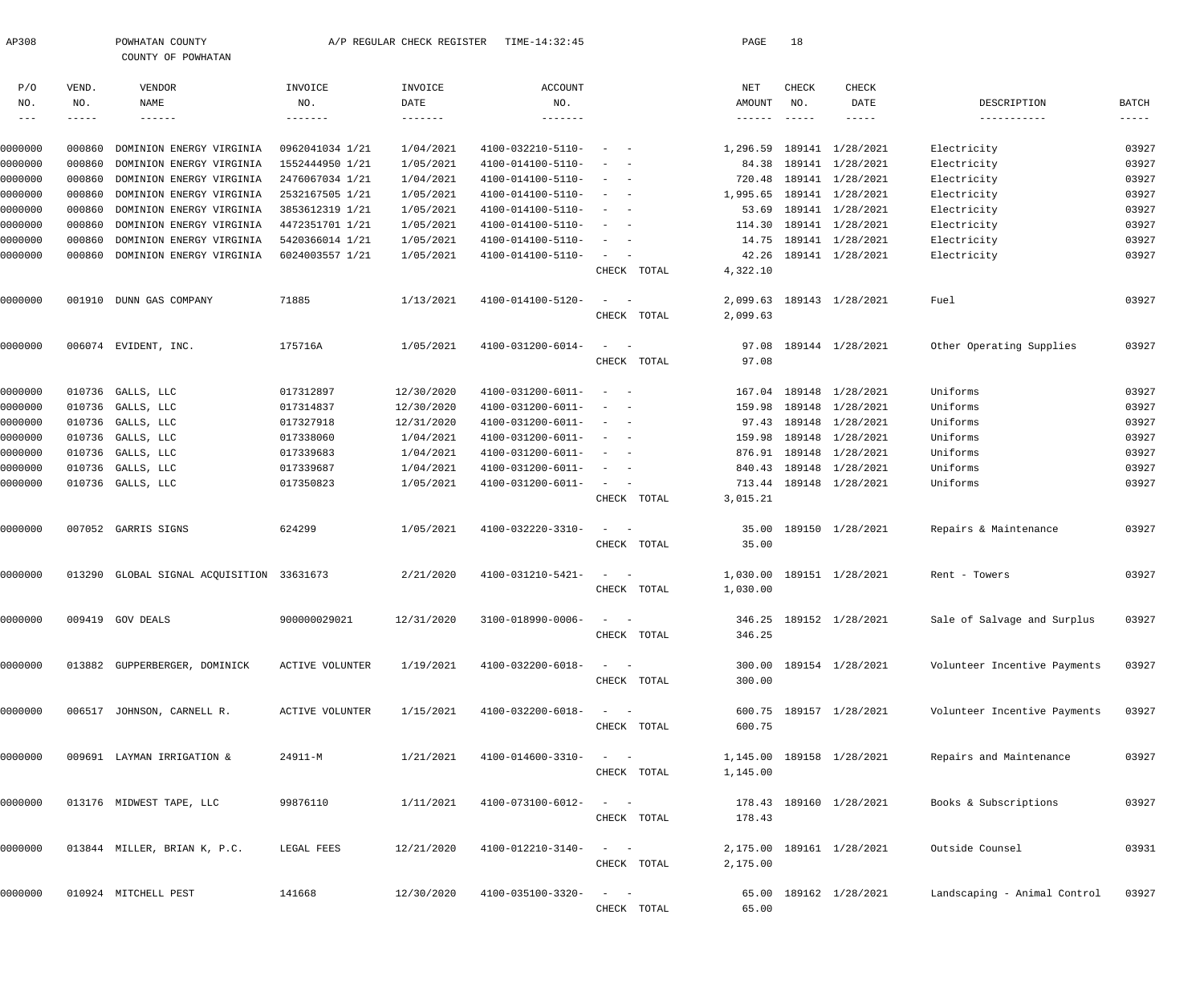| AP308               |                  | POWHATAN COUNTY<br>COUNTY OF POWHATAN    |                                    | A/P REGULAR CHECK REGISTER | TIME-14:32:45                          |                                                                   | PAGE                 | 19                        |                                      |                                                |                |
|---------------------|------------------|------------------------------------------|------------------------------------|----------------------------|----------------------------------------|-------------------------------------------------------------------|----------------------|---------------------------|--------------------------------------|------------------------------------------------|----------------|
| P/O<br>NO.          | VEND.<br>NO.     | VENDOR<br>NAME                           | INVOICE<br>NO.                     | INVOICE<br>DATE            | <b>ACCOUNT</b><br>NO.                  |                                                                   | NET<br>AMOUNT        | CHECK<br>NO.              | CHECK<br>DATE                        | DESCRIPTION                                    | <b>BATCH</b>   |
| $\qquad \qquad - -$ | -----            | $- - - - - - -$                          | -------                            | $- - - - - - - -$          | $- - - - - - -$                        |                                                                   | $- - - - - - -$      | $\qquad \qquad - - - - -$ | -----                                | -----------                                    | -----          |
| 0000000<br>0000000  | 009281<br>009281 | OVERDRIVE, INC.<br>OVERDRIVE, INC.       | 01369CO21015279<br>01369CO21017036 | 1/14/2021<br>1/15/2021     | 4100-073100-6012-<br>4100-073100-6012- |                                                                   | 878.38<br>346.50     |                           | 189163 1/28/2021<br>189163 1/28/2021 | Books & Subscriptions<br>Books & Subscriptions | 03927<br>03927 |
|                     |                  |                                          |                                    |                            |                                        | CHECK TOTAL                                                       | 1,224.88             |                           |                                      |                                                |                |
| 0000000             | 009689           | POWHATAN CHRISTMAS MOTHER                | GIFT CARDS                         | 1/21/2021                  | 4100-053910-5643-                      | $\sim$<br>$\sim$ $-$<br>CHECK TOTAL                               | 5,000.00<br>5,000.00 |                           | 189164 1/28/2021                     | PCCAA Services - Federal CSBG                  | 03927          |
| 0000000             | 000780           | QUILL CORPORATION                        | 13366544                           | 12/30/2020                 | 4100-012310-6001-                      | $\overline{\phantom{a}}$<br>$\sim$ $-$                            | 74.99                |                           | 189166 1/28/2021                     | Office Supplies                                | 03927          |
| 0000000             |                  | 000780 QUILL CORPORATION                 | 13372775                           | 12/30/2020                 | 4100-012310-6001-                      | $\overline{\phantom{a}}$                                          | 64.37                |                           | 189166 1/28/2021                     | Office Supplies                                | 03927          |
|                     |                  |                                          |                                    |                            |                                        | CHECK TOTAL                                                       | 139.36               |                           |                                      |                                                |                |
| 0000000             |                  | 013880 REAMS, GENE                       | GRANT WRITING                      | 1/19/2021                  | 4100-032200-3320-                      | $\sim$<br>$\sim$ $-$                                              | 2,500.00             |                           | 189167 1/28/2021                     | Maintenance & Service Contract                 | 03927          |
|                     |                  |                                          |                                    |                            |                                        | CHECK TOTAL                                                       | 2,500.00             |                           |                                      |                                                |                |
| 0000000             | 007062           | RUTHERFORD JANITOR SUPPLY 1190979        |                                    | 1/13/2021                  | 4100-032210-6005-                      | $\sim$ $-$                                                        | 337.00               |                           | 189169 1/28/2021                     | Cleaning Supplies                              | 03927          |
| 0000000             |                  | 007062 RUTHERFORD JANITOR SUPPLY 1191603 |                                    | 1/18/2021                  | 4100-032220-6005-                      | $\sim$                                                            | 80.00                |                           | 189169 1/28/2021                     | Cleaning Supplies                              | 03927          |
|                     |                  |                                          |                                    |                            |                                        | CHECK TOTAL                                                       | 417.00               |                           |                                      |                                                |                |
| 0000000             |                  | 007096 SBA TOWERS, INC.                  | I30527376                          | 2/01/2021                  | 4100-031210-5421-                      | $\sim$<br>$\sim$ $-$                                              | 2,000.02             |                           | 189170 1/28/2021                     | Rent - Towers                                  | 03927          |
|                     |                  |                                          |                                    |                            |                                        | CHECK TOTAL                                                       | 2,000.02             |                           |                                      |                                                |                |
| 0000000             | 010282           | SCHUBERT, CHARLA                         | <b>EXPENSES</b>                    | 1/21/2021                  | 4100-012200-5210-                      | $\sim$ $-$                                                        | 6.95                 |                           | 189171 1/28/2021                     | Postage                                        | 03927          |
| 0000000             |                  | 010282 SCHUBERT, CHARLA                  | <b>EXPENSES</b>                    | 1/21/2021                  | 4100-012200-5510-                      | $\overline{\phantom{a}}$                                          | 19.67                |                           | 189171 1/28/2021                     | Travel/Mileage/Parking/Tolls                   | 03927          |
|                     |                  |                                          |                                    |                            |                                        | CHECK TOTAL                                                       | 26.62                |                           |                                      |                                                |                |
| 0000000             |                  | 008097 SIGNS@WORK, INC.                  | 4258                               | 1/20/2021                  | 4100-031200-6009-                      | $\sim$<br>$\sim$ $-$                                              | 625.00               |                           | 189173 1/28/2021                     | Auto Parts/Repairs                             | 03927          |
|                     |                  |                                          |                                    |                            |                                        | CHECK TOTAL                                                       | 625.00               |                           |                                      |                                                |                |
| 0000000             | 006594           | SOUTHSIDE ELECTRIC COOP                  | 635004006 1/21                     | 1/13/2021                  | 4100-014600-5110-                      |                                                                   | 345.09               |                           | 189174 1/28/2021                     | Electricity                                    | 03927          |
| 0000000             | 006594           | SOUTHSIDE ELECTRIC COOP                  | 63504001 1/21                      | 1/13/2021                  | 4100-073100-5110-                      |                                                                   |                      |                           | 2,718.05 189174 1/28/2021            | Electricity                                    | 03927          |
| 0000000             |                  | 006594 SOUTHSIDE ELECTRIC COOP           | 63504008 1/21                      | 1/13/2021                  | $4100 - 014600 - 5110 - - -$           |                                                                   |                      |                           | 26.00 189174 1/28/2021               | Electricity                                    | 03927          |
| 0000000             |                  | 006594 SOUTHSIDE ELECTRIC COOP           | 63504009FCP1/21                    | 1/13/2021                  | $4100 - 014600 - 5110 - - -$           |                                                                   |                      |                           | 1,074.97 189174 1/28/2021            | Electricity                                    | 03927          |
| 0000000             | 006594           | SOUTHSIDE ELECTRIC COOP                  | 63504010 1/21                      | 1/13/2021                  | 4100-014600-5110-                      | $\alpha$ , and $\alpha$ , and $\alpha$                            |                      |                           | 191.65 189174 1/28/2021              | Electricity                                    | 03927          |
| 0000000             |                  | 006594 SOUTHSIDE ELECTRIC COOP           | 63504011WHSE121                    | 1/13/2021                  | 4100-014100-5110-                      | $\alpha = 1$ , $\alpha = 1$                                       |                      |                           | 101.03 189174 1/28/2021              | Electricity                                    | 03927          |
| 0000000             |                  | 006594 SOUTHSIDE ELECTRIC COOP           | 63504017 1/21                      | 1/06/2021                  | 4100-031210-5110-                      | $\alpha\rightarrow\alpha\gamma$ , $\alpha\rightarrow\alpha\gamma$ |                      |                           | 139.60 189174 1/28/2021              | Electricity - Communications H 03927           |                |
|                     |                  |                                          |                                    |                            |                                        | CHECK TOTAL                                                       | 4,596.39             |                           |                                      |                                                |                |
| 0000000             |                  | 001940 STANDBY SYSTEMS, INC.             | 12202306                           | 12/31/2020                 | 4100-014100-3320-                      |                                                                   |                      |                           | 153.00 189177 1/28/2021              | Maintenance & Service Contract 03927           |                |
| 0000000             |                  | 001940 STANDBY SYSTEMS, INC.             | 12202307                           | 12/31/2020                 | 4100-032210-3320-                      |                                                                   |                      |                           | 160.00 189177 1/28/2021              | Maintenance & Service Contract 03927           |                |
| 0000000             |                  | 001940 STANDBY SYSTEMS, INC.             | 12202333                           | 12/31/2020                 | 4100-031210-3320-                      | $\alpha_{\rm{max}}=1.00$ and $\alpha_{\rm{max}}=0.00$             |                      |                           | 130.00 189177 1/28/2021              | Maintenance and Service Contra 03927           |                |
|                     |                  |                                          |                                    |                            |                                        | CHECK TOTAL                                                       | 443.00               |                           |                                      |                                                |                |
| 0000000             |                  | 009520 STONE'S OFFICE EQUIPMENT          | 140833                             | 1/14/2021                  | 4100-073100-3320-                      | $\alpha = 1, \ldots, \alpha$                                      |                      |                           | 515.06 189178 1/28/2021              | Maintenance & Service Contract 03927           |                |
|                     |                  |                                          |                                    |                            |                                        | CHECK TOTAL                                                       | 515.06               |                           |                                      |                                                |                |
| 0000000             |                  | 007543 SYDNOR, LEON                      | ACTIVE VOLUNTER                    | 1/15/2021                  | 4100-032200-6018-                      | $\alpha = 1$ , $\alpha = 1$                                       |                      |                           | 600.75 189179 1/28/2021              | Volunteer Incentive Payments                   | 03927          |
|                     |                  |                                          |                                    |                            |                                        | CHECK TOTAL                                                       | 600.75               |                           |                                      |                                                |                |
|                     |                  |                                          |                                    |                            |                                        |                                                                   |                      |                           |                                      |                                                |                |
| 0000000             |                  | 013107 T-MOBILE                          | 965938308 1/21                     | 1/21/2021                  | 4100-073100-6002-                      | $\alpha = 1$ , $\alpha = 1$                                       |                      |                           | 401.80 189180 1/28/2021              | Computer Equipment-non-capital 03927           |                |
|                     |                  |                                          |                                    |                            |                                        | CHECK TOTAL                                                       | 401.80               |                           |                                      |                                                |                |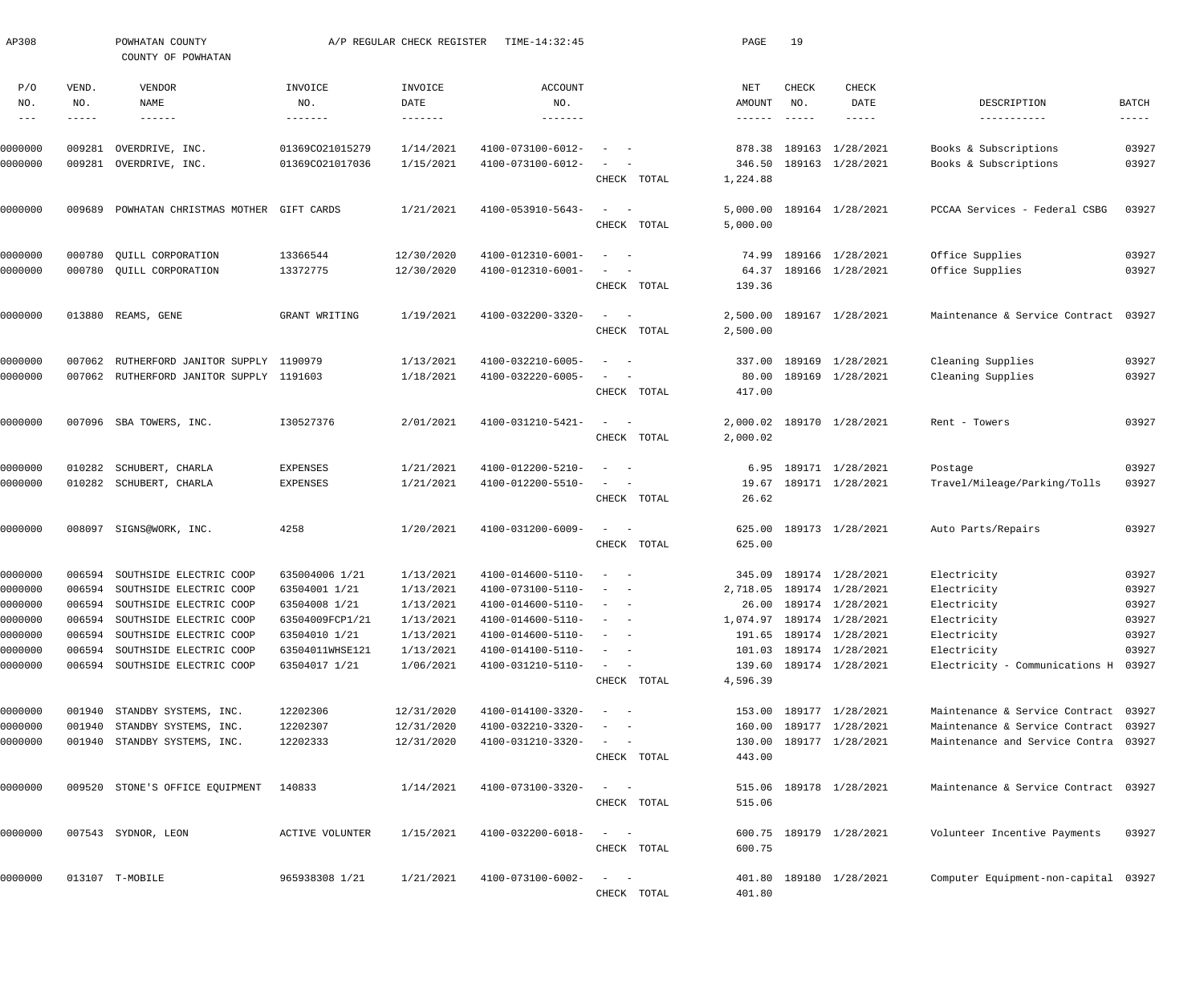| AP308        |              | POWHATAN COUNTY<br>COUNTY OF POWHATAN |                        | A/P REGULAR CHECK REGISTER | TIME-14:32:45     |                                                                                                                           |             | PAGE                 | 20                   |                           |                                      |                             |
|--------------|--------------|---------------------------------------|------------------------|----------------------------|-------------------|---------------------------------------------------------------------------------------------------------------------------|-------------|----------------------|----------------------|---------------------------|--------------------------------------|-----------------------------|
| P/O          | VEND.        | VENDOR                                | INVOICE                | INVOICE                    | <b>ACCOUNT</b>    |                                                                                                                           |             | NET                  | CHECK                | CHECK                     |                                      |                             |
| NO.<br>$---$ | NO.<br>----- | NAME<br>$- - - - - - -$               | NO.<br>$- - - - - - -$ | DATE<br>$- - - - - - -$    | NO.               |                                                                                                                           |             | AMOUNT<br>------     | NO.<br>$- - - - - -$ | DATE<br>-----             | DESCRIPTION<br>-----------           | <b>BATCH</b><br>$- - - - -$ |
| 0000000      | 006506       | THYSSENKRUPP ELEVATOR                 | 3005661445             | 1/01/2021                  | 4100-014100-3320- | $\sim$                                                                                                                    | CHECK TOTAL | 1,702.40<br>1,702.40 |                      | 189182 1/28/2021          | Maintenance & Service Contract 03927 |                             |
| 0000000      |              | 011193 VERIZON                        | 009484518411/21        | 1/10/2021                  | 4100-073100-5230- | $\sim$                                                                                                                    | CHECK TOTAL | 52.61<br>52.61       |                      | 189183 1/28/2021          | Telephone Services                   | 03927                       |
| 0000000      | 008795       | VIRGINIA COMMUNITY                    | 3RD QTR DUES'21        | 1/22/2021                  | 4100-053910-5643- | $\sim$                                                                                                                    | CHECK TOTAL | 673.00<br>673.00     |                      | 189184 1/28/2021          | PCCAA Services - Federal CSBG        | 03927                       |
| 0000000      | 011181       | WELLS FARGO FINANCIAL                 | 5013147742             | 12/19/2020                 | 4100-012100-3320- | $\overline{\phantom{a}}$                                                                                                  |             | 31.49                |                      | 189187 1/28/2021          | Maintenance & Service Contract       | 03927                       |
| 0000000      | 011181       | WELLS FARGO FINANCIAL                 | 5013147742             | 12/19/2020                 | 4100-011010-3320- | $\overline{\phantom{a}}$                                                                                                  |             | 170.98               | 189187               | 1/28/2021                 | Maintenance & Service Contract       | 03927                       |
| 0000000      | 011181       | WELLS FARGO FINANCIAL                 | 5013147742             | 12/19/2020                 | 4100-012200-3320- | $\overline{\phantom{a}}$                                                                                                  |             | 420.20               | 189187               | 1/28/2021                 | Maintenance & Service Contract       | 03927                       |
| 0000000      | 011181       | WELLS FARGO FINANCIAL                 | 5013147742             | 12/19/2020                 | 4100-012310-3320- | $\overline{\phantom{a}}$<br>$\overline{\phantom{a}}$                                                                      |             | 16.37                |                      | 189187 1/28/2021          | Maintenance & Service Contract       | 03927                       |
| 0000000      | 011181       | WELLS FARGO FINANCIAL                 | 5013147742             | 12/19/2020                 | 4100-012510-3320- | $\overline{\phantom{a}}$<br>$\overline{\phantom{a}}$                                                                      |             | 13.27                | 189187               | 1/28/2021                 | Maintenance & Service Contract       | 03927                       |
| 0000000      | 011181       | WELLS FARGO FINANCIAL                 | 5013147742             | 12/19/2020                 | 4100-013200-3320- |                                                                                                                           |             | 63.72                | 189187               | 1/28/2021                 | Maintenance & Service Contract       | 03927                       |
| 0000000      | 011181       | WELLS FARGO FINANCIAL                 | 5013147742             | 12/19/2020                 | 4100-022100-3320- | $\overline{\phantom{a}}$<br>$\overline{\phantom{a}}$                                                                      |             | 179.56               |                      | 189187 1/28/2021          | Maintenance & Service Contract       | 03927                       |
| 0000000      | 011181       | WELLS FARGO FINANCIAL                 | 5013147742             | 12/19/2020                 | 4100-031200-3320- | $\overline{\phantom{a}}$<br>$\overline{\phantom{a}}$                                                                      |             | 204.78               | 189187               | 1/28/2021                 | Maintenance & Service Contract       | 03927                       |
| 0000000      | 011181       | WELLS FARGO FINANCIAL                 | 5013147742             | 12/19/2020                 | 4100-031200-3320- | $\overline{\phantom{a}}$                                                                                                  |             | 204.78               | 189187               | 1/28/2021                 | Maintenance & Service Contract       | 03927                       |
| 0000000      | 011181       | WELLS FARGO FINANCIAL                 | 5013147742             | 12/19/2020                 | 4100-032200-3320- | $\overline{\phantom{a}}$                                                                                                  |             | 298.14               |                      | 189187 1/28/2021          | Maintenance & Service Contract       | 03927                       |
| 0000000      | 011181       | WELLS FARGO FINANCIAL                 | 5013147742             | 12/19/2020                 | 4100-034100-3320- | $\overline{\phantom{a}}$<br>$\overline{\phantom{a}}$                                                                      |             | 83.68                | 189187               | 1/28/2021                 | Maintenance & Service Contract       | 03927                       |
| 0000000      | 011181       | WELLS FARGO FINANCIAL                 | 5013147742             | 12/19/2020                 | 4100-035100-3320- | $\overline{\phantom{a}}$                                                                                                  |             | 61.54                | 189187               | 1/28/2021                 | Landscaping - Animal Control         | 03927                       |
| 0000000      | 011181       | WELLS FARGO FINANCIAL                 | 5013147742             | 12/19/2020                 | 4100-081100-3320- | $\overline{\phantom{a}}$                                                                                                  |             | 389.70               |                      | 189187 1/28/2021          | Maintenance & Service Contract       | 03927                       |
| 0000000      | 011181       | WELLS FARGO FINANCIAL                 | 5013147742             | 12/19/2020                 | 4100-081500-3320- | $\overline{\phantom{a}}$                                                                                                  |             |                      |                      | 7.94 189187 1/28/2021     | Maintenance & Service Contract       | 03927                       |
| 0000000      | 011181       | WELLS FARGO FINANCIAL                 | 5013147742             | 12/19/2020                 | 4100-021200-8002- | $\overline{\phantom{a}}$                                                                                                  |             | 190.66               | 189187               | 1/28/2021                 | Copier Lease Agreement               | 03927                       |
| 0000000      | 011181       | WELLS FARGO FINANCIAL                 | 5013228786             | 12/24/2020                 | 4100-021600-8002- | $\sim$                                                                                                                    |             |                      |                      | 260.72 189187 1/28/2021   | Copier Lease                         | 03927                       |
|              |              |                                       |                        |                            |                   |                                                                                                                           | CHECK TOTAL | 2,597.53             |                      |                           |                                      |                             |
| 0000000      | 012458       | WIMMER, WILLIE                        | 1788                   | 1/06/2021                  | 4100-032200-6009- | $\overline{\phantom{a}}$                                                                                                  |             | 1,185.00             |                      | 189188 1/28/2021          | Auto Repairs and Parts               | 03927                       |
| 0000000      | 012458       | WIMMER, WILLIE                        | 1789                   | 1/06/2021                  | 4100-032200-6009- | $\overline{\phantom{a}}$                                                                                                  |             | 1,492.60             |                      | 189188 1/28/2021          | Auto Repairs and Parts               | 03927                       |
| 0000000      | 012458       | WIMMER, WILLIE                        | 1804                   | 1/16/2021                  | 4100-032200-6009- | $\sim$                                                                                                                    |             |                      |                      | 3,000.00 189188 1/28/2021 | Auto Repairs and Parts               | 03927                       |
|              |              |                                       |                        |                            |                   | CHECK                                                                                                                     | TOTAL       | 5,677.60             |                      |                           |                                      |                             |
| 0000000      |              | 009332 WITMER PUBLIC SAFETY           | E2010492               | 1/16/2021                  | 4100-032200-6011- | $\hspace{0.1mm}-\hspace{0.1mm}$                                                                                           |             |                      |                      | 238.00 189190 1/28/2021   | Protective Gear/Uniforms             | 03927                       |
| 0000000      | 009332       | WITMER PUBLIC SAFETY                  | E2016963               | 1/16/2021                  | 4100-032200-6017- |                                                                                                                           |             | 130.95               |                      | 189190 1/28/2021          | Uniforms - Volunteers                | 03927                       |
| 0000000      |              | 009332 WITMER PUBLIC SAFETY           | E2024657               | 1/16/2021                  | 4100-032200-6017- | $\overline{\phantom{0}}$                                                                                                  |             | 181.00               |                      | 189190 1/28/2021          | Uniforms - Volunteers                | 03927                       |
| 0000000      | 009332       | WITMER PUBLIC SAFETY                  | E2027784               | 1/16/2021                  | 4100-032200-6017- |                                                                                                                           |             | 94.24                |                      | 189190 1/28/2021          | Uniforms - Volunteers                | 03927                       |
| 0000000      | 009332       | WITMER PUBLIC SAFETY                  | E2028204               | 1/16/2021                  | 4100-032200-6017- |                                                                                                                           |             | 21.00                |                      | 189190 1/28/2021          | Uniforms - Volunteers                | 03927                       |
| 0000000      | 009332       | WITMER PUBLIC SAFETY                  | E2028400               | 1/16/2021                  | 4100-032200-6011- | $\overline{\phantom{0}}$                                                                                                  |             | 340.00               |                      | 189190 1/28/2021          | Protective Gear/Uniforms             | 03927                       |
| 0000000      |              | 009332 WITMER PUBLIC SAFETY           | 2090490                | 1/13/2021                  | 4100-031200-6011- | $\frac{1}{2} \left( \frac{1}{2} \right) \left( \frac{1}{2} \right) \left( \frac{1}{2} \right) \left( \frac{1}{2} \right)$ | CHECK TOTAL | 150.00<br>1,155.19   |                      | 189190 1/28/2021          | Uniforms                             | 03927                       |
| 0000000      |              | 013881 ZOBELL, SARA                   | VOLUNTEER AWARD        | 1/13/2021                  | 4100-032200-6018- | $\sim$<br>$\hspace{0.1mm}$                                                                                                |             |                      |                      | 600.75 189191 1/28/2021   | Volunteer Incentive Payments         | 03929                       |
|              |              |                                       |                        |                            |                   |                                                                                                                           | CHECK TOTAL | 600.75               |                      |                           |                                      |                             |
|              |              |                                       |                        |                            |                   |                                                                                                                           |             |                      |                      |                           |                                      |                             |

CHECK TYPE TOTAL 1,640,574.25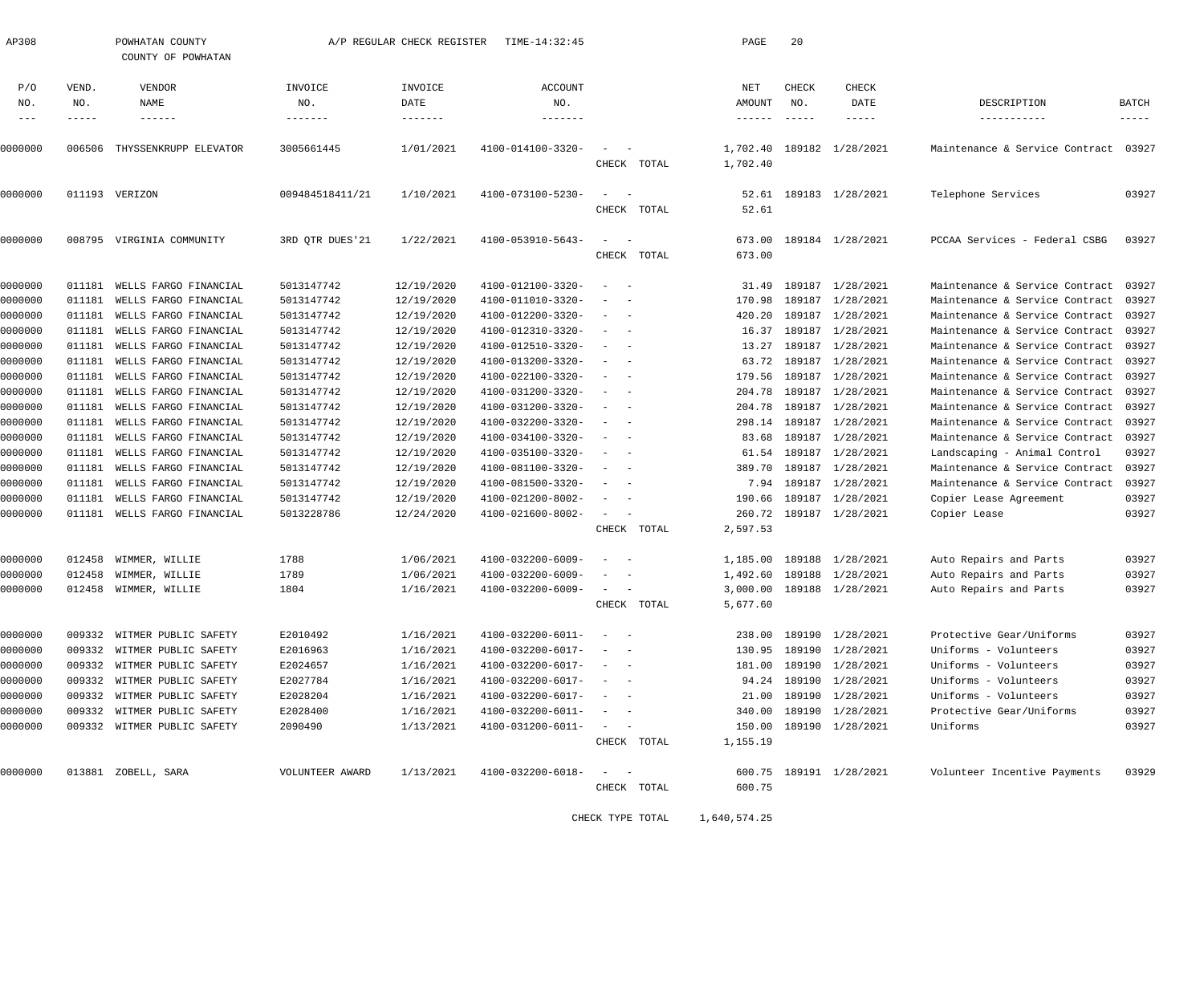| AP308         |              | POWHATAN COUNTY<br>COUNTY OF POWHATAN   |                | A/P VOID CHECK REGISTER | TIME-14:32:45     |                                                                                          | 21<br>PAGE                               |               |                          |             |
|---------------|--------------|-----------------------------------------|----------------|-------------------------|-------------------|------------------------------------------------------------------------------------------|------------------------------------------|---------------|--------------------------|-------------|
| P/O<br>NO.    | VEND.<br>NO. | VENDOR<br>NAME                          | INVOICE<br>NO. | INVOICE<br>DATE         | ACCOUNT<br>NO.    |                                                                                          | NET<br>CHECK<br><b>AMOUNT</b><br>NO.     | CHECK<br>DATE | DESCRIPTION              | BATCH       |
| $\frac{1}{2}$ | $- - - - -$  | ------                                  | -------        | $- - - - - - -$         | $- - - - - - -$   |                                                                                          | $- - - - - - -$<br>$- - - - - -$         | -----         | -----------              | $- - - - -$ |
| 0000000       | 008579       | POWHATAN COMMERCIAL                     | 0085202101     | 1/01/2021               | 4100-014400-5420- | $\begin{array}{cccccccccc} - & & & & - & & - & & \end{array}$<br>CHECK TOTAL             | 2,634.00-188874 1/08/2021<br>$2,634.00-$ |               | Rent - Office Space      | 00526       |
| 0000000       | 007577       | WITMER ASSOCIATES INC.                  | 2080359        | 12/22/2020              | 4100-032200-6011- | $\mathcal{L} = \{ \mathcal{L} \}$ , and $\mathcal{L} = \{ \mathcal{L} \}$<br>CHECK TOTAL | 31.00-188915 1/08/2021<br>$31.00 -$      |               | Protective Gear/Uniforms | 00527       |
| 0000000       | 007373 YMCA  |                                         | 3RD QTR 21     | 12/29/2020              | 4100-053910-5642- | $\sim$ 100 $\sim$ 100 $\sim$<br>CHECK TOTAL                                              | 5,000.00- 188917<br>$5,000.00-$          | 1/08/2021     | PCCAA Services - TANF    | 00525       |
| 0000000       |              | 013808 MILLER JR, FRANCIS EUGENE MURPHY |                | 12/21/2020              | 4100-012210-3140- | CHECK<br>TOTAL                                                                           | 2,175.00-188970 1/15/2021<br>2,175.00-   |               | Outside Counsel          | 00527       |
|               |              |                                         |                |                         |                   | CHECK TYPE TOTAL                                                                         | $9,840.00 -$                             |               |                          |             |
|               |              |                                         |                |                         |                   | FINAL TOTAL                                                                              | 1,630,734.25                             |               |                          |             |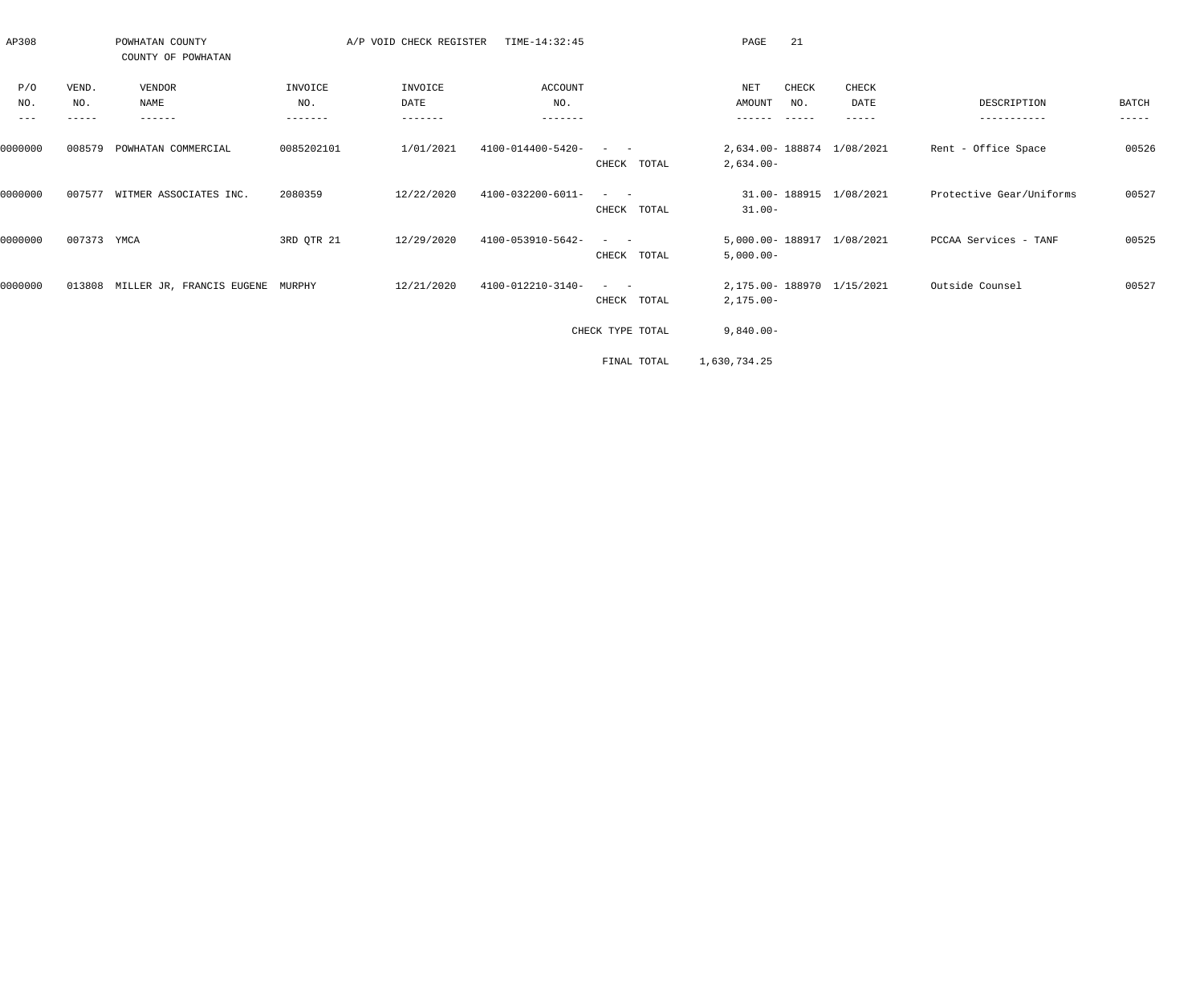| AP308                |                       | POWHATAN COUNTY<br>COUNTY OF POWHATAN   |                | A/P REGULAR CHECK REGISTER | TIME-14:34:36                |                                                                            | PAGE                               | $\mathbf{1}$                  |                                       |                             |                      |
|----------------------|-----------------------|-----------------------------------------|----------------|----------------------------|------------------------------|----------------------------------------------------------------------------|------------------------------------|-------------------------------|---------------------------------------|-----------------------------|----------------------|
| P/O<br>NO.<br>$-- -$ | VEND.<br>NO.<br>----- | VENDOR<br>NAME<br>$- - - - - - -$       | INVOICE<br>NO. | INVOICE<br>DATE            | ACCOUNT<br>NO.               |                                                                            | NET<br>AMOUNT<br>$- - - - - - - -$ | CHECK<br>NO.<br>$- - - - - -$ | <b>CHECK</b><br>DATE<br>$- - - - - -$ | DESCRIPTION<br>------------ | BATCH<br>$- - - - -$ |
| 0000000              |                       | 010688 A&B CLEANING SERVICE, INC. 33715 |                | 12/31/2020                 | 4116-012200-0001-            | $\qquad \qquad -$<br>CHECK TOTAL                                           | 1,200.00<br>1,200.00               |                               | 188812 1/08/2021                      | Cares Act - COVID Expd      | 03903                |
| 0000000              |                       | 013364 BELLOT, DAVID JAMES              | AWARD 2021     | 12/24/2020                 | 4116-032200-0010-            | $\frac{1}{2}$ and $\frac{1}{2}$ and $\frac{1}{2}$<br>CHECK TOTAL           | 600.75                             |                               | 600.75 188816 1/08/2021               | SAFER Expenses              | 03907                |
| 0000000              |                       | 012806 BERRY, THOMAS ERNEST             | AWARD 2021     | 12/24/2020                 | 4116-032200-0010-            | $\qquad \qquad -$<br>CHECK TOTAL                                           | 600.75                             |                               | 600.75 188818 1/08/2021               | SAFER Expenses              | 03907                |
| 0000000              |                       | 012807 BLAIR, TROY EDWARD               | AWARD 2021     | 12/24/2020                 | 4116-032200-0010-            | $\qquad \qquad -$<br>CHECK TOTAL                                           | 600.75                             |                               | 600.75 188819 1/08/2021               | SAFER Expenses              | 03907                |
| 0000000              |                       | 012808 BRADBURY, DAMON M.               | AWARD 2021     | 12/24/2020                 | 4116-032200-0010-            | $\qquad \qquad -$<br>CHECK TOTAL                                           | 600.75                             |                               | 600.75 188822 1/08/2021               | SAFER Expenses              | 03907                |
| 0000000              |                       | 012809 BREON, BRENDA LEE                | AWARD 2021     | 12/24/2020                 | 4116-032200-0010-            | $\frac{1}{2}$ and $\frac{1}{2}$ and $\frac{1}{2}$<br>CHECK TOTAL           | 600.75                             |                               | 600.75 188823 1/08/2021               | SAFER Expenses              | 03907                |
| 0000000              |                       | 013363 BRESCHEL, ROBERT CODY            | AWARD 2021     | 12/24/2020                 | 4116-032200-0010-            | $\frac{1}{2}$ and $\frac{1}{2}$ and $\frac{1}{2}$<br>CHECK TOTAL           | 600.75                             |                               | 600.75 188824 1/08/2021               | SAFER Expenses              | 03907                |
| 0000000              |                       | 011168 BURKE, RYAN                      | AWARD 2021     | 12/24/2020                 | 4116-032200-0010-            | $\frac{1}{2}$ and $\frac{1}{2}$ and $\frac{1}{2}$<br>CHECK TOTAL           | 600.75                             |                               | 600.75 188826 1/08/2021               | SAFER Expenses              | 03907                |
| 0000000              |                       | 012810 BURTON, DAVID ROBERT             | AWARD 2021     | 12/24/2020                 | 4116-032200-0010-            | $\frac{1}{2}$ and $\frac{1}{2}$ and $\frac{1}{2}$<br>CHECK TOTAL           | 600.75                             |                               | 600.75 188827 1/08/2021               | SAFER Expenses              | 03907                |
| 0000000              |                       | 012794 CABLE, ROBERT DEAN               | AWARD 2021     | 12/24/2020                 | 4116-032200-0010-            | $\qquad \qquad -$<br>CHECK TOTAL                                           | 600.75                             |                               | 600.75 188828 1/08/2021               | SAFER Expenses              | 03907                |
| 0000000              |                       | 012812 COLLIER, JESSTON                 | AWARD 2021     | 12/24/2020                 | $4116 - 032200 - 0010 - - -$ | CHECK TOTAL                                                                | 600.75                             |                               | 600.75 188831 1/08/2021               | SAFER Expenses              | 03907                |
| 0000000              |                       | 012813 CORCORAN, JAMES C.               | AWARD 2021     | 12/24/2020                 | 4116-032200-0010-            | $\alpha = 1, \ldots, \alpha$ .<br>CHECK TOTAL                              | 443.56                             |                               | 443.56 188832 1/08/2021               | SAFER Expenses              | 03907                |
| 0000000              |                       | 012815 DEHART, DANIEL JOEL              | AWARD 2021     | 12/24/2020                 | 4116-032200-0010-            | $\mathcal{L}_{\text{max}}$ , and $\mathcal{L}_{\text{max}}$<br>CHECK TOTAL | 600.75                             |                               | 600.75 188834 1/08/2021               | SAFER Expenses              | 03907                |
| 0000000              |                       | 012796 DONATI, JR., WILLIAM A.          | AWARD 2021     | 12/24/2020                 | 4116-032200-0010-            | $\alpha = 1, \ldots, \alpha$ .<br>CHECK TOTAL                              | 600.75                             |                               | 600.75 188835 1/08/2021               | SAFER Expenses              | 03907                |
| 0000000              |                       | 012818 FLETCHER, COREY                  | AWARD 2021     | 12/24/2020                 | 4116-032200-0010-            | $\alpha = 1, \ldots, \alpha$ .<br>CHECK TOTAL                              | 600.75                             |                               | 600.75 188837 1/08/2021               | SAFER Expenses              | 03907                |
| 0000000              |                       | 012819 FOLTYN, DAVID WILLIAM            | AWARD 2021     | 12/28/2020                 | 4116-032200-0010-            | $\alpha = 1, \ldots, \alpha$ .<br>CHECK TOTAL                              | 600.75                             |                               | 600.75 188838 1/08/2021               | SAFER Expenses              | 03907                |
| 0000000              |                       | 013366 GLOVER, THOMAS                   | AWARD 2021     | 12/28/2020                 | 4116-032200-0010-            | $\alpha = 1, \ldots, \alpha$<br>CHECK TOTAL                                | 600.75                             |                               | 600.75 188841 1/08/2021               | SAFER Expenses              | 03907                |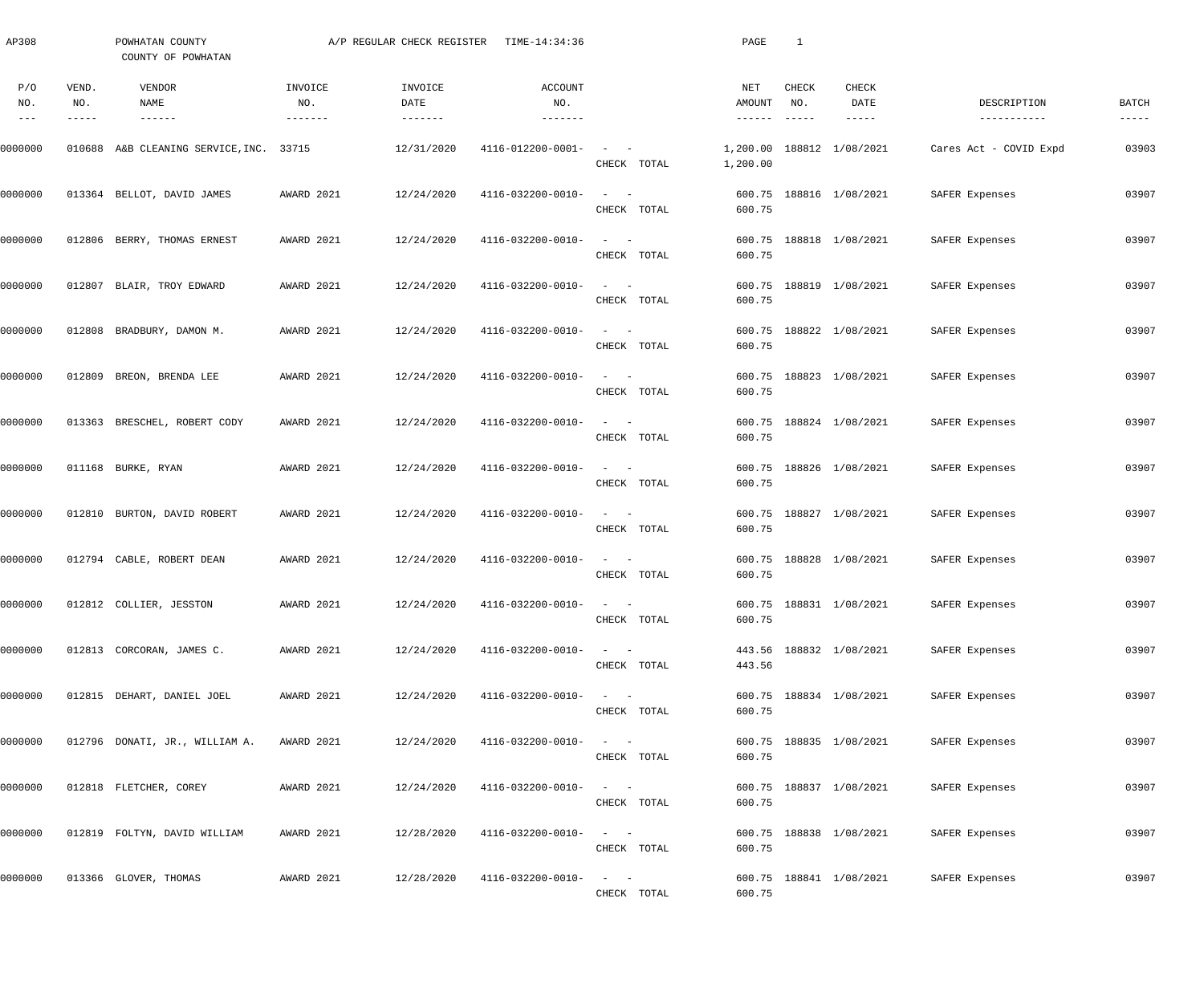| AP308                             |                       | POWHATAN COUNTY<br>COUNTY OF POWHATAN                              |                           | A/P REGULAR CHECK REGISTER             | TIME-14:34:36                                                |                                                                                                                                             | PAGE                             | $\overline{a}$         |                                                        |                                                  |                          |
|-----------------------------------|-----------------------|--------------------------------------------------------------------|---------------------------|----------------------------------------|--------------------------------------------------------------|---------------------------------------------------------------------------------------------------------------------------------------------|----------------------------------|------------------------|--------------------------------------------------------|--------------------------------------------------|--------------------------|
| P/O<br>NO.<br>$\qquad \qquad - -$ | VEND.<br>NO.<br>----- | VENDOR<br>NAME<br>$- - - - - - -$                                  | INVOICE<br>NO.<br>------- | INVOICE<br>DATE<br>$- - - - - - - - -$ | <b>ACCOUNT</b><br>NO.<br>-------                             |                                                                                                                                             | NET<br>AMOUNT<br>$- - - - - - -$ | CHECK<br>NO.<br>------ | CHECK<br>DATE<br>-----                                 | DESCRIPTION<br>-----------                       | <b>BATCH</b><br>$------$ |
| 0000000                           |                       | 012821 GOODMAN, TAYLOR                                             | AWARD 2021                | 12/24/2020                             | 4116-032200-0010-                                            | $\frac{1}{2} \left( \frac{1}{2} \right) \left( \frac{1}{2} \right) \left( \frac{1}{2} \right) \left( \frac{1}{2} \right)$<br>CHECK TOTAL    | 401.74                           |                        | 401.74 188843 1/08/2021                                | SAFER Expenses                                   | 03907                    |
| 0000000                           |                       | 005075 GREENE, FLOYD, JR.                                          | AWARD 2021                | 12/24/2020                             | 4116-032200-0010-                                            | $\qquad \qquad -$<br>CHECK TOTAL                                                                                                            | 600.75<br>600.75                 |                        | 188845 1/08/2021                                       | SAFER Expenses                                   | 03907                    |
| 0000000                           |                       | 013347 GUZMAN, ALEJANDRO                                           | AWARD 2021                | 12/24/2020                             | 4116-032200-0010-                                            | $\qquad \qquad -$<br>CHECK TOTAL                                                                                                            | 600.75<br>600.75                 |                        | 188846 1/08/2021                                       | SAFER Expenses                                   | 03907                    |
| 0000000                           |                       | 013836 HANCOCK, CHAD A.                                            | AWARD 2021                | 12/24/2020                             | 4116-032200-0010-                                            | $\qquad \qquad -$<br>CHECK TOTAL                                                                                                            | 310.79<br>310.79                 |                        | 188847 1/08/2021                                       | SAFER Expenses                                   | 03907                    |
| 0000000                           |                       | 013365 HENDEL, PAUL EUGENE                                         | AWARD 2021                | 12/24/2020                             | 4116-032200-0010-                                            | $\qquad \qquad -$<br>CHECK TOTAL                                                                                                            | 600.75<br>600.75                 |                        | 188848 1/08/2021                                       | SAFER Expenses                                   | 03907                    |
| 0000000                           |                       | 012824 JENNINGS, JENNIFER                                          | AWARD 2021                | 12/24/2020                             | 4116-032200-0010-                                            | $\qquad \qquad -$<br>CHECK TOTAL                                                                                                            | 600.75<br>600.75                 |                        | 188849 1/08/2021                                       | SAFER Expenses                                   | 03907                    |
| 0000000                           |                       | 013383 JONES, TRISTAN REED                                         | AWARD 2021                | 12/24/2020                             | 4116-032200-0010-                                            | $\qquad \qquad -$<br>CHECK TOTAL                                                                                                            | 600.75                           |                        | 600.75 188851 1/08/2021                                | SAFER Expenses                                   | 03907                    |
| 0000000                           |                       | 012827 JORDAN, LINDSEY ELIZABETH AWARD 2021                        |                           | 12/24/2020                             | 4116-032200-0010-                                            | $\qquad \qquad -$<br>CHECK TOTAL                                                                                                            | 600.75                           |                        | 600.75 188852 1/08/2021                                | SAFER Expenses                                   | 03907                    |
| 0000000                           |                       | 013368 KIERAN, JACKSON                                             | AWARD 2021                | 12/24/2020                             | 4116-032200-0010-                                            | $\frac{1}{2}$ and $\frac{1}{2}$ and $\frac{1}{2}$<br>CHECK TOTAL                                                                            | 600.75                           |                        | 600.75 188853 1/08/2021                                | SAFER Expenses                                   | 03907                    |
| 0000000                           |                       | 012831 LLEWELLYN, DENNIS K.                                        | AWARD 2021                | 12/24/2020                             | 4116-032200-0010-                                            | $\qquad \qquad -$<br>CHECK TOTAL                                                                                                            | 600.75                           |                        | 600.75 188854 1/08/2021                                | SAFER Expenses                                   | 03907                    |
| 0000000<br>0000000                |                       | 006487 MAXIMUM SECURITY INC.<br>006487 MAXIMUM SECURITY INC.       | 37707<br>37708            | 12/28/2020<br>12/28/2020               | $4116 - 012200 - 0001 - - -$<br>$4116 - 012200 - 0001 - - -$ | CHECK TOTAL                                                                                                                                 | 10,690.00                        |                        | 9,240.00 188857 1/08/2021<br>1,450.00 188857 1/08/2021 | Cares Act - COVID Expd<br>Cares Act - COVID Expd | 03903<br>03903           |
| 0000000                           |                       | 010290 MCINTOSH, A. CHRISTIAN                                      | AWARD 2021                | 12/24/2020                             | 4116-032200-0010-                                            | $\sim$ $ \sim$ $  -$<br>CHECK TOTAL                                                                                                         | 150.00                           |                        | 150.00 188860 1/08/2021                                | SAFER Expenses                                   | 03907                    |
| 0000000                           |                       | 012776 MILLETT, SCOTT GREGORY                                      | AWARD 2021                | 12/24/2020                             | 4116-032200-0010-                                            | $\alpha = 1, \ldots, \alpha$ .<br>CHECK TOTAL                                                                                               | 600.75                           |                        | 600.75 188862 1/08/2021                                | SAFER Expenses                                   | 03907                    |
| 0000000                           |                       | 013369 MODLIN, DYLAN                                               | AWARD 2021                | 12/24/2020                             | 4116-032200-0010-                                            | $\alpha = 1, \ldots, n-1$<br>CHECK TOTAL                                                                                                    | 600.75                           |                        | 600.75 188863 1/08/2021                                | SAFER Expenses                                   | 03907                    |
| 0000000                           |                       | 012833 MOORE, STEPHEN                                              | AWARD 2021                | 12/24/2020                             | 4116-032200-0010-                                            | $\alpha = 1, \ldots, n-1$<br>CHECK TOTAL                                                                                                    | 600.75                           |                        | 600.75 188864 1/08/2021                                | SAFER Expenses                                   | 03907                    |
| 0000000                           |                       | 007297 NAFECO, INC.                                                | 1066702                   | 12/14/2020                             | 4116-032200-0010-                                            | $\alpha = 1, \ldots, \alpha$ .<br>CHECK TOTAL                                                                                               | 1,020.00                         |                        | 1,020.00 188865 1/08/2021                              | SAFER Expenses                                   | 03903                    |
| 0000000<br>0000000                |                       | 009543 NATIONAL SECURITY & DOOR<br>009543 NATIONAL SECURITY & DOOR | 115754<br>115753          | 12/17/2020<br>12/17/2020               | 4116-012200-0001-<br>4301-062100-8304-                       | $\mathcal{L}_{\text{max}}$ , and $\mathcal{L}_{\text{max}}$<br>$\frac{1}{2}$ , $\frac{1}{2}$ , $\frac{1}{2}$ , $\frac{1}{2}$<br>CHECK TOTAL | 13,338.13                        |                        | 8,640.00 188866 1/08/2021<br>4,698.13 188866 1/08/2021 | Cares Act - COVID Expd<br>PMS Repurpose          | 03903<br>03903           |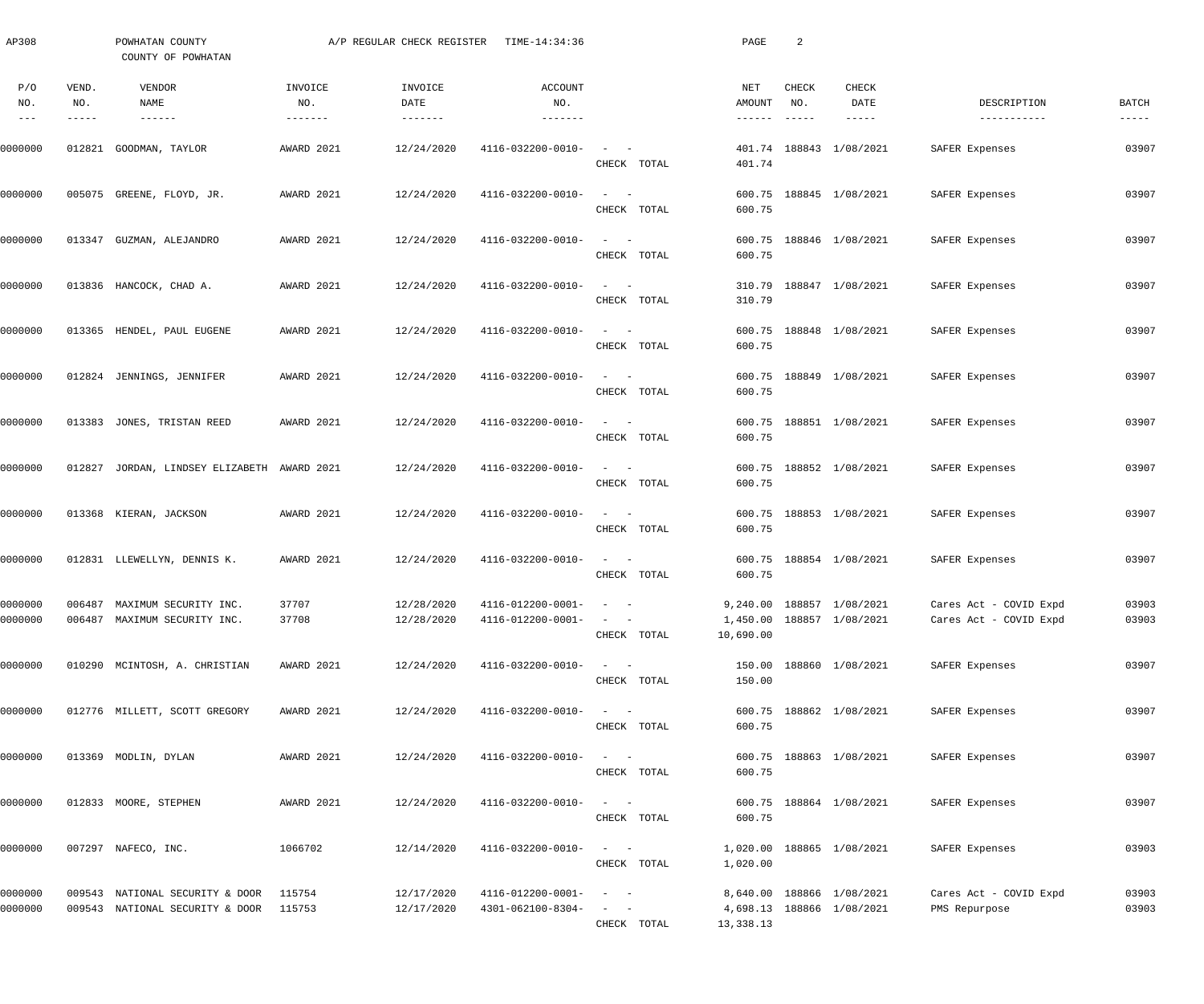| AP308                 |                               | POWHATAN COUNTY<br>COUNTY OF POWHATAN                                          |                | A/P REGULAR CHECK REGISTER | TIME-14:34:36                          |                                                                                                              |             | PAGE                               | $\overline{3}$                |                                |                                     |                               |
|-----------------------|-------------------------------|--------------------------------------------------------------------------------|----------------|----------------------------|----------------------------------------|--------------------------------------------------------------------------------------------------------------|-------------|------------------------------------|-------------------------------|--------------------------------|-------------------------------------|-------------------------------|
| P/O<br>NO.<br>$- - -$ | VEND.<br>NO.<br>$- - - - - -$ | VENDOR<br>NAME<br>$- - - - - - -$                                              | INVOICE<br>NO. | INVOICE<br>DATE            | <b>ACCOUNT</b><br>NO.<br>-------       |                                                                                                              |             | NET<br>AMOUNT<br>$- - - - - - - -$ | CHECK<br>NO.<br>$- - - - - -$ | CHECK<br>DATE<br>$- - - - - -$ | DESCRIPTION<br>-----------          | BATCH<br>$\cdots\cdots\cdots$ |
| 0000000               |                               | 013835 OAKLEY, GLEN                                                            | AWARD 2021     | 12/24/2020                 | 4116-032200-0010-                      | $\sim$<br>$\sim$ $-$                                                                                         | CHECK TOTAL | 600.75                             | 600.75 188868                 | 1/08/2021                      | SAFER Expenses                      | 03907                         |
| 0000000               | 013387                        | ORGAIN, PETER BLAND                                                            | AWARD 2021     | 12/24/2020                 | 4116-032200-0010-                      | $\frac{1}{2} \left( \frac{1}{2} \right) \left( \frac{1}{2} \right) = \frac{1}{2} \left( \frac{1}{2} \right)$ | CHECK TOTAL | 600.75                             |                               | 600.75 188869 1/08/2021        | SAFER Expenses                      | 03907                         |
| 0000000               |                               | 006928 POWHATAN COUNTY DEPT. OF                                                | REIMBURSE PDSS | 12/28/2020                 | 4410-053910-5647-                      | $\sim$<br>$\sim$ $-$                                                                                         | CHECK TOTAL | 1,311.48                           |                               | 1,311.48 188875 1/08/2021      | Curtis Family Grant                 | 03903                         |
| 0000000               |                               | 013357 QUINONES, ANTONIO                                                       | AWARD 2021     | 12/24/2020                 | 4116-032200-0010-                      | $\frac{1}{2} \left( \frac{1}{2} \right) \left( \frac{1}{2} \right) = \frac{1}{2} \left( \frac{1}{2} \right)$ | CHECK TOTAL | 600.75                             |                               | 600.75 188879 1/08/2021        | SAFER Expenses                      | 03907                         |
| 0000000               |                               | 012835 QUINONES, DYLAN                                                         | AWARD 2021     | 12/24/2020                 | 4116-032200-0010-                      | $\frac{1}{2} \left( \frac{1}{2} \right) \left( \frac{1}{2} \right) = \frac{1}{2} \left( \frac{1}{2} \right)$ | CHECK TOTAL | 600.75                             |                               | 600.75 188880 1/08/2021        | SAFER Expenses                      | 03907                         |
| 0000000               |                               | 000620 R. C. GOODWYN & SONS, INC 0938732                                       |                | 12/09/2020                 | 4301-062100-8304-                      | $\frac{1}{2} \left( \frac{1}{2} \right) \left( \frac{1}{2} \right) = \frac{1}{2} \left( \frac{1}{2} \right)$ | CHECK TOTAL | 36.94<br>36.94                     |                               | 188881 1/08/2021               | PMS Repurpose                       | 03903                         |
| 0000000<br>0000000    | 006466<br>006466              | RADIO COMMUNICATION OF VA 502005604-1<br>RADIO COMMUNICATION OF VA 602001930-1 |                | 12/23/2020<br>12/28/2020   | 4116-012200-0001-<br>4116-012200-0001- | $\overline{\phantom{a}}$<br>$\sim$ $-$                                                                       |             | 3,931.08<br>8,585.50               | 188883                        | 188883 1/08/2021<br>1/08/2021  | Cares Act - COVID Expd              | 03903<br>03903                |
|                       |                               |                                                                                |                |                            |                                        |                                                                                                              |             |                                    |                               |                                | Cares Act - COVID Expd              |                               |
| 0000000               | 006466                        | RADIO COMMUNICATION OF VA 602001942-1                                          |                | 12/28/2020                 | 4116-012200-0001-                      | $\sim$ 100 $\sim$ 100 $\sim$                                                                                 |             | 2,218.45                           | 188883                        | 1/08/2021                      | Cares Act - COVID Expd              | 03903                         |
| 0000000               | 006466                        | RADIO COMMUNICATION OF VA 602001945-1                                          |                | 12/28/2020                 | 4116-012200-0001-                      | $\sim$ 100 $\sim$ 100 $\sim$                                                                                 |             | 3,972.00                           |                               | 188883 1/08/2021               | Cares Act - COVID Expd              | 03903                         |
| 0000000               | 006466                        | RADIO COMMUNICATION OF VA 702013115-1                                          |                | 12/28/2020                 | 4116-012200-0001-                      |                                                                                                              |             | 2,169.45                           | 188883                        | 1/08/2021                      | Cares Act - COVID Expd              | 03903                         |
| 0000000               |                               | 006466 RADIO COMMUNICATION OF VA 701032060-1                                   |                | 12/28/2020                 | 4301-031200-6001-                      |                                                                                                              | CHECK TOTAL | 5,750.00<br>26,626.48              |                               | 188883 1/08/2021               | Public Safety Radio System          | 03903                         |
| 0000000               |                               | 013348 SAUNDERS, MATTHEW KENDAL                                                | AWARD 2021     | 12/24/2020                 | 4116-032200-0010-                      | $\frac{1}{2} \left( \frac{1}{2} \right) \left( \frac{1}{2} \right) = \frac{1}{2} \left( \frac{1}{2} \right)$ | CHECK TOTAL | 577.38                             |                               | 577.38 188887 1/08/2021        | SAFER Expenses                      | 03907                         |
| 0000000               |                               | 013374 SEARS, NICHOLAS                                                         | AWARD 2021     | 12/24/2020                 | 4116-032200-0010-                      | $\frac{1}{2}$ and $\frac{1}{2}$ and $\frac{1}{2}$                                                            | CHECK TOTAL | 600.75                             |                               | 600.75 188890 1/08/2021        | SAFER Expenses                      | 03907                         |
| 0000000               |                               | 012777 SHAW, PAUL EUGENE                                                       | AWARD 2021     | 12/24/2020                 | 4116-032200-0010-                      | $\frac{1}{2}$ and $\frac{1}{2}$ and $\frac{1}{2}$                                                            | CHECK TOTAL | 600.75                             |                               | 600.75 188891 1/08/2021        | SAFER Expenses                      | 03907                         |
| 0000000               |                               | 012797 SHEPHERD, CURTIS F.                                                     | AWARD 2021     | 12/24/2020                 | 4116-032200-0010-                      | $\frac{1}{2}$ and $\frac{1}{2}$ and $\frac{1}{2}$                                                            | CHECK TOTAL | 600.75                             |                               | 600.75 188892 1/08/2021        | SAFER Expenses                      | 03907                         |
| 0000000               |                               | 012837 SHUPP, JOSEPH EDWARD                                                    | AWARD 2021     | 12/24/2020                 | 4116-032200-0010-                      | $\frac{1}{2}$ and $\frac{1}{2}$ and $\frac{1}{2}$                                                            | CHECK TOTAL | 600.75                             |                               | 600.75 188893 1/08/2021        | SAFER Expenses                      | 03907                         |
| 0000000               |                               | 012775 SMITH, CARROLL                                                          | AWARD 2021     | 12/24/2020                 | 4116-032200-0010-                      | $\frac{1}{2}$ and $\frac{1}{2}$ and $\frac{1}{2}$                                                            | CHECK TOTAL | 600.75                             |                               | 600.75 188894 1/08/2021        | SAFER Expenses                      | 03907                         |
| 0000000               |                               | 007616 SMITH, III, ROBERT G.                                                   | AWARD 2021     | 12/24/2020                 | 4116-032200-0010-                      | $\frac{1}{2} \left( \frac{1}{2} \right) \left( \frac{1}{2} \right) = \frac{1}{2} \left( \frac{1}{2} \right)$ | CHECK TOTAL | 600.75                             |                               | 600.75 188895 1/08/2021        | SAFER Expenses                      | 03907                         |
| 0000000               |                               | 011551 SPICER, NEIL                                                            | AWARD 2021     | 12/24/2020                 | 4116-032200-0010-                      | $\frac{1}{2}$ and $\frac{1}{2}$ and $\frac{1}{2}$                                                            | CHECK TOTAL | 600.75                             |                               | 600.75 188897 1/08/2021        | SAFER Expenses                      | 03907                         |
| 0000000               |                               | 001940 STANDBY SYSTEMS, INC.                                                   | 12202239       | 12/16/2020                 | $4501 - 043600 - 3320 - - -$           |                                                                                                              |             |                                    |                               | 153.00 188898 1/08/2021        | Maintenance and Svc Contracts 03903 |                               |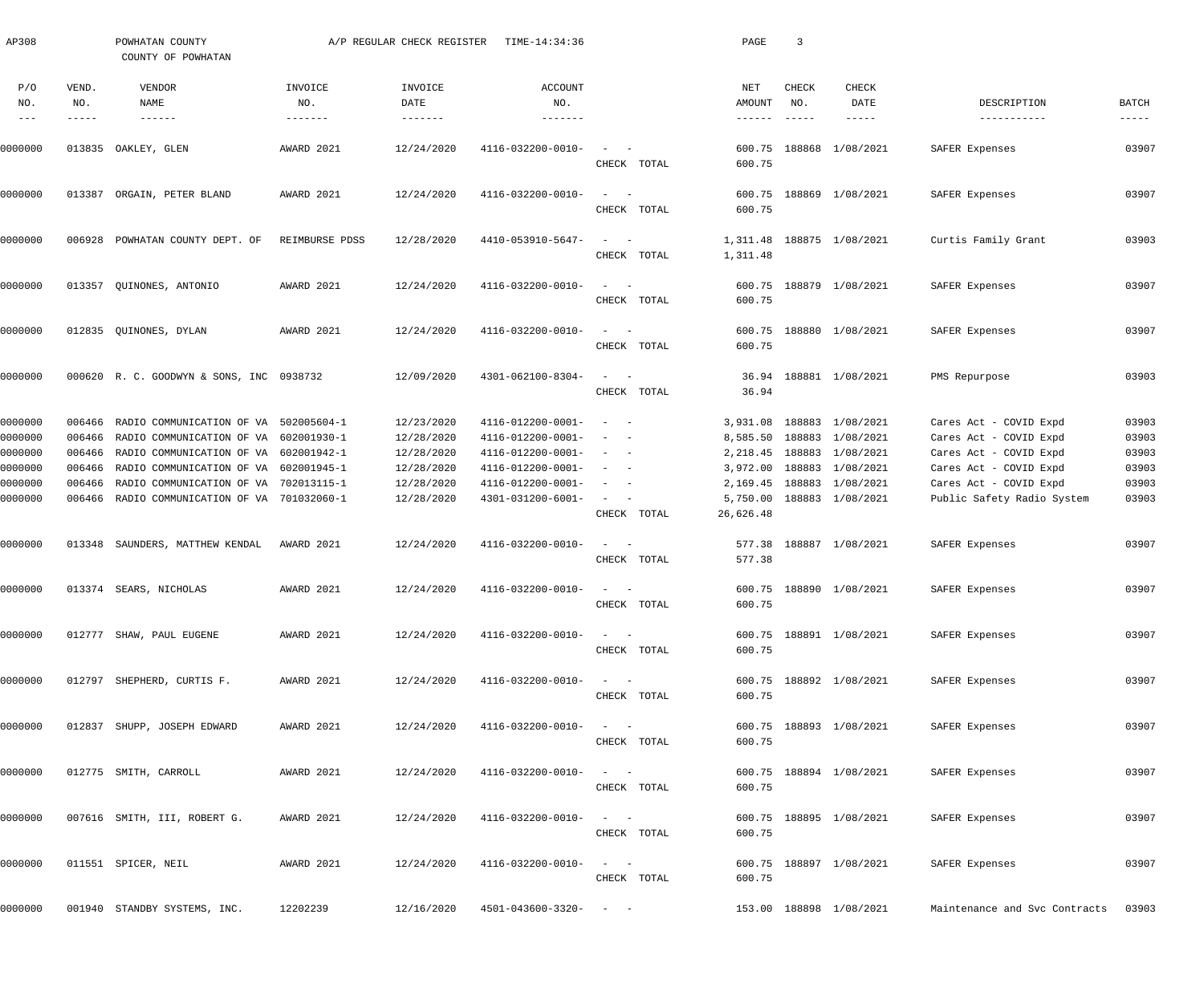| AP308      |        | POWHATAN COUNTY<br>COUNTY OF POWHATAN      |                   | A/P REGULAR CHECK REGISTER | TIME-14:34:36                |                                                               |             | PAGE             | $\overline{4}$            |                         |                                |               |
|------------|--------|--------------------------------------------|-------------------|----------------------------|------------------------------|---------------------------------------------------------------|-------------|------------------|---------------------------|-------------------------|--------------------------------|---------------|
| P/O        | VEND.  | <b>VENDOR</b>                              | INVOICE           | INVOICE                    | <b>ACCOUNT</b>               |                                                               |             | NET              | CHECK                     | CHECK                   |                                |               |
| NO.        | NO.    | NAME                                       | NO.               | DATE                       | NO.                          |                                                               |             | AMOUNT           | NO.                       | DATE                    | DESCRIPTION                    | <b>BATCH</b>  |
| $--\,$ $-$ | -----  | $- - - - - - -$                            | $- - - - - - - -$ | -------                    | $- - - - - - -$              |                                                               |             | ------           | $\qquad \qquad - - - - -$ | -----                   | -----------                    | $- - - - - -$ |
|            |        |                                            |                   |                            |                              |                                                               |             |                  |                           |                         |                                |               |
| 0000000    | 001940 | STANDBY SYSTEMS, INC.                      | 12202240          | 12/16/2020                 | 4501-043600-3320-            |                                                               |             | 160.00           | 188898                    | 1/08/2021               | Maintenance and Svc Contracts  | 03903         |
| 0000000    | 001940 | STANDBY SYSTEMS, INC.                      | 12202241          | 12/16/2020                 | 4501-043600-3320-            |                                                               |             | 150.00           | 188898                    | 1/08/2021               | Maintenance and Svc Contracts  | 03903         |
| 0000000    | 001940 | STANDBY SYSTEMS, INC.                      | 12202242          | 12/18/2020                 | 4501-043600-3320-            |                                                               |             | 153.00           | 188898                    | 1/08/2021               | Maintenance and Svc Contracts  | 03903         |
| 0000000    | 001940 | STANDBY SYSTEMS, INC.                      | 12202271          | 12/21/2020                 | 4501-043600-3320-            |                                                               |             | 160.00           | 188898                    | 1/08/2021               | Maintenance and Svc Contracts  | 03903         |
| 0000000    | 001940 | STANDBY SYSTEMS, INC.                      | 12202272          | 12/21/2020                 | 4501-043600-3320-            | $\overline{\phantom{a}}$                                      | CHECK TOTAL | 160.00<br>936.00 |                           | 188898 1/08/2021        | Maintenance and Svc Contracts  | 03903         |
|            |        |                                            |                   |                            |                              |                                                               |             |                  |                           |                         |                                |               |
| 0000000    | 013682 | STAPLES BUSINESS CREDIT                    | 187753652-0-1     | 11/18/2020                 | 4116-012200-0001-            | $\equiv$<br>$\overline{\phantom{a}}$                          |             | 111.67           |                           | 188899 1/08/2021        | Cares Act - COVID Expd         | 03903         |
|            |        |                                            |                   |                            |                              |                                                               | CHECK TOTAL | 111.67           |                           |                         |                                |               |
| 0000000    | 013682 | STAPLES BUSINESS CREDIT                    | 7320453804-0-1    | 12/15/2020                 | 4116-012200-0001-            | $\sim$<br>$\overline{\phantom{0}}$                            |             | 53.48            |                           | 188900 1/08/2021        | Cares Act - COVID Expd         | 03903         |
|            |        |                                            |                   |                            |                              |                                                               | CHECK TOTAL | 53.48            |                           |                         |                                |               |
| 0000000    | 012769 | SULLIVAN, JAMES                            | AWARD 2021        | 12/24/2020                 | 4116-032200-0010-            | $\sim$<br>$\sim$                                              |             | 600.75           |                           | 188903 1/08/2021        | SAFER Expenses                 | 03907         |
|            |        |                                            |                   |                            |                              |                                                               | CHECK TOTAL | 600.75           |                           |                         |                                |               |
| 0000000    | 011188 | TECH FIRE & SAFETY                         | 1780              | 12/18/2020                 | 4116-032200-0010-            | $\sim$<br>$\sim$                                              |             | 906.00           |                           | 188904 1/08/2021        | SAFER Expenses                 | 03903         |
|            |        |                                            |                   |                            |                              |                                                               | CHECK TOTAL | 906.00           |                           |                         |                                |               |
| 0000000    | 013839 | THE WES STEWART CORPORATI 167729           |                   | 12/22/2020                 | 4301-014100-0001-            | $\overline{\phantom{a}}$                                      |             | 1,976.00         |                           | 188905 1/08/2021        | Skaggs Road Office Renovations | 03903         |
|            |        |                                            |                   |                            |                              |                                                               | CHECK TOTAL | 1,976.00         |                           |                         |                                |               |
| 0000000    | 010088 | TREASURER                                  | 12/24/2020        | 12/24/2020                 | 4116-032200-0010-            | $\overline{\phantom{0}}$                                      |             | .00              |                           | 188906 1/08/2021        | SAFER Expenses                 | 03908         |
| 0000000    | 010088 | TREASURER                                  | 12/24/2020        | 12/24/2020                 | 4116-032200-0010-            |                                                               |             | 156.30           |                           | 188906 1/08/2021        | SAFER Expenses                 | 03908         |
| 0000000    | 010088 | TREASURER                                  | 12/24/2020        | 12/24/2020                 | 4116-032200-0010-            |                                                               |             | .00              |                           | 188906 1/08/2021        | SAFER Expenses                 | 03909         |
| 0000000    | 010088 | TREASURER                                  | 12/24/2020        | 12/24/2020                 | 4116-032200-0010-            |                                                               |             | 157.19           |                           | 188906 1/08/2021        | SAFER Expenses                 | 03909         |
| 0000000    | 010088 | TREASURER                                  | 12/24/2020        | 12/24/2020                 | 4116-032200-0010-            |                                                               |             | 199.01           |                           | 188906 1/08/2021        | SAFER Expenses                 | 03909         |
| 0000000    | 010088 | TREASURER                                  | 12/24/2020        | 12/24/2020                 | 4116-032200-0010-            |                                                               |             | 600.75           |                           | 188906 1/08/2021        | SAFER Expenses                 | 03909         |
| 0000000    | 010088 | TREASURER                                  | 12/24/2020        | 12/24/2020                 | 4116-032200-0010-            |                                                               |             | 600.75           |                           | 188906 1/08/2021        | SAFER Expenses                 | 03909         |
| 0000000    | 010088 | TREASURER                                  | 12/24/2020        | 12/24/2020                 | 4116-032200-0010-            |                                                               |             |                  |                           | 600.75 188906 1/08/2021 | SAFER Expenses                 | 03909         |
| 0000000    |        | 010088 TREASURER                           | 12/24/2020        | 12/24/2020                 | $4116 - 032200 - 0010 - - -$ |                                                               |             |                  |                           | 23.37 188906 1/08/2021  | SAFER Expenses                 | 03909         |
| 0000000    |        | 010088 TREASURER                           | 12/24/2020        | 12/24/2020                 | 4116-032200-0010-            | $\sim$ $ -$                                                   |             |                  |                           | 289.96 188906 1/08/2021 | SAFER Expenses                 | 03909         |
| 0000000    | 010088 | TREASURER                                  | 12/16/2020        | 12/16/2020                 | 4410-053910-5647-            |                                                               |             |                  |                           | .00 188906 1/08/2021    | Curtis Family Grant            | 03910         |
| 0000000    |        | 010088 TREASURER                           | 12/16/2020        | 12/16/2020                 | 4410-053910-5647-            | $\sim$ $ -$                                                   |             |                  |                           | 300.00 188906 1/08/2021 | Curtis Family Grant            | 03910         |
|            |        |                                            |                   |                            |                              |                                                               | CHECK TOTAL | 2,928.08         |                           |                         |                                |               |
| 0000000    |        | 012842 TURGEON, ROGER E.                   | AWARD 2021        | 12/24/2020                 | 4116-032200-0010-            | $\mathcal{L}_{\mathcal{A}}$ , and $\mathcal{L}_{\mathcal{A}}$ |             |                  |                           | 600.75 188908 1/08/2021 | SAFER Expenses                 | 03907         |
|            |        |                                            |                   |                            |                              |                                                               | CHECK TOTAL | 600.75           |                           |                         |                                |               |
| 0000000    |        | 013362 WALKER, GRAYSON                     | AWARD 2021        | 12/24/2020                 | 4116-032200-0010-            | $\mathcal{L}_{\text{max}}$ , and $\mathcal{L}_{\text{max}}$   |             |                  |                           | 600.75 188909 1/08/2021 | SAFER Expenses                 | 03907         |
|            |        |                                            |                   |                            |                              |                                                               | CHECK TOTAL | 600.75           |                           |                         |                                |               |
| 0000000    |        | 012845 WARD, MATTHEW CHANNING              | AWARD 2021        | 12/24/2020                 | 4116-032200-0010-            | $\mathcal{L}_{\text{max}}$ , and $\mathcal{L}_{\text{max}}$   |             |                  |                           | 600.75 188910 1/08/2021 | SAFER Expenses                 | 03907         |
|            |        |                                            |                   |                            |                              |                                                               | CHECK TOTAL | 600.75           |                           |                         |                                |               |
| 0000000    |        | 012800 WHITEHEAD, KARL O.                  | AWARD 2021        | 12/24/2020                 | 4116-032200-0010-            | $\sim$ $ -$                                                   |             |                  |                           | 600.75 188913 1/08/2021 | SAFER Expenses                 | 03907         |
|            |        |                                            |                   |                            |                              |                                                               | CHECK TOTAL | 600.75           |                           |                         |                                |               |
| 0000000    |        | 009183 AIR, WATER & SOIL LABORAT V20009383 |                   | 12/22/2020                 | 4501-043600-3142-            | $\sim$ $  -$                                                  |             |                  |                           | 133.60 188919 1/15/2021 | Professional Services - Sewer  | 03915         |
| 0000000    |        | 009183 AIR, WATER & SOIL LABORAT V21000036 |                   | 1/04/2021                  | 4501-043500-3140-            | $\sim$ $ -$                                                   |             |                  |                           | 40.00 188919 1/15/2021  | Professional Services - Water  | 03915         |
| 0000000    |        | 009183 AIR, WATER & SOIL LABORAT V21000037 |                   | 1/04/2021                  | $4501 - 043600 - 3142 - - -$ |                                                               |             |                  |                           | 111.80 188919 1/15/2021 | Professional Services - Sewer  | 03915         |
|            |        |                                            |                   |                            |                              |                                                               |             |                  |                           |                         |                                |               |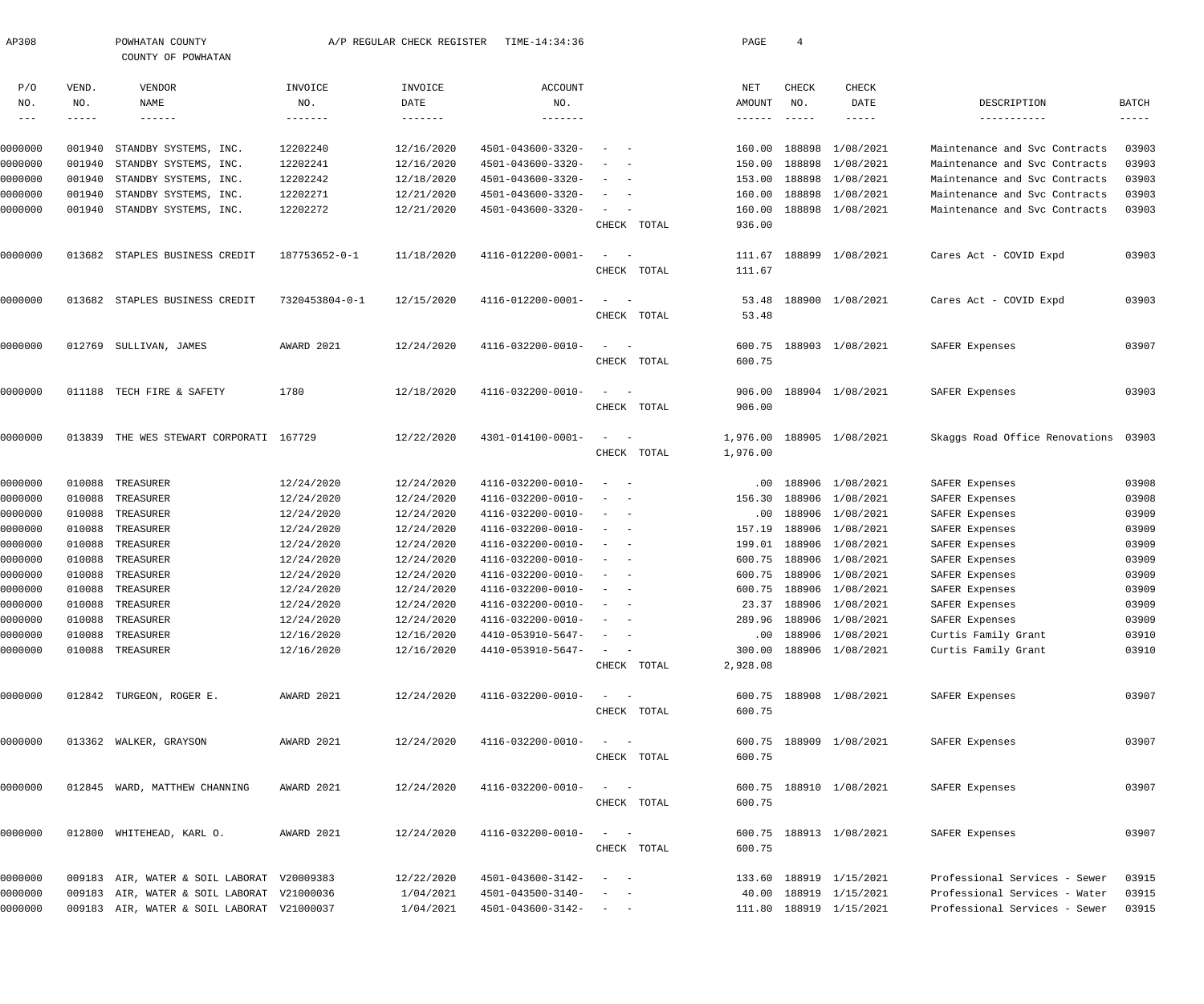| AP308              |        | POWHATAN COUNTY<br>COUNTY OF POWHATAN                     |                       | A/P REGULAR CHECK REGISTER | TIME-14:34:36                          |                                                   |             | PAGE            | -5                        |                                      |                                      |                |
|--------------------|--------|-----------------------------------------------------------|-----------------------|----------------------------|----------------------------------------|---------------------------------------------------|-------------|-----------------|---------------------------|--------------------------------------|--------------------------------------|----------------|
| P/O                | VEND.  | <b>VENDOR</b>                                             | INVOICE               | INVOICE                    | <b>ACCOUNT</b>                         |                                                   |             | NET             | CHECK                     | CHECK                                |                                      |                |
| NO.                | NO.    | NAME                                                      | NO.                   | DATE                       | NO.                                    |                                                   |             | AMOUNT          | NO.                       | DATE                                 | DESCRIPTION                          | BATCH          |
| $- - -$            |        | $- - - - - - -$                                           | $- - - - - - - -$     | $- - - - - - - -$          | $- - - - - - - -$                      |                                                   |             | ------          | $\qquad \qquad - - - - -$ | -----                                | -----------                          | $--- - - -$    |
| 0000000            |        | 009183 AIR, WATER & SOIL LABORAT                          | V21000038             | 1/04/2021                  | 4501-043600-3142-                      | $\overline{\phantom{a}}$                          |             | 133.60          |                           | 188919 1/15/2021                     | Professional Services - Sewer        | 03915          |
| 0000000            |        | 009183 AIR, WATER & SOIL LABORAT V21000133                |                       | 1/04/2021                  | 4501-043600-3142-                      |                                                   |             | 40.00           |                           | 188919 1/15/2021                     | Professional Services - Sewer        | 03915          |
| 0000000            |        | 009183 AIR, WATER & SOIL LABORAT V21000134                |                       | 1/04/2021                  | 4501-043600-3142-                      | $\sim$                                            |             | 40.00           |                           | 188919 1/15/2021                     | Professional Services - Sewer        | 03915          |
|                    |        |                                                           |                       |                            |                                        |                                                   | CHECK TOTAL | 499.00          |                           |                                      |                                      |                |
| 0000000            |        | 011931 ALTAIRIS TECHNOLOGY                                | $42 - POW$            | 11/09/2020                 | 4301-031200-6001-                      | $\sim$<br>$\overline{\phantom{0}}$                |             | 1,833.00        |                           | 188920 1/15/2021                     | Public Safety Radio System           | 03915          |
|                    |        |                                                           |                       |                            |                                        |                                                   | CHECK TOTAL | 1,833.00        |                           |                                      |                                      |                |
|                    |        |                                                           |                       |                            |                                        |                                                   |             |                 |                           |                                      |                                      |                |
| 0000000            |        | 013523 ANTHEM HEALTH KEEPERS, IN 18-1296510               |                       | 12/31/2020                 | 3120-016050-0001-                      | $\sim$<br>$\sim$ $-$                              | CHECK TOTAL | 30.14<br>30.14  |                           | 188921 1/15/2021                     | Fees for Rescue Transport Serv 03915 |                |
|                    |        |                                                           |                       |                            |                                        |                                                   |             |                 |                           |                                      |                                      |                |
| 0000000            |        | 013851 BALES, MATTHEW                                     | <b>ACTIVE VOL '20</b> | 12/24/2020                 | 4116-032200-0010-                      | $\equiv$<br>$\sim$ $-$                            |             | 600.75          |                           | 188923 1/15/2021                     | SAFER Expenses                       | 03917          |
|                    |        |                                                           |                       |                            |                                        |                                                   | CHECK TOTAL | 600.75          |                           |                                      |                                      |                |
| 0000000            | 006655 | BLOSSMAN GAS COMPANIES                                    | 15312210              | 12/22/2020                 | 4501-043600-5120-                      | $\overline{\phantom{a}}$<br>$\sim$                |             | 472.67          |                           | 188926 1/15/2021                     | Fuel (htg)                           | 03915          |
| 0000000            | 006655 | BLOSSMAN GAS COMPANIES,                                   | 15381907              | 12/24/2020                 | 4501-043600-3310-                      |                                                   |             | 95.00           |                           | 188926 1/15/2021                     | Repairs and Maintenance              | 03915          |
| 0000000            | 006655 | BLOSSMAN GAS COMPANIES,                                   | 15384259              | 12/29/2020                 | 4501-043600-5120-                      | $\overline{\phantom{a}}$                          |             | 462.49          |                           | 188926 1/15/2021                     | Fuel (htg)                           | 03915          |
| 0000000            | 006655 | BLOSSMAN GAS COMPANIES                                    | 15384331              | 12/29/2020                 | 4501-043600-5120-                      | $\sim$<br>$\sim$                                  |             | 340.10          |                           | 188926 1/15/2021                     | Fuel (htg)                           | 03915          |
| 0000000            | 006655 | BLOSSMAN GAS COMPANIES,                                   | 15435535              | 1/05/2021                  | 4501-043600-5120-                      | $\sim$                                            |             | 403.21          |                           | 188926 1/15/2021                     | Fuel (htg)                           | 03915          |
|                    |        |                                                           |                       |                            |                                        |                                                   | CHECK TOTAL | 1,773.47        |                           |                                      |                                      |                |
|                    |        |                                                           |                       |                            |                                        |                                                   |             |                 |                           |                                      |                                      |                |
| 0000000<br>0000000 | 007296 | BOUND TREE MEDICAL, LLC<br>007296 BOUND TREE MEDICAL, LLC | 83888281<br>83897173  | 12/18/2020<br>12/29/2020   | 4120-032301-6013-<br>4120-032301-6013- | $\overline{\phantom{a}}$<br>$\sim$<br>$\sim$      |             | 158.99<br>39.54 |                           | 188927 1/15/2021<br>188927 1/15/2021 | Medical Supplies<br>Medical Supplies | 03915<br>03915 |
|                    |        |                                                           |                       |                            |                                        |                                                   | CHECK TOTAL | 198.53          |                           |                                      |                                      |                |
|                    |        |                                                           |                       |                            |                                        |                                                   |             |                 |                           |                                      |                                      |                |
| 0000000            |        | 011610 BUSINESS CARD                                      | 12/27/2020            | 12/27/2020                 | 4116-031212-6015-                      | $\equiv$<br>$\sim$ $-$                            |             |                 |                           | 217.32 188930 1/15/2021              | Ancillary Expenses                   | 03918          |
|                    |        |                                                           |                       |                            |                                        |                                                   | CHECK TOTAL | 217.32          |                           |                                      |                                      |                |
| 0000000            | 012919 | BUSINESS CARD                                             | 12/27/2020            | 12/27/2020                 | 4116-031212-6015-                      |                                                   |             |                 |                           | .00 188931 1/15/2021                 | Ancillary Expenses                   | 03920          |
| 0000000            |        | 012919 BUSINESS CARD                                      | 12/27/2020            | 12/27/2020                 | $4116 - 031212 - 6015 -$               |                                                   |             |                 |                           | 76.68 188931 1/15/2021               | Ancillary Expenses                   | 03920          |
| 0000000            |        | 012919 BUSINESS CARD                                      | 12/27/2020            | 12/27/2020                 | 4116-031201-5540-                      | $\sim$ $ -$                                       |             |                 |                           | 308.34 188931 1/15/2021              | Triad Expenses                       | 03920          |
|                    |        |                                                           |                       |                            |                                        |                                                   | CHECK TOTAL | 385.02          |                           |                                      |                                      |                |
| 0000000            |        | 008723 CAS SEVERN                                         | 3005868               | 12/30/2020                 | 4116-012200-0001-                      | $\sim$ 100 $\sim$                                 |             |                 |                           | 4,962.62 188932 1/15/2021            | Cares Act - COVID Expd               | 03913          |
|                    |        |                                                           |                       |                            |                                        |                                                   | CHECK TOTAL | 4,962.62        |                           |                                      |                                      |                |
| 0000000            |        | 013842 COCHRAN, TYLER                                     | ACTIVE VOL '20        | 12/24/2020                 | 4116-032200-0010-                      | $\sim$ $ \sim$                                    |             |                 |                           | 600.75 188938 1/15/2021              | SAFER Expenses                       | 03917          |
|                    |        |                                                           |                       |                            |                                        |                                                   | CHECK TOTAL | 600.75          |                           |                                      |                                      |                |
|                    |        |                                                           |                       |                            |                                        |                                                   |             |                 |                           |                                      |                                      |                |
| 0000000            |        | 011751 COMPASS MD                                         | 296                   | 12/30/2020                 | 4116-032200-0010-                      | $\qquad \qquad -$                                 |             |                 |                           | 479.50 188942 1/15/2021              | SAFER Expenses                       | 03915          |
| 0000000            |        | 011751 COMPASS MD                                         | 297                   | 12/30/2020                 | 4116-032200-0010-                      | $\qquad \qquad -$                                 |             |                 |                           | 1,617.50 188942 1/15/2021            | SAFER Expenses                       | 03915          |
|                    |        |                                                           |                       |                            |                                        |                                                   | CHECK TOTAL | 2,097.00        |                           |                                      |                                      |                |
| 0000000            |        | 013849 CROWDER, THOMAS W.                                 | ACTIVE VOL '20        | 12/24/2020                 | 4116-032200-0010-                      | $\sim$ 100 $\sim$                                 |             |                 |                           | 600.75 188945 1/15/2021              | SAFER Expenses                       | 03917          |
|                    |        |                                                           |                       |                            |                                        |                                                   | CHECK TOTAL | 600.75          |                           |                                      |                                      |                |
|                    |        |                                                           |                       |                            |                                        |                                                   |             |                 |                           |                                      |                                      |                |
| 0000000            |        | 006510 EMERGENCY SERVICES                                 | 458                   | 1/04/2021                  | 4120-032300-3110-                      | $\sim$ $ \sim$                                    |             |                 |                           | 34,713.00 188950 1/15/2021           | Contract Services-Daytime Cove 03915 |                |
|                    |        |                                                           |                       |                            |                                        |                                                   | CHECK TOTAL | 34,713.00       |                           |                                      |                                      |                |
| 0000000            |        | 013837 HENDEL, WILLIAM                                    | FIRE AWARDS           | 12/24/2020                 | 4116-032200-0010-                      | $\frac{1}{2}$ and $\frac{1}{2}$ and $\frac{1}{2}$ |             |                 |                           | 444.45 188962 1/15/2021              | SAFER Expenses                       | 03917          |
|                    |        |                                                           |                       |                            |                                        |                                                   | CHECK TOTAL | 444.45          |                           |                                      |                                      |                |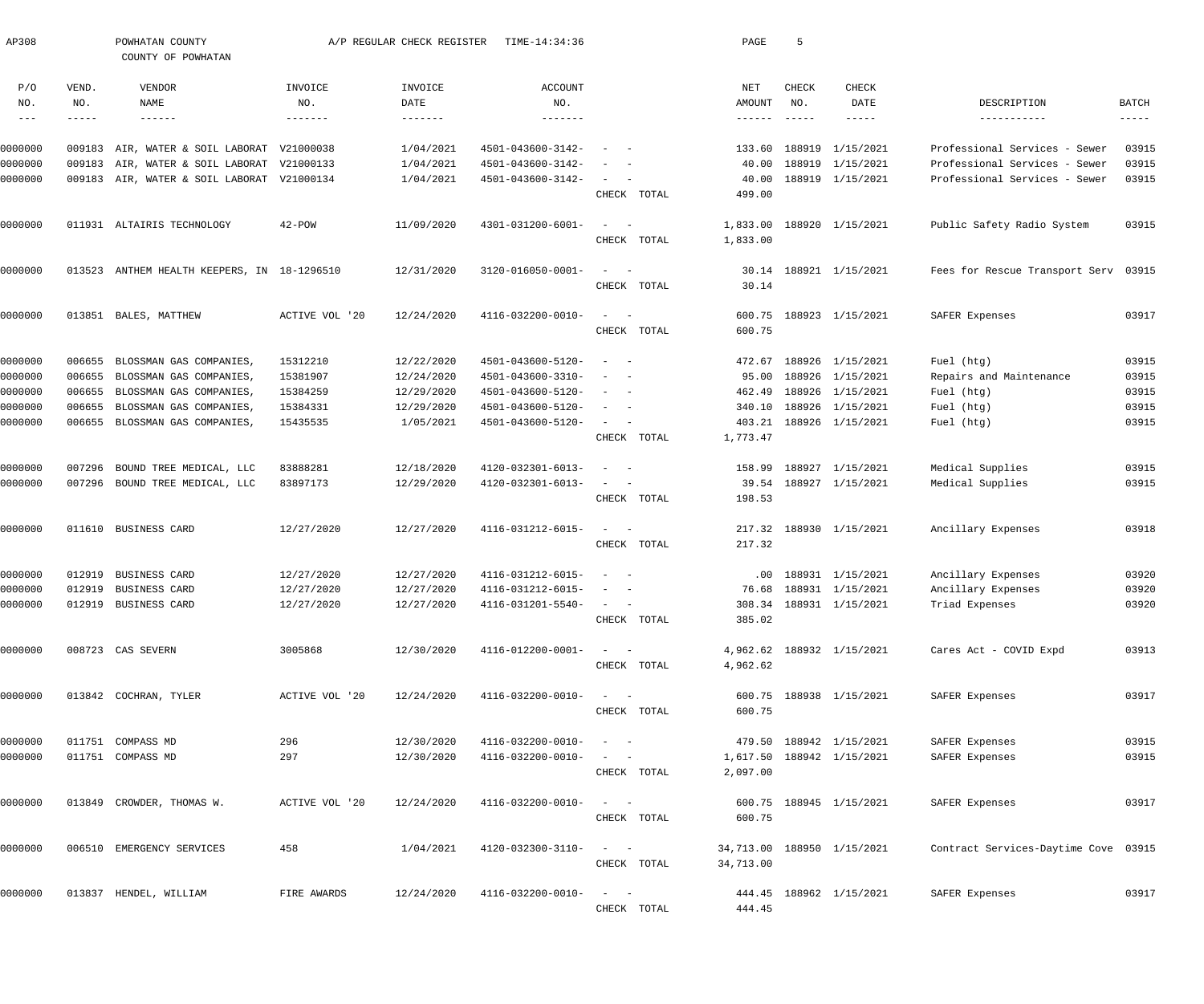| AP308                             |                       | POWHATAN COUNTY<br>COUNTY OF POWHATAN                                                    |                                   | A/P REGULAR CHECK REGISTER             | TIME-14:34:36                          |                                                                                                                            | PAGE                             | 6                             |                                                    |                                                                |                             |
|-----------------------------------|-----------------------|------------------------------------------------------------------------------------------|-----------------------------------|----------------------------------------|----------------------------------------|----------------------------------------------------------------------------------------------------------------------------|----------------------------------|-------------------------------|----------------------------------------------------|----------------------------------------------------------------|-----------------------------|
| P/O<br>NO.<br>$\qquad \qquad - -$ | VEND.<br>NO.<br>----- | VENDOR<br>NAME<br>$- - - - - -$                                                          | INVOICE<br>NO.<br>$- - - - - - -$ | INVOICE<br>DATE<br>$- - - - - - - - -$ | ACCOUNT<br>NO.<br>$- - - - - - -$      |                                                                                                                            | NET<br>AMOUNT<br>$- - - - - - -$ | CHECK<br>NO.<br>$- - - - - -$ | CHECK<br>DATE<br>$- - - - - -$                     | DESCRIPTION<br>------------                                    | <b>BATCH</b><br>$- - - - -$ |
| 0000000                           | 012828                | KEATON, BRIAN J.                                                                         | FIRE AWARDS                       | 12/24/2020                             | 4116-032200-0010-                      | $\sim$                                                                                                                     | 600.75                           |                               | 188965 1/15/2021                                   | SAFER Expenses                                                 | 03917                       |
|                                   |                       |                                                                                          |                                   |                                        |                                        | CHECK TOTAL                                                                                                                | 600.75                           |                               |                                                    |                                                                |                             |
| 0000000                           | 013802                | KEYSTONE INFORMATION SYST                                                                | 207826                            | 12/21/2020                             | 4301-012510-0003-                      | $\frac{1}{2}$ and $\frac{1}{2}$ and $\frac{1}{2}$<br>CHECK TOTAL                                                           | 3,375.87<br>3,375.87             |                               | 188966 1/15/2021                                   | ERP Replacement                                                | 03915                       |
| 0000000                           | 013843                | LAROWE, KASEY H.                                                                         | 20-1364783                        | 9/26/2020                              | 3120-016050-0001-                      | $\qquad \qquad -$<br>CHECK TOTAL                                                                                           | 109.16<br>109.16                 |                               | 188967 1/15/2021                                   | Fees for Rescue Transport Serv                                 | 03915                       |
| 0000000                           |                       | 000620 R. C. GOODWYN & SONS, INC 0935271                                                 |                                   | 11/12/2020                             | 4501-043600-3310-                      | $\sim$ $-$<br>$\overline{\phantom{a}}$                                                                                     |                                  |                               | 77.73 188981 1/15/2021                             | Repairs and Maintenance                                        | 03916                       |
| 0000000                           |                       | 000620 R. C. GOODWYN & SONS, INC 0935300                                                 |                                   | 11/12/2020                             | 4501-043600-3310-                      | $\overline{\phantom{a}}$<br>$\sim$                                                                                         | 211.62                           |                               | 188981 1/15/2021                                   | Repairs and Maintenance                                        | 03916                       |
| 0000000                           |                       | 000620 R. C. GOODWYN & SONS, INC 0935678                                                 |                                   | 11/16/2020                             | 4501-043600-3310-                      | $\frac{1}{2}$ and $\frac{1}{2}$ and $\frac{1}{2}$<br>CHECK TOTAL                                                           | 14.98<br>304.33                  |                               | 188981 1/15/2021                                   | Repairs and Maintenance                                        | 03916                       |
| 0000000                           | 012840                | SULLIVAN, JAMES DANIEL                                                                   | 389-78701                         | 10/29/2020                             | 4116-031212-6015-                      | $\frac{1}{2}$ and $\frac{1}{2}$ and $\frac{1}{2}$<br>CHECK TOTAL                                                           | 319.20<br>319.20                 |                               | 188994 1/15/2021                                   | Ancillary Expenses                                             | 03916                       |
| 0000000                           |                       | 013620 THE OLSON GROUP, LTD                                                              | 10084.001-06                      | 12/31/2020                             | 4116-012200-0001-                      | $\qquad \qquad -$                                                                                                          | 31,325.90                        |                               | 188997 1/15/2021                                   | Cares Act - COVID Expd                                         | 03913                       |
|                                   |                       |                                                                                          |                                   |                                        |                                        | CHECK TOTAL                                                                                                                | 31,325.90                        |                               |                                                    |                                                                |                             |
| 0000000                           |                       | 013848 TIMERLAKE, JAMES B III "T AWARDS                                                  |                                   | 12/24/2020                             | 4116-032200-0010-                      | $\frac{1}{2}$ and $\frac{1}{2}$ and $\frac{1}{2}$<br>CHECK TOTAL                                                           | 600.75                           |                               | 600.75 189000 1/15/2021                            | SAFER Expenses                                                 | 03917                       |
| 0000000                           |                       | 010088 TREASURER                                                                         | 01/05/2021                        | 1/05/2021                              | 4116-032200-0010-                      | $\qquad \qquad -$                                                                                                          |                                  |                               | 600.75 189002 1/15/2021                            | SAFER Expenses                                                 | 03921                       |
|                                   |                       |                                                                                          |                                   |                                        |                                        | CHECK TOTAL                                                                                                                | 600.75                           |                               |                                                    |                                                                |                             |
| 0000000                           |                       | 011193 VERIZON                                                                           | #11938 12/20                      | 12/27/2020                             | 4501-043400-5230-                      | $\sim$<br>$\sim$ $-$<br>CHECK TOTAL                                                                                        | 49.53<br>49.53                   |                               | 189006 1/15/2021                                   | Telephone System                                               | 03916                       |
| 0000000                           |                       | 007415 VIRGINIA UTILITY                                                                  | 12200349                          | 12/31/2020                             | 4501-043500-3140-                      | $\sim$<br>$\sim$ $-$                                                                                                       |                                  |                               | 23.62 189011 1/15/2021                             | Professional Services - Water                                  | 03916                       |
| 0000000                           |                       | 007415 VIRGINIA UTILITY                                                                  | 12200349                          | 12/31/2020                             | $4501 - 043600 - 3142 - - -$           | CHECK TOTAL                                                                                                                | 47.25                            |                               | 23.63 189011 1/15/2021                             | Professional Services - Sewer                                  | 03916                       |
| 0000000                           |                       | 013672 W. B. MASON CO. INC.                                                              | 216215254                         | 12/09/2020                             | 4116-012200-0001-                      | $\sim$ $  -$                                                                                                               |                                  |                               | 1,812.40 189013 1/15/2021                          | Cares Act - COVID Expd                                         | 03913                       |
|                                   |                       |                                                                                          |                                   |                                        |                                        | CHECK TOTAL                                                                                                                | 1,812.40                         |                               |                                                    |                                                                |                             |
| 0000000                           |                       | 010688 A&B CLEANING SERVICE, INC. 33736                                                  |                                   | 1/05/2021                              | 4116-012200-0001-                      | $\sigma_{\rm{max}}=0.5$<br>CHECK TOTAL                                                                                     | 1,200.00                         |                               | 1,200.00 189017 1/22/2021                          | Cares Act - COVID Expd                                         | 03923                       |
| 0000000                           |                       | 010680 ACCENT COST CONTAINMENT                                                           | 20-000581                         | 3/13/2020                              | 3120-016050-0001-                      | $\sigma_{\rm{max}}=0.5$<br>CHECK TOTAL                                                                                     | 105.72                           |                               | 105.72 189018 1/22/2021                            | Fees for Rescue Transport Serv 03922                           |                             |
|                                   |                       |                                                                                          |                                   |                                        |                                        |                                                                                                                            |                                  |                               |                                                    |                                                                |                             |
| 0000000<br>0000000                |                       | 009183 AIR, WATER & SOIL LABORAT V21000193                                               |                                   | 1/05/2021<br>1/05/2021                 | 4501-043600-3142-                      | $\mathcal{L}_{\text{max}}$ , and $\mathcal{L}_{\text{max}}$<br>$\mathcal{L}_{\text{max}}$ , and $\mathcal{L}_{\text{max}}$ |                                  |                               | 133.60 189020 1/22/2021<br>111.80 189020 1/22/2021 | Professional Services - Sewer<br>Professional Services - Sewer | 03922<br>03922              |
| 0000000                           |                       | 009183 AIR, WATER & SOIL LABORAT V21000194<br>009183 AIR, WATER & SOIL LABORAT V21000252 |                                   | 1/08/2021                              | 4501-043600-3142-<br>4501-043600-3142- | $\mathcal{L}_{\text{max}}$ , and $\mathcal{L}_{\text{max}}$                                                                |                                  |                               | 40.00 189020 1/22/2021                             | Professional Services - Sewer                                  | 03922                       |
|                                   |                       |                                                                                          |                                   |                                        |                                        | CHECK TOTAL                                                                                                                | 285.40                           |                               |                                                    |                                                                |                             |
| 0000000                           |                       | 012849 AQUA VIRGINIA                                                                     | 01188328 12/20                    | 12/09/2020                             | 4501-043600-5130-                      | $\sigma_{\rm{max}}=0.000$                                                                                                  |                                  |                               | 17.62 189023 1/22/2021                             | Water - Sewer Facilities                                       | 03922                       |
| 0000000                           |                       | 012849 AQUA VIRGINIA                                                                     | 0574661 12/20                     | 12/09/2020                             | 4501-043400-5130-                      | $\mathcal{L} = \{ \mathcal{L} \}$ , and $\mathcal{L} = \{ \mathcal{L} \}$                                                  |                                  |                               | 20.74 189023 1/22/2021                             | Water                                                          | 03922                       |
|                                   |                       |                                                                                          |                                   |                                        |                                        | CHECK TOTAL                                                                                                                | 38.36                            |                               |                                                    |                                                                |                             |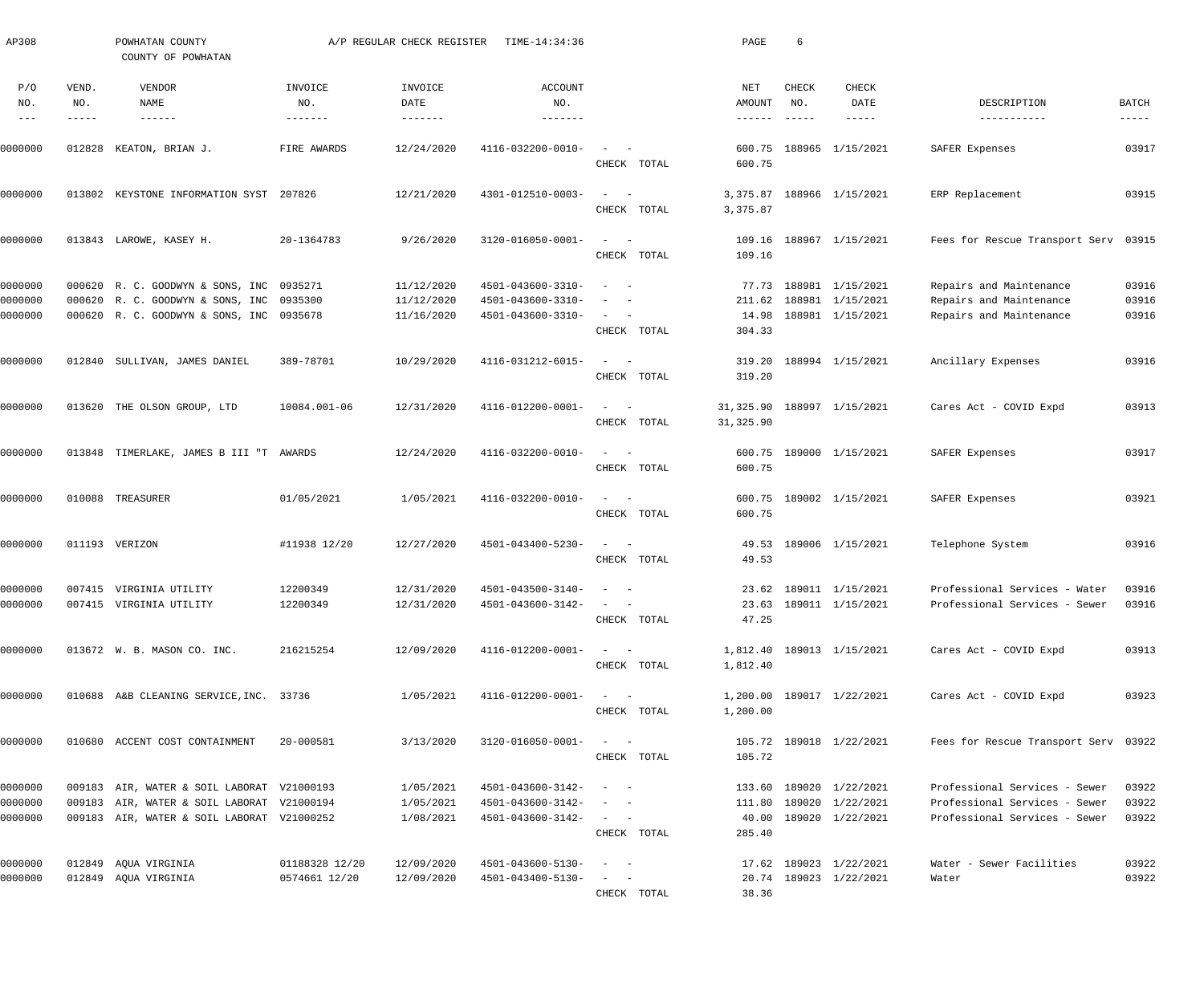| AP308        |              | POWHATAN COUNTY<br>COUNTY OF POWHATAN |                 | A/P REGULAR CHECK REGISTER | TIME-14:34:36           |                                                      |             | PAGE                    | 7                    |                               |                                      |                |
|--------------|--------------|---------------------------------------|-----------------|----------------------------|-------------------------|------------------------------------------------------|-------------|-------------------------|----------------------|-------------------------------|--------------------------------------|----------------|
| P/O          | VEND.        | <b>VENDOR</b>                         | INVOICE         | INVOICE                    | <b>ACCOUNT</b>          |                                                      |             | NET                     | CHECK                | <b>CHECK</b>                  |                                      |                |
| NO.<br>$---$ | NO.<br>----- | NAME<br>$- - - - - - -$               | NO.<br>-------- | DATE<br>$- - - - - - -$    | NO.<br>-------          |                                                      |             | AMOUNT<br>$- - - - - -$ | NO.<br>$\frac{1}{2}$ | DATE<br>$- - - - -$           | DESCRIPTION<br>-----------           | BATCH<br>----- |
|              |              |                                       |                 |                            |                         |                                                      |             |                         |                      |                               |                                      |                |
| 0000000      | 013617       | ARC DOCUMENT SOLUTIONS LL             | 62MDI9126525    | 12/22/2020                 | 4116-012200-0001-       | $\sim$                                               |             | 24,762.50               |                      | 189025 1/22/2021              | Cares Act - COVID Expd               | 03922          |
|              |              |                                       |                 |                            |                         | CHECK                                                | TOTAL       | 24,762.50               |                      |                               |                                      |                |
| 0000000      | 008668       | BANK OF AMERICA                       | 01/04/2021      | 1/04/2021                  | 4116-012200-0001-       | $\overline{\phantom{a}}$                             |             | 5.00                    | 189028               | 1/22/2021                     | Cares Act - COVID Expd               | 03925          |
| 0000000      | 008668       | BANK OF AMERICA                       | 01/04/2021      | 1/04/2021                  | 4116-012200-0001-       |                                                      |             | 2,318.99                | 189028               | 1/22/2021                     | Cares Act - COVID Expd               | 03925          |
| 0000000      | 008668       | BANK OF AMERICA                       | 01/04/2021      | 1/04/2021                  | 4120-032301-6013-       |                                                      |             | 50.85                   | 189028               | 1/22/2021                     | Medical Supplies                     | 03925          |
| 0000000      | 008668       | BANK OF AMERICA                       | 01/04/2021      | 1/04/2021                  | 4120-032300-8215-       | $\overline{\phantom{a}}$                             |             | 738.65                  | 189028               | 1/22/2021                     | Capital Outlay                       | 03925          |
| 0000000      | 008668       | BANK OF AMERICA                       | 01/04/2021      | 1/04/2021                  | 4215-031700-6024-       | $\sim$                                               |             | 1,525.00                | 189028               | 1/22/2021                     | State Asset Forf EXP-Comm Atto       | 03925          |
| 0000000      | 008668       | BANK OF AMERICA                       | 01/04/2021      | 1/04/2021                  | 4501-043400-5130-       |                                                      |             | 49.66                   | 189028               | 1/22/2021                     | Water                                | 03925          |
| 0000000      | 008668       | BANK OF AMERICA                       | 01/04/2021      | 1/04/2021                  | 4501-043400-3310-       | $\overline{\phantom{0}}$<br>$\overline{\phantom{a}}$ |             | 167.97                  | 189028               | 1/22/2021                     | Repairs and Maintenance              | 03925          |
| 0000000      | 008668       | BANK OF AMERICA                       | 01/04/2021      | 1/04/2021                  | 4501-043600-6015-       | $\sim$<br>$\overline{\phantom{a}}$                   |             | 133.86                  | 189028               | 1/22/2021                     | Lab Supplies                         | 03925          |
| 0000000      | 008668       | BANK OF AMERICA                       | 01/04/2021      | 1/04/2021                  | 4501-043600-6015-       |                                                      |             | 70.47                   | 189028               | 1/22/2021                     | Lab Supplies                         | 03925          |
| 0000000      | 008668       | BANK OF AMERICA                       | 01/04/2021      | 1/04/2021                  | 4501-043600-6015-       | $\overline{\phantom{a}}$                             |             | 169.50                  | 189028               | 1/22/2021                     | Lab Supplies                         | 03925          |
| 0000000      | 008668       | BANK OF AMERICA                       | 01/04/2021      | 1/04/2021                  | 4501-043400-5540-       |                                                      |             | 199.60                  | 189028               | 1/22/2021                     | Conferences & Training               | 03925          |
| 0000000      | 008668       | BANK OF AMERICA                       | 01/04/2021      | 1/04/2021                  | 4501-043600-3310-       | $\overline{\phantom{a}}$                             |             | 2,962.16                | 189028               | 1/22/2021                     | Repairs and Maintenance              | 03925          |
| 0000000      | 008668       | BANK OF AMERICA                       | 01/04/2021      | 1/04/2021                  | 4501-043600-3310-       | $\sim$                                               |             |                         |                      | 329.31 189028 1/22/2021       | Repairs and Maintenance              | 03925          |
|              |              |                                       |                 |                            |                         | CHECK                                                | TOTAL       | 8,721.02                |                      |                               |                                      |                |
| 0000000      |              | 006655 BLOSSMAN GAS COMPANIES,        | 15435452        | 1/05/2021                  | 4501-043600-5120-       | $\sim$                                               |             | 508.77                  |                      | 189029 1/22/2021              | Fuel (htg)                           | 03922          |
|              |              |                                       |                 |                            |                         |                                                      | CHECK TOTAL | 508.77                  |                      |                               |                                      |                |
| 0000000      | 008383       | BROOKS & CO. GENERAL                  | 5               | 11/30/2020                 | $301 - 000200 - 0008 -$ | $\overline{\phantom{a}}$                             |             |                         |                      | 2,600.40-189031 1/22/2021     | Retainages Payable                   | 03922          |
| 0000000      | 008383       | BROOKS & CO. GENERAL                  | 6               | 12/31/2020                 | $301 - 000200 - 0008 -$ |                                                      |             |                         |                      | 4, 245. 71 - 189031 1/22/2021 | Retainages Payable                   | 03922          |
| 0000000      | 008383       | BROOKS & CO. GENERAL                  | 5               | 11/30/2020                 | 4301-014100-0001-       | $\sim$                                               |             | 52,008.07               |                      | 189031 1/22/2021              | Skaggs Road Office Renovations       | 03922          |
| 0000000      | 008383       | BROOKS & CO. GENERAL                  | 6               | 12/31/2020                 | 4301-014100-0001-       | $\sim$                                               |             | 84,914.19               |                      | 189031 1/22/2021              | Skaggs Road Office Renovations       | 03922          |
|              |              |                                       |                 |                            |                         |                                                      | CHECK TOTAL | 130,076.15              |                      |                               |                                      |                |
|              |              |                                       |                 |                            |                         |                                                      |             |                         |                      |                               |                                      |                |
| 0000000      |              | 011611 BUSINESS CARD                  | 12/27/2020      | 12/27/2020                 | 4116-031212-6015-       | $\overline{\phantom{a}}$                             |             | .00                     |                      | 189032 1/22/2021              | Ancillary Expenses                   | 03926          |
| 0000000      |              | 011611 BUSINESS CARD                  | 12/27/2020      | 12/27/2020                 | 4116-031212-6015-       |                                                      |             | 15.45                   |                      | 189032 1/22/2021              | Ancillary Expenses                   | 03926          |
| 0000000      |              | 011611 BUSINESS CARD                  | 12/27/2020      | 12/27/2020                 | 4116-031212-6015-       |                                                      |             |                         |                      | 73.73 189032 1/22/2021        | Ancillary Expenses                   | 03926          |
|              |              |                                       |                 |                            |                         | CHECK                                                | TOTAL       | 89.18                   |                      |                               |                                      |                |
| 0000000      |              | 008723 CAS SEVERN                     | 3005882         | 1/08/2021                  | 4116-012200-0001-       | $\sim$                                               |             |                         |                      | 6,445.64 189033 1/22/2021     | Cares Act - COVID Expd               | 03923          |
| 0000000      |              | 008723 CAS SEVERN                     | 3005882         | 1/08/2021                  | 4301-014100-0001-       |                                                      |             | 12,891.28               |                      | 189033 1/22/2021              | Skaggs Road Office Renovations       | 03923          |
| 0000000      |              | 008723 CAS SEVERN                     | 3005882         | 1/08/2021                  | 4301-012510-0002-       | $\sim$ 100 $\mu$                                     |             |                         |                      | 10,761.70 189033 1/22/2021    | IT Improvements                      | 03923          |
|              |              |                                       |                 |                            |                         |                                                      | CHECK TOTAL | 30,098.62               |                      |                               |                                      |                |
| 0000000      |              | 000540 CENTRAL VIRGINIA WASTE         | 26118           | 12/16/2020                 | 4501-043400-3185-       | $\frac{1}{2}$ and $\frac{1}{2}$ and $\frac{1}{2}$    |             |                         |                      | 65.93 189034 1/22/2021        | Trash Removal                        | 03922          |
|              |              |                                       |                 |                            |                         |                                                      | CHECK TOTAL | 65.93                   |                      |                               |                                      |                |
|              |              |                                       |                 |                            |                         |                                                      |             |                         |                      |                               |                                      |                |
| 0000000      |              | 006965 CINTAS CORPORATION             | 4070880170      | 12/22/2020                 | 4501-043400-6011-       | $\frac{1}{2}$ and $\frac{1}{2}$ and $\frac{1}{2}$    |             |                         |                      | 14.12 189035 1/22/2021        | Uniforms                             | 03922          |
| 0000000      | 006965       | CINTAS CORPORATION                    | 4071542201      | 12/29/2020                 | 4501-043400-6011-       |                                                      |             |                         |                      | 14.12 189035 1/22/2021        | Uniforms                             | 03922          |
| 0000000      |              | 006965 CINTAS CORPORATION             | 4072229223      | 1/06/2021                  | 4501-043400-6011-       | $\frac{1}{2}$ and $\frac{1}{2}$ and $\frac{1}{2}$    | CHECK TOTAL | 42.36                   |                      | 14.12 189035 1/22/2021        | Uniforms                             | 03922          |
|              |              |                                       |                 |                            |                         |                                                      |             |                         |                      |                               |                                      |                |
| 0000000      |              | 013858 COOK, MICHAEL B.               | ACTIVE VOLUNTER | 12/24/2020                 | 4116-032200-0010-       | $\omega_{\rm{max}}$ and $\omega_{\rm{max}}$          |             |                         |                      | 600.75 189038 1/22/2021       | SAFER Expenses                       | 03922          |
|              |              |                                       |                 |                            |                         |                                                      | CHECK TOTAL | 600.75                  |                      |                               |                                      |                |
| 0000000      |              | 011389 COSTEN FLOORS                  | CG010799        | 12/21/2020                 | 4301-014100-0001-       | $\frac{1}{2}$ and $\frac{1}{2}$ and $\frac{1}{2}$    |             |                         |                      | 6,403.00 189039 1/22/2021     | Skaggs Road Office Renovations 03922 |                |
|              |              |                                       |                 |                            |                         |                                                      | CHECK TOTAL | 6,403.00                |                      |                               |                                      |                |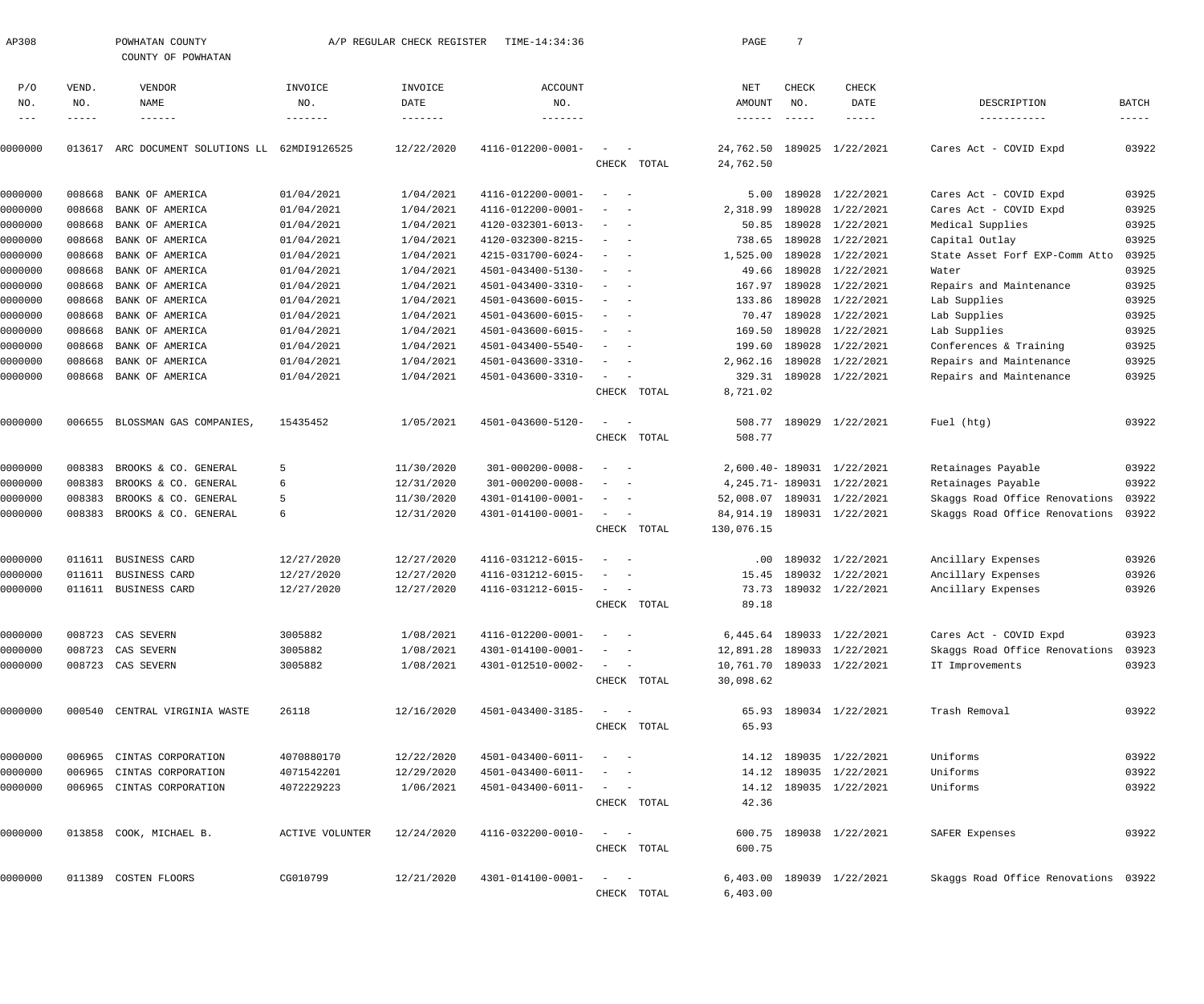| AP308                                               |                       | POWHATAN COUNTY<br>COUNTY OF POWHATAN                                                                                                              |                                                | A/P REGULAR CHECK REGISTER                                         | TIME-14:34:36                                                                                         |                                                                            | PAGE                     | 8                                                                                                                                                                                                                                                                                                                                                                                                            |                                                                                                                    |                                                                                                  |                                           |
|-----------------------------------------------------|-----------------------|----------------------------------------------------------------------------------------------------------------------------------------------------|------------------------------------------------|--------------------------------------------------------------------|-------------------------------------------------------------------------------------------------------|----------------------------------------------------------------------------|--------------------------|--------------------------------------------------------------------------------------------------------------------------------------------------------------------------------------------------------------------------------------------------------------------------------------------------------------------------------------------------------------------------------------------------------------|--------------------------------------------------------------------------------------------------------------------|--------------------------------------------------------------------------------------------------|-------------------------------------------|
| P/O<br>NO.<br>$\qquad \qquad -$                     | VEND.<br>NO.<br>----- | VENDOR<br>NAME<br>$- - - - - - -$                                                                                                                  | INVOICE<br>NO.                                 | INVOICE<br>DATE<br>$- - - - - - -$                                 | <b>ACCOUNT</b><br>NO.<br>-------                                                                      |                                                                            | NET<br>AMOUNT<br>------  | CHECK<br>NO.<br>$\frac{1}{2} \frac{1}{2} \frac{1}{2} \frac{1}{2} \frac{1}{2} \frac{1}{2} \frac{1}{2} \frac{1}{2} \frac{1}{2} \frac{1}{2} \frac{1}{2} \frac{1}{2} \frac{1}{2} \frac{1}{2} \frac{1}{2} \frac{1}{2} \frac{1}{2} \frac{1}{2} \frac{1}{2} \frac{1}{2} \frac{1}{2} \frac{1}{2} \frac{1}{2} \frac{1}{2} \frac{1}{2} \frac{1}{2} \frac{1}{2} \frac{1}{2} \frac{1}{2} \frac{1}{2} \frac{1}{2} \frac{$ | CHECK<br>DATE<br>-----                                                                                             | DESCRIPTION<br>-----------                                                                       | BATCH<br>-----                            |
| 0000000                                             | 009639                | EMS MANAGEMENT &                                                                                                                                   | 041510                                         | 12/31/2020                                                         | 4120-032300-5845-                                                                                     | CHECK TOTAL                                                                | 1,522.11                 |                                                                                                                                                                                                                                                                                                                                                                                                              | 1,522.11 189047 1/22/2021                                                                                          | EMS Transport Third Party Bill 03922                                                             |                                           |
| 0000000                                             | 006606                | FLATROCK GLASS & DOOR INC                                                                                                                          | 20893                                          | 1/07/2021                                                          | 4301-014100-0001-                                                                                     | CHECK TOTAL                                                                | 850.00<br>850.00         |                                                                                                                                                                                                                                                                                                                                                                                                              | 189050 1/22/2021                                                                                                   | Skaggs Road Office Renovations 03922                                                             |                                           |
| 0000000                                             |                       | 006013 GRAINGER                                                                                                                                    | 9754842210                                     | 12/22/2020                                                         | 4301-014100-0001-                                                                                     | CHECK TOTAL                                                                | 17.60<br>17.60           |                                                                                                                                                                                                                                                                                                                                                                                                              | 189053 1/22/2021                                                                                                   | Skaggs Road Office Renovations 03922                                                             |                                           |
| 0000000                                             | 013635                | INVERSITY CONSULTING ENGI 663                                                                                                                      |                                                | 1/04/2021                                                          | 4301-014100-0001-                                                                                     | $\sim$<br>CHECK TOTAL                                                      | 1,385.00                 |                                                                                                                                                                                                                                                                                                                                                                                                              | 1,385.00 189057 1/22/2021                                                                                          | Skaggs Road Office Renovations 03922                                                             |                                           |
| 0000000                                             |                       | 013873 LUXOUT PRODUCTS INC.                                                                                                                        | 18147                                          | 1/06/2021                                                          | 4301-062100-8304-                                                                                     | $\overline{\phantom{m}}$<br>CHECK TOTAL                                    | 12,886.00                |                                                                                                                                                                                                                                                                                                                                                                                                              | 12,886.00 189061 1/22/2021                                                                                         | PMS Repurpose                                                                                    | 03922                                     |
| 0000000                                             | 013527                | L3HARRIS TECHNOLOGIES, IN 93357576                                                                                                                 |                                                | 12/14/2020                                                         | 4116-012200-0001-                                                                                     | $\overline{\phantom{m}}$<br>CHECK TOTAL                                    | 9,469.95                 |                                                                                                                                                                                                                                                                                                                                                                                                              | 9,469.95 189062 1/22/2021                                                                                          | Cares Act - COVID Expd                                                                           | 03923                                     |
| 0000000                                             | 013868                | MARTIN, GABRIELLE                                                                                                                                  | ACTIVE VOL '20                                 | 12/24/2020                                                         | 4116-032200-0010-                                                                                     | $\qquad \qquad -$<br>CHECK TOTAL                                           | 580.70                   |                                                                                                                                                                                                                                                                                                                                                                                                              | 580.70 189064 1/22/2021                                                                                            | SAFER Expenses                                                                                   | 03922                                     |
| 0000000                                             | 005050                | POWHATAN LOCK SERVICES                                                                                                                             | 2003                                           | 1/05/2021                                                          | 4301-062100-8304-                                                                                     | $\sim$ $-$<br>CHECK TOTAL                                                  | 142.50<br>142.50         |                                                                                                                                                                                                                                                                                                                                                                                                              | 189073 1/22/2021                                                                                                   | PMS Repurpose                                                                                    | 03924                                     |
| 0000000                                             |                       | 012340 PRICE SUPPLY COMPANY, INC                                                                                                                   | 2012-097671                                    | 12/22/2020                                                         | 4501-043600-3310-                                                                                     | $\sim$ $-$<br>CHECK TOTAL                                                  | 457.37<br>457.37         |                                                                                                                                                                                                                                                                                                                                                                                                              | 189075 1/22/2021                                                                                                   | Repairs and Maintenance                                                                          | 03924                                     |
| 0000000                                             |                       | 013548 PRODUCTIVE AV                                                                                                                               | 120-10556                                      | 12/17/2020                                                         | 4116-012200-0001-                                                                                     | CHECK TOTAL                                                                | 14,966.25                |                                                                                                                                                                                                                                                                                                                                                                                                              | 14,966.25 189076 1/22/2021                                                                                         | Cares Act - COVID Expd                                                                           | 03923                                     |
| 0000000<br>0000000                                  |                       | 000780 QUILL CORPORATION<br>000780 QUILL CORPORATION                                                                                               | 13681466<br>13712660                           | 1/11/2021<br>1/12/2021                                             | $4301 - 014100 - 0001 - - -$<br>4301-014100-0001-                                                     | $\sim$ $ \sim$ $-$<br>CHECK TOTAL                                          | 473.91                   |                                                                                                                                                                                                                                                                                                                                                                                                              | 397.93 189077 1/22/2021<br>75.98 189077 1/22/2021                                                                  | Skaggs Road Office Renovations 03924<br>Skaggs Road Office Renovations 03924                     |                                           |
| 0000000<br>0000000<br>0000000<br>0000000<br>0000000 |                       | 007325 RICHMOND OXYGEN CO.<br>007325 RICHMOND OXYGEN CO.<br>007325 RICHMOND OXYGEN CO.<br>007325 RICHMOND OXYGEN CO.<br>007325 RICHMOND OXYGEN CO. | 351990<br>352430<br>352431<br>352837<br>352838 | 12/02/2020<br>12/16/2020<br>12/16/2020<br>12/30/2020<br>12/30/2020 | 4120-032301-6013-<br>4120-032301-6013-<br>4120-032301-6013-<br>4120-032301-6013-<br>4120-032301-6013- | $\sim$<br>$\frac{1}{2}$ and $\frac{1}{2}$ and $\frac{1}{2}$<br>CHECK TOTAL | 82.00<br>23.00<br>319.00 |                                                                                                                                                                                                                                                                                                                                                                                                              | 95.00 189080 1/22/2021<br>189080 1/22/2021<br>87.00 189080 1/22/2021<br>189080 1/22/2021<br>32.00 189080 1/22/2021 | Medical Supplies<br>Medical Supplies<br>Medical Supplies<br>Medical Supplies<br>Medical Supplies | 03924<br>03924<br>03924<br>03924<br>03924 |
| 0000000                                             |                       | 012463 RUSS BASSETT CORP                                                                                                                           | 89337                                          | 12/04/2020                                                         | 4301-032200-0005-                                                                                     | $\frac{1}{2}$ and $\frac{1}{2}$ and $\frac{1}{2}$<br>CHECK TOTAL           | 272.50                   |                                                                                                                                                                                                                                                                                                                                                                                                              | 272.50 189083 1/22/2021                                                                                            | CAD System                                                                                       | 03924                                     |
| 0000000                                             |                       | 012954 SMART DESIGN CONTRACTING                                                                                                                    | 190291                                         | 1/07/2021                                                          | 4501-043600-3142-                                                                                     | CHECK TOTAL                                                                | 3,580.00                 |                                                                                                                                                                                                                                                                                                                                                                                                              | 3,580.00 189085 1/22/2021                                                                                          | Professional Services - Sewer                                                                    | 03924                                     |
| 0000000                                             |                       | 013857 SOCHA, RYAN SCOTT TUCKER                                                                                                                    | ACTIVE VOLUNTER                                | 12/24/2020                                                         | 4116-032200-0010-                                                                                     | CHECK TOTAL                                                                | 600.75                   |                                                                                                                                                                                                                                                                                                                                                                                                              | 600.75 189086 1/22/2021                                                                                            | SAFER Expenses                                                                                   | 03924                                     |
| 0000000                                             |                       | 006594 SOUTHSIDE ELECTRIC COOP                                                                                                                     | HOPE HOUSE 1/21                                | 1/15/2021                                                          | 4410-053910-5647-                                                                                     | $\qquad \qquad -$<br>CHECK TOTAL                                           | 65.86                    |                                                                                                                                                                                                                                                                                                                                                                                                              | 65.86 189087 1/22/2021                                                                                             | Curtis Family Grant                                                                              | 03924                                     |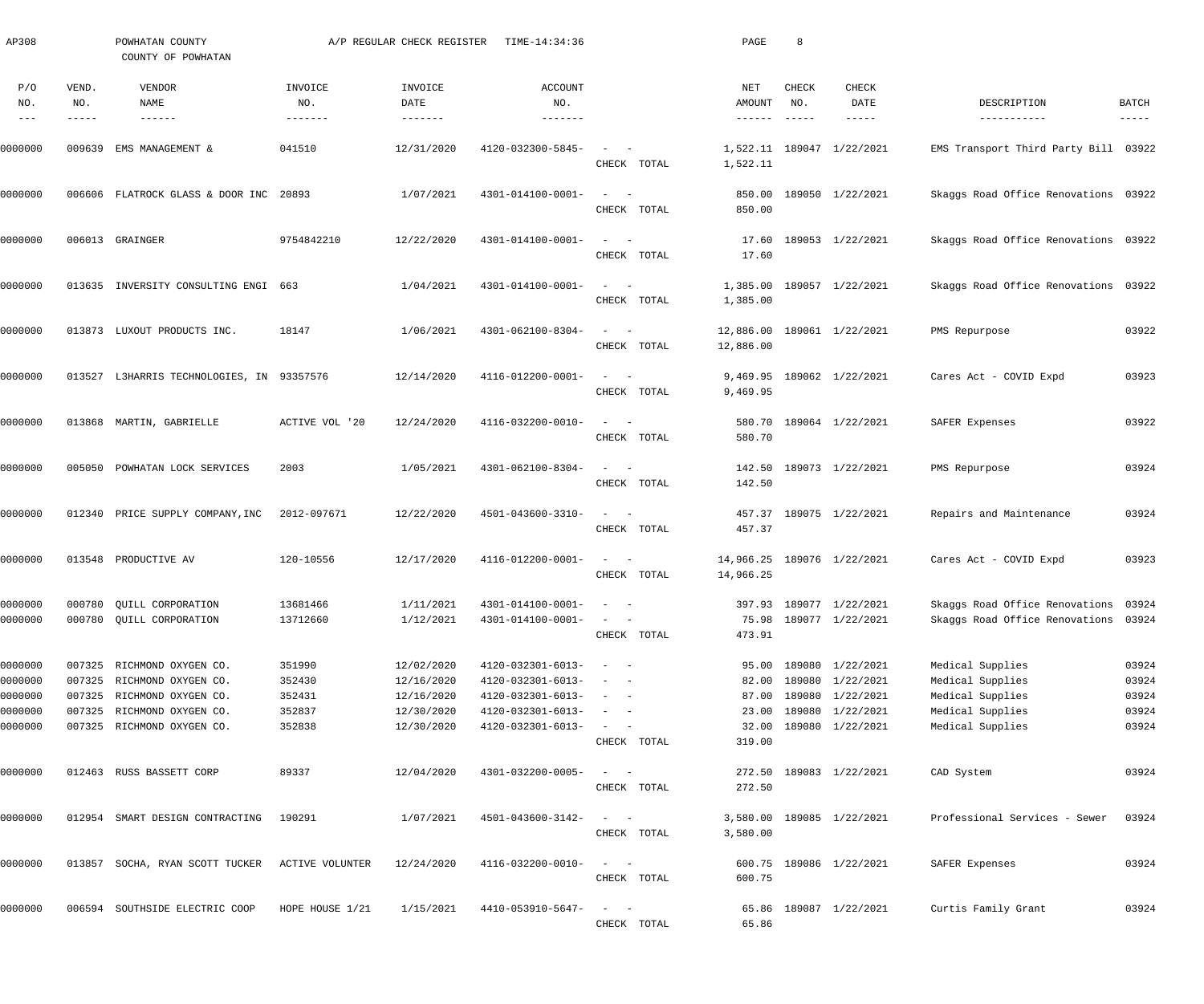| AP308                       |                       | POWHATAN COUNTY<br>COUNTY OF POWHATAN      |                                   | A/P REGULAR CHECK REGISTER         | TIME-14:34:36              |                                                                                                              | PAGE                             | 9                                                    |                               |                               |                      |
|-----------------------------|-----------------------|--------------------------------------------|-----------------------------------|------------------------------------|----------------------------|--------------------------------------------------------------------------------------------------------------|----------------------------------|------------------------------------------------------|-------------------------------|-------------------------------|----------------------|
| P/O<br>NO.<br>$\frac{1}{2}$ | VEND.<br>NO.<br>----- | VENDOR<br>NAME<br>$- - - - - - -$          | INVOICE<br>NO.<br>$- - - - - - -$ | INVOICE<br>DATE<br>$- - - - - - -$ | ACCOUNT<br>NO.<br>-------- |                                                                                                              | NET<br>AMOUNT<br>$- - - - - - -$ | CHECK<br>NO.<br>$\cdots \cdots \cdots \cdots \cdots$ | <b>CHECK</b><br>DATE<br>----- | DESCRIPTION<br>-----------    | BATCH<br>$- - - - -$ |
| 0000000                     |                       | 008346 SYCOM TECHNOLOGIES                  | AT61302                           | 12/23/2020                         | 4116-012200-0001-          | $\sim$ .<br>$\sim$ $-$<br>CHECK TOTAL                                                                        | 1,041.66<br>1,041.66             | 189089                                               | 1/22/2021                     | Cares Act - COVID Expd        | 03923                |
| 0000000                     |                       | 011188 TECH FIRE & SAFETY                  | 1786                              | 1/09/2021                          | 4116-032200-0010-          | $\sim$ .<br>$\overline{a}$<br>CHECK TOTAL                                                                    | 906.00<br>906.00                 |                                                      | 189091 1/22/2021              | SAFER Expenses                | 03924                |
| 0000000                     |                       | 007843 TENCARVA MACHINERY CO.              | 869872                            | 12/28/2020                         | 4501-043600-3310-          | $\sim$<br>$\overline{\phantom{a}}$<br>CHECK TOTAL                                                            | 1,686.30<br>1,686.30             |                                                      | 189092 1/22/2021              | Repairs and Maintenance       | 03924                |
| 0000000                     |                       | 010088 TREASURER                           | G.MARTIN                          | 12/24/2020                         | 4116-032200-0010-          | $\sim$<br>$\hspace{0.1mm}$<br>CHECK TOTAL                                                                    | 20.05<br>20.05                   |                                                      | 189094 1/22/2021              | SAFER Expenses                | 03922                |
| 0000000                     | 008126                | VERIZON                                    | 9870312419                        | 1/01/2021                          | 4501-043400-5250-          | $\overline{\phantom{a}}$                                                                                     | 123.83                           |                                                      | 189097 1/22/2021              | Cell Phones                   | 03924                |
| 0000000                     |                       | 008126 VERIZON                             | 9870312419                        | 1/01/2021                          | 4501-043400-5270-          | CHECK TOTAL                                                                                                  | 663.96                           |                                                      | 540.13 189097 1/22/2021       | Network Service Connection    | 03924                |
| 0000000                     |                       | 006551 YARD WORKS, LLC                     | 9678283-IN                        | 12/23/2020                         | 4301-014400-0001-          | $\sim$ .<br>$\sim$ $-$<br>CHECK TOTAL                                                                        | 48.00<br>48.00                   |                                                      | 189103 1/22/2021              | HVAC Improvements             | 03924                |
| 0000000                     | 009183                | AIR, WATER & SOIL LABORAT                  | V21000382                         | 1/14/2021                          | 4501-043600-3142-          | $\overline{\phantom{a}}$<br>$\sim$                                                                           | 450.20                           |                                                      | 189122 1/28/2021              | Professional Services - Sewer | 03927                |
| 0000000                     |                       | 009183 AIR, WATER & SOIL LABORAT V21000385 |                                   | 1/14/2021                          | 4501-043600-3142-          |                                                                                                              | 40.00                            |                                                      | 189122 1/28/2021              | Professional Services - Sewer | 03927                |
| 0000000                     | 009183                | AIR, WATER & SOIL LABORAT V21000386        |                                   | 1/14/2021                          | 4501-043600-3142-          | $\overline{\phantom{a}}$<br>$\overline{\phantom{a}}$                                                         | 40.00                            |                                                      | 189122 1/28/2021              | Professional Services - Sewer | 03927                |
| 0000000                     | 009183                | AIR, WATER & SOIL LABORAT                  | V21000394                         | 1/14/2021                          | 4501-043500-3140-          | $\overline{\phantom{a}}$<br>$\sim$                                                                           | 40.00                            |                                                      | 189122 1/28/2021              | Professional Services - Water | 03927                |
| 0000000                     | 009183                | AIR, WATER & SOIL LABORAT V21000453        |                                   | 1/18/2021                          | 4501-043600-3142-          | $\overline{\phantom{a}}$<br>$\overline{\phantom{a}}$                                                         | 111.80                           |                                                      | 189122 1/28/2021              | Professional Services - Sewer | 03927                |
| 0000000                     | 009183                | AIR, WATER & SOIL LABORAT V21000487        |                                   | 1/19/2021                          | 4501-043600-3142-          | $\overline{\phantom{a}}$<br>$\overline{\phantom{a}}$                                                         | 133.60                           |                                                      | 189122 1/28/2021              | Professional Services - Sewer | 03927                |
| 0000000                     |                       | 009183 AIR, WATER & SOIL LABORAT V21000497 |                                   | 1/20/2021                          | 4501-043600-3142-          | $\sim$ 100 $\mu$<br>$\hspace{0.1cm}$ $\hspace{0.1cm}$<br>CHECK TOTAL                                         | 40.00<br>855.60                  |                                                      | 189122 1/28/2021              | Professional Services - Sewer | 03927                |
| 0000000                     |                       | 007139 AIRECO SUPPLY INC.                  | 8319253-00                        | 1/05/2021                          | 4301-062100-8304-          | $\sim$<br>$\sim$<br>CHECK TOTAL                                                                              | 4,118.55                         |                                                      | 4, 118.55 189123 1/28/2021    | PMS Repurpose                 | 03927                |
| 0000000                     |                       | 013883 AKERS, DEVIN                        | AWARD CHECK                       | 1/15/2021                          | 4116-032200-0010-          | $\mathcal{L}_{\text{max}}$ and $\mathcal{L}_{\text{max}}$<br>CHECK TOTAL                                     | 450.50                           |                                                      | 450.50 189124 1/28/2021       | SAFER Expenses                | 03927                |
| 0000000                     |                       | 012849 AQUA VIRGINIA                       | 0574661 1/21                      | 1/07/2021                          | 4501-043400-5130-          | $\mathcal{L} = \{ \mathcal{L} \}$ , where $\mathcal{L} = \{ \mathcal{L} \}$<br>CHECK TOTAL                   | 20.23                            |                                                      | 20.23 189126 1/28/2021        | Water                         | 03927                |
| 0000000                     |                       | 012849 AQUA VIRGINIA                       | 1188328 1/21                      | 1/07/2021                          | 4501-043600-5130-          | $\mathcal{L}_{\text{max}}$ , and $\mathcal{L}_{\text{max}}$<br>CHECK TOTAL                                   | 17.26                            |                                                      | 17.26 189127 1/28/2021        | Water - Sewer Facilities      | 03927                |
| 0000000                     |                       | 008713 BLUE RIDGE RESCUE                   | 50203                             | 1/13/2021                          | 4116-032200-0010-          | $\frac{1}{2}$ , $\frac{1}{2}$ , $\frac{1}{2}$ , $\frac{1}{2}$<br>CHECK TOTAL                                 | 3,721.52                         |                                                      | 3,721.52 189131 1/28/2021     | SAFER Expenses                | 03927                |
| 0000000                     |                       | 006965 CINTAS CORPORATION                  | 4072900773                        | 1/13/2021                          | 4501-043400-6011-          | $\frac{1}{2}$ , $\frac{1}{2}$ , $\frac{1}{2}$ , $\frac{1}{2}$<br>CHECK TOTAL                                 | 14.12                            |                                                      | 14.12 189133 1/28/2021        | Uniforms                      | 03927                |
| 0000000                     |                       | 008615 COUNTY OF CHESTERFIELD              | DISPATCH SCHOOL                   | 2/01/2021                          | 4116-035500-0013-          | $\sim$ $ \sim$<br>CHECK TOTAL                                                                                | 75.00                            |                                                      | 75.00 189136 1/28/2021        | VA Wireless E911PSAP Training | 03927                |
| 0000000                     |                       | 000860 DOMINION ENERGY VIRGINIA            | 6656300552 1/21                   | 1/04/2021                          | 4501-043500-5110-          | $\frac{1}{2} \left( \frac{1}{2} \right) \left( \frac{1}{2} \right) = \frac{1}{2} \left( \frac{1}{2} \right)$ |                                  |                                                      | 690.94 189141 1/28/2021       | Electricity                   | 03927                |
| 0000000                     |                       | 000860 DOMINION ENERGY VIRGINIA            | 7897055856 1/21                   | 1/04/2021                          | 4501-043600-5110-          | $\frac{1}{2}$ , $\frac{1}{2}$ , $\frac{1}{2}$ , $\frac{1}{2}$                                                |                                  |                                                      | 4,799.74 189141 1/28/2021     | Electricity                   | 03927                |
|                             |                       |                                            |                                   |                                    |                            | CHECK TOTAL                                                                                                  | 5,490.68                         |                                                      |                               |                               |                      |